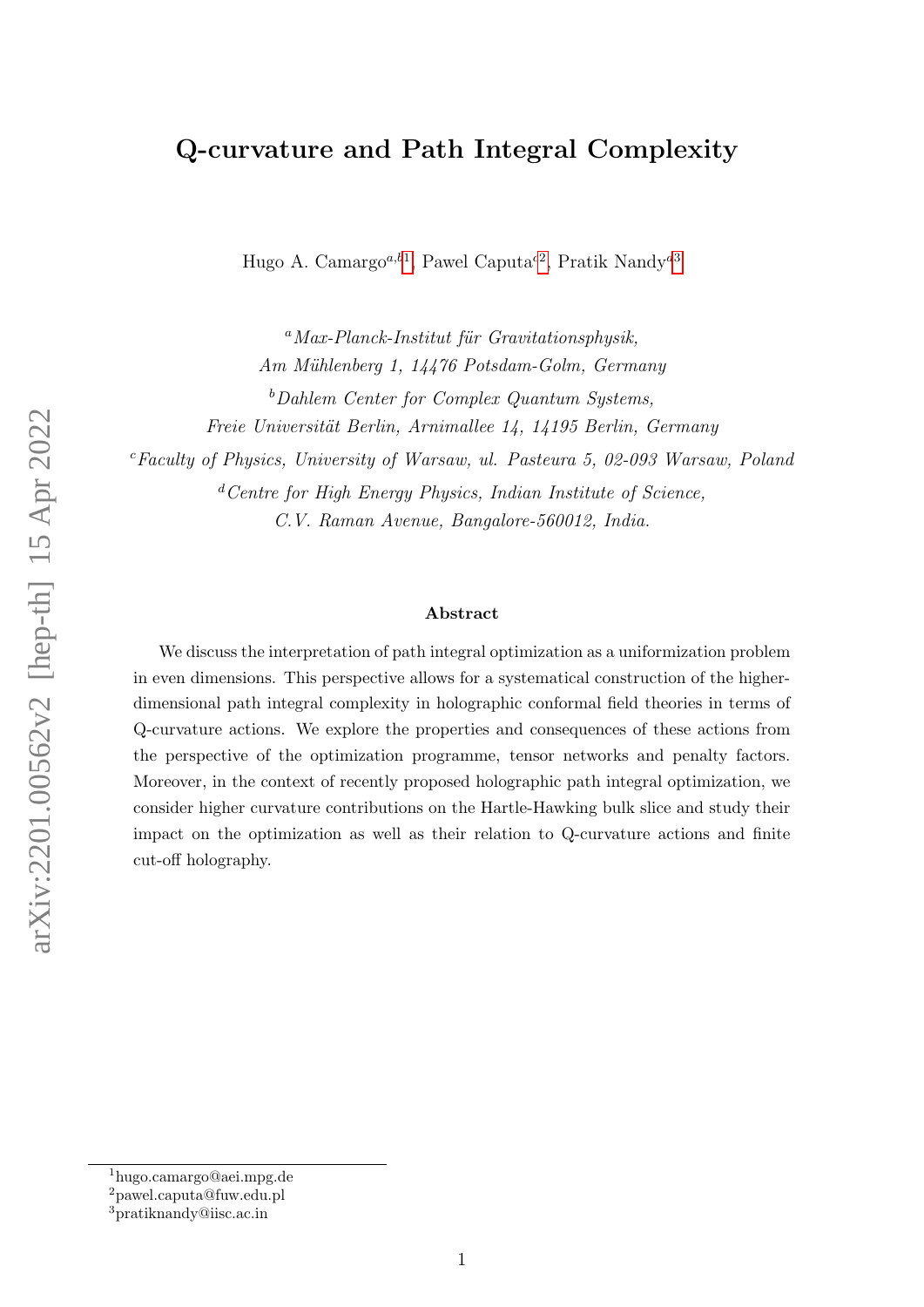## Contents

|                                                                   |                                                        | $\overline{2}$                                                                                                                                                                                                                                                                                                 |
|-------------------------------------------------------------------|--------------------------------------------------------|----------------------------------------------------------------------------------------------------------------------------------------------------------------------------------------------------------------------------------------------------------------------------------------------------------------|
| Path Integral Optimization in CFTs and Holography<br>$\mathbf{2}$ |                                                        | $\overline{\mathbf{4}}$                                                                                                                                                                                                                                                                                        |
| 2.1                                                               |                                                        |                                                                                                                                                                                                                                                                                                                |
| 2.2                                                               |                                                        |                                                                                                                                                                                                                                                                                                                |
| 2.3                                                               |                                                        |                                                                                                                                                                                                                                                                                                                |
| Uniformization and the Q-curvature Action                         |                                                        | 13                                                                                                                                                                                                                                                                                                             |
| 3.1                                                               |                                                        |                                                                                                                                                                                                                                                                                                                |
| 3.2                                                               | Path Integral Optimization as a Uniformization Problem | 19                                                                                                                                                                                                                                                                                                             |
| 3.3                                                               |                                                        |                                                                                                                                                                                                                                                                                                                |
| 3.4                                                               |                                                        |                                                                                                                                                                                                                                                                                                                |
| 3.5                                                               |                                                        |                                                                                                                                                                                                                                                                                                                |
|                                                                   |                                                        | 28                                                                                                                                                                                                                                                                                                             |
| 4.1                                                               |                                                        |                                                                                                                                                                                                                                                                                                                |
| 4.2                                                               |                                                        |                                                                                                                                                                                                                                                                                                                |
|                                                                   | $\mathbf{1}$                                           | <b>Introduction and Summary</b><br>Improved Q-curvature Action and the Co-cycle Condition $\dots \dots \dots \dots \dots$<br>Q-curvature vs Higher-Dimensional Complexity Action 24<br>Holographic Path Integral Optimization and Higher Curvature on B<br>Higher Curvature and Hartle-Hawking Wavefunction 28 |

## <span id="page-1-0"></span>1 Introduction and Summary

In the past years, insights from quantum information have led to an abundance of results in the context of the AdS/CFT correspondence, also known as holography [\[1,](#page-32-0) [2\]](#page-32-1). While undoubtedly the main quantity in this story has been the notion of entanglement and its entropy [\[3\]](#page-32-2), the concept of complexity has become increasingly prominent in the field (see e.g. review [\[4\]](#page-32-3)). The importance of complexity in holography was motivated by the observation [\[5–](#page-32-4)[8\]](#page-32-5) that codimension-one boundary-anchored maximal volumes and co-dimension-zero boundary-anchored causal developments, which appear to be natural probes of the black hole interior in holography, share similar properties with linearly growing tensor networks describing states dual to these black-hole spacetimes [\[9\]](#page-33-0).

As an information-theoretic quantity, the complexity of an operator or a state can be intuitively defined as the minimum number of quantum gates required to build the operator or to produce the state (see e.g. [\[10\]](#page-33-1)). However, unlike in the case of entanglement entropy, a precise notion of complexity that would be universally applicable to quantum field theories (QFTs) and useful for holography is not obvious and still under very active development (see e.g. review [\[11\]](#page-33-2)). In this work we will focus on a particular approach to state complexity, known as path integral complexity [\[12,](#page-33-3)[13\]](#page-33-4), that was developed purely in the language of Euclidean path integrals in QFT. Its main idea is inspired by tensor networks (TN) [\[14,](#page-33-5)[15\]](#page-33-6) and tensor network renormalisation (TNR) [\[16,](#page-33-7)[17\]](#page-33-8) and regards the geometry on which the Euclidean path integral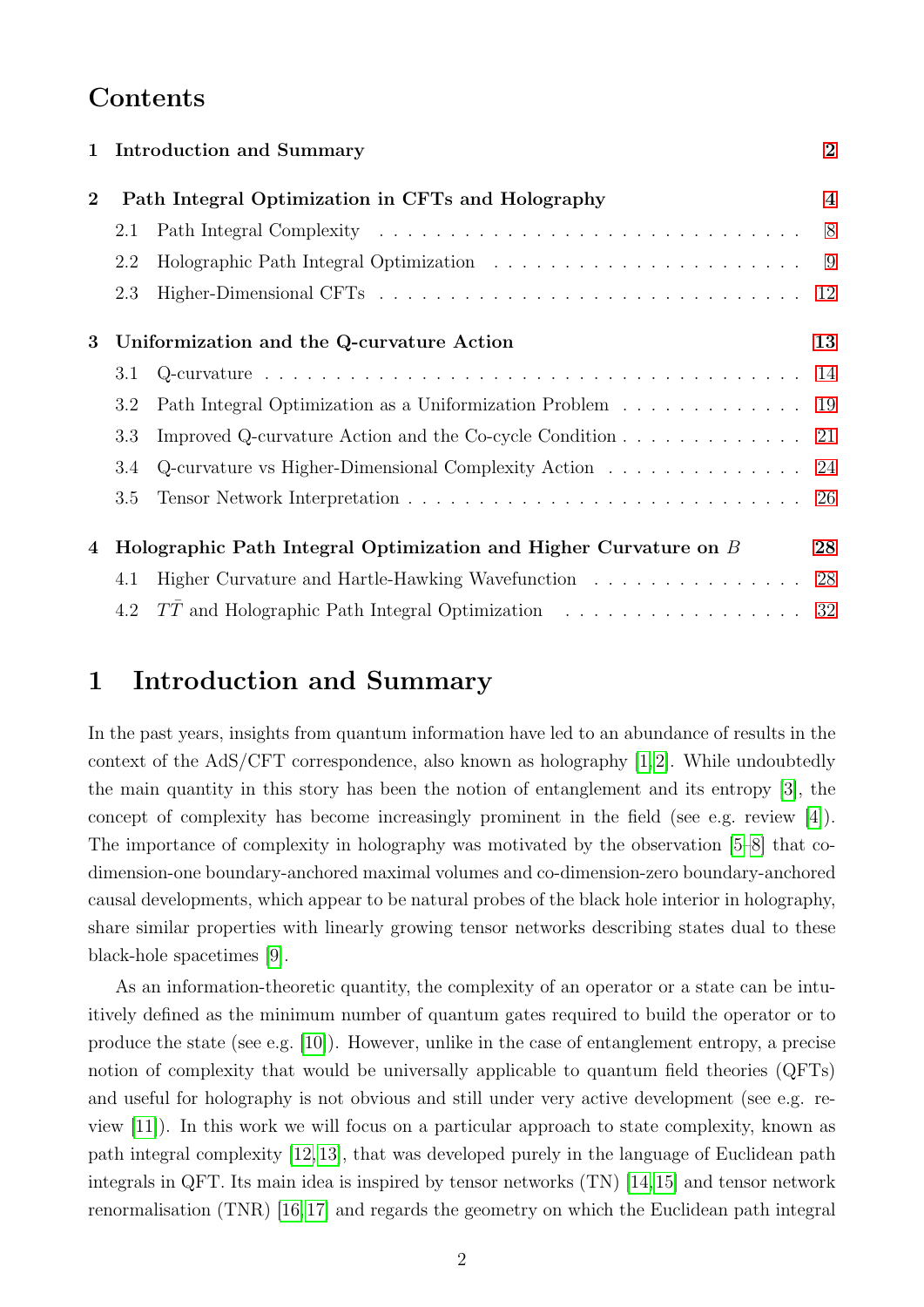prepares a state in QFT as a specific TN.

More precisely, starting from the original metric (continuous TN) on which the path integral is computed (which is usually taken as Euclidean flat) and keeping the boundary conditions fixed, one deforms the metric to an arbitrary curved one. For example in conformal field theories (CFTs), our main focus in this work, the state prepared by the path integral over the new geometry is proportional to the one prepared in the flat geometry. The proportionality factor captures the amount of "unnecessary computation", and its minimization leads to the optimal geometry (optimal TN), which turns out to be hyperbolic. Physically, this means that instead of performing the path integral over a flat geometry, the "cost" of preparing the state will be minimal if one performs it over hyperbolic space/TN. In 2-dimensions, this cost functional has been identified with the Liouville action and the on-shell value of this action yields the measure of path integral complexity. More operational aspects of the Liouville action and its generalizations were further discussed in [\[18–](#page-33-9)[23\]](#page-33-10).

One of the main advantages of the path integral optimization procedure as well as path integral complexity is that one can employ standard holographic dictionary to find their gravity dual. Indeed, as it was recently explained in [\[24,](#page-34-0) [25\]](#page-34-1) (see review below), preparing a state with a Euclidean path integral on a curved geometry in a holographic CFT can be described as computing the Hartle-Hawking wavefunction up to some bulk slice  $B$  with an arbitrary induced metric h. The maximization of the gravity wavefunction with respect to this metric yields the same geometry as the boundary path integral optimization. Moreover, the Einstein-Hilbert action with appropriate Hayward terms evaluated from the boundary up to surface B can be seen as the "full" path integral complexity action: i.e. the CFT path-integral complexity action (i.e., Liouville action in 2d) with finite cut-off contributions. This new gravity perspective not only allows to derive the Liouville action from the bulk but also gives a prediction for its higher-dimensional as well as Lorentzian generalisations [\[25,](#page-34-1) [26\]](#page-34-2). Interestingly, the ultraviolet (UV) limit of the holographic path integral complexity reproduces complexity actions proposed for higher-dimensional CFTs in [\[12,](#page-33-3) [13\]](#page-33-4) that are all two-derivative i.e., first order in the curvature of the path integral background. Nevertheless, these higher-dimensional complexity actions and their operational interpretation are much less explored and understood than their 2d counterpart.

These holographic results bring new questions to the path integral complexity proposal. Firstly, especially in higher dimensions, one would like to better understand the relation between the "full" optimization actions from gravity and their UV limits. For example, one may wonder how to systematically include finite cut-off (curvature) corrections to the present CFT optimization actions. If one wanted to repeat the arguments of the derivation of complexity action from the CFT wavefunctions, at least in even dimensions, one would be naturally lead to anomaly actions that are higher curvature in the background metric. They can be systematically organised into Q-curvature actions and we will discuss this approach in more details below. On the other hand, one could try to understand the UV limit of the full gravity actions in terms of penalty factors. In the approach of Nielsen [\[10\]](#page-33-1), penalty factors are arbitrary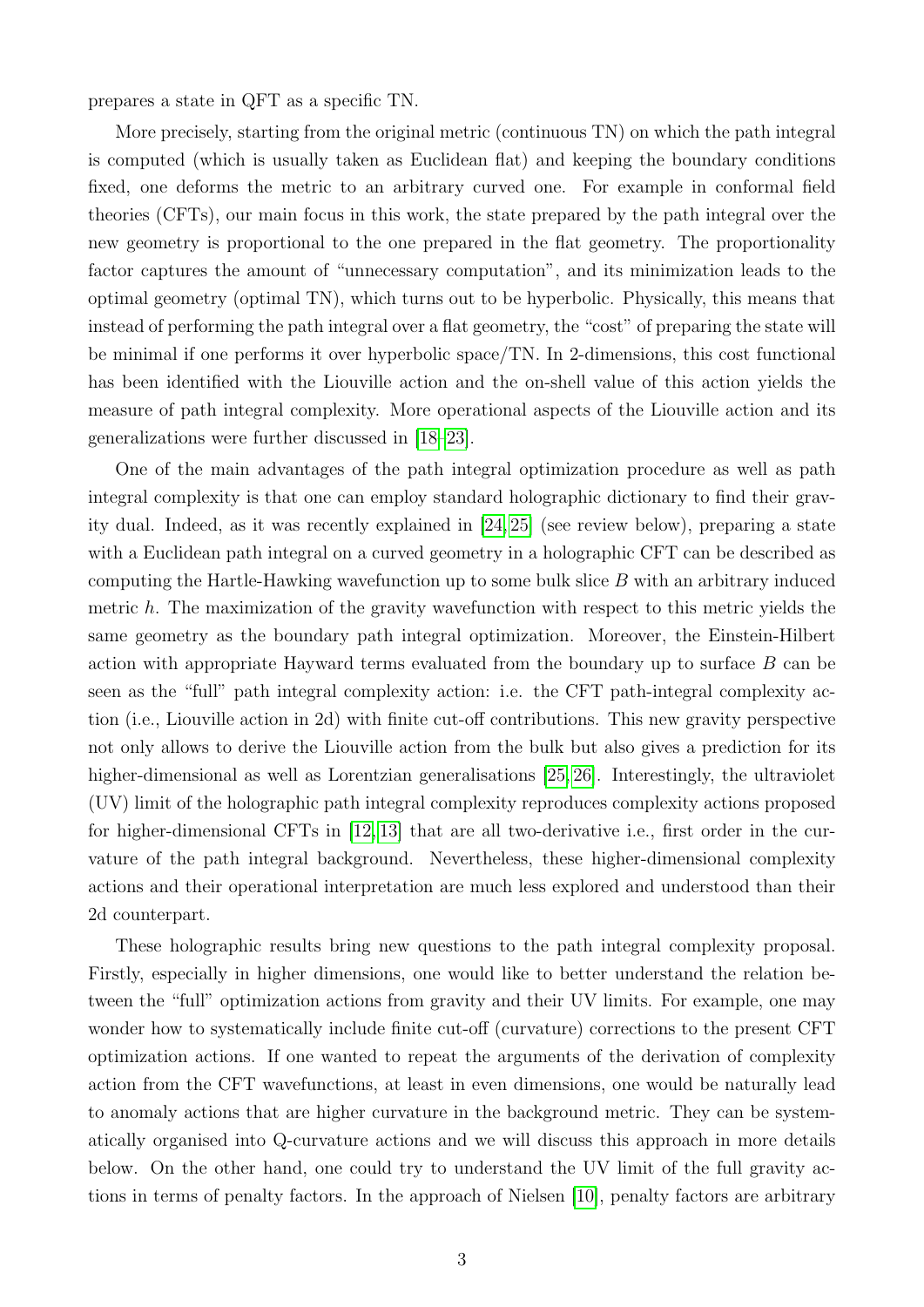functions which are meant to control how much a particular operator contributes to the depth of the circuit, thus providing a way of distinguishing between gates which are "easy" to implement, and gates which are "hard". An outstanding open question in this regard is the role that such penalty factors play in holography (see also recent discussion [\[27\]](#page-34-3)), in particular in the path integral optimization as well as its gravitational interpretation. Secondly, from the gravity side, one may wonder whether there is a natural way of modifying the holographic path integral optimization such that one could "tune" the higher derivative terms in the UV limit. This question is closely related to the above-mentioned finite cut-off corrections to the boundary complexity action and their interpretation.

In this work we make a modest progress on these questions. We start by formulating the path integral optimization as a uniformization problem in even dimensions, which resorts to Q-curvature actions [\[28,](#page-34-4) [29\]](#page-34-5). The Q-curvature actions can be considered systematically as the higher-dimensional generalizations of the Liouville action and their optimization also provides the hyperbolic geometries as saddles. We explore their properties (such as e.g., co-cycle conditions), differences with two-derivative complexity actions [\[12,](#page-33-3)[13\]](#page-33-4) and their TN interpretations. In the second part we consider adding higher curvature terms on the surface  $B$  in the holographic computation of the Hartle-Hawking wavefunctions and discuss its consistency with the finite cut-off holography and  $T^2$ -deformations of holographic CFTs.

The paper is structured as follows: we first briefly review the optimization of Euclidean path integrals and its holographic interpretation in section [2,](#page-3-0) discussing the higher-dimensional complexity action and the need for a better understanding from the perspective of CFTs. We then formulate the path integral optimization as an uniformization problem in terms of the Q-curvature in section [3.](#page-12-0) We discuss some solutions of the constant Q-curvature constraint as well as the TN interpretation of the uniformization problem providing an interpretation of the penalty factors from this perspective. In section [4,](#page-27-0) we discuss the effect of adding highercurvature terms to the brane action in the Hartle–Hawking wavefunction approach and verify the consistency of the optimization with another approach to holographic tensor networks based on the  $T\bar{T}$  deformations [\[30\]](#page-34-6).

## <span id="page-3-0"></span>2 Path Integral Optimization in CFTs and Holography

We start by briefly reviewing the path integral optimization in CFTs [\[12,](#page-33-3)[13\]](#page-33-4) and its holographic interpretation [\[24,](#page-34-0) [25\]](#page-34-1). Most of this material is described pedagogically in original works so readers should consult them for further details and clarifications.

The goal of the *path integral optimization*  $[12, 13]$  $[12, 13]$  is to sharpen the intuitions behind the emergence of co-dimension-one slices of holographic geometries from TN in CFTs [\[31\]](#page-34-7) (see also  $[14, 30, 32, 33]$  $[14, 30, 32, 33]$  $[14, 30, 32, 33]$  $[14, 30, 32, 33]$ . The main object of interest, for a CFT defined in d-dimensional flat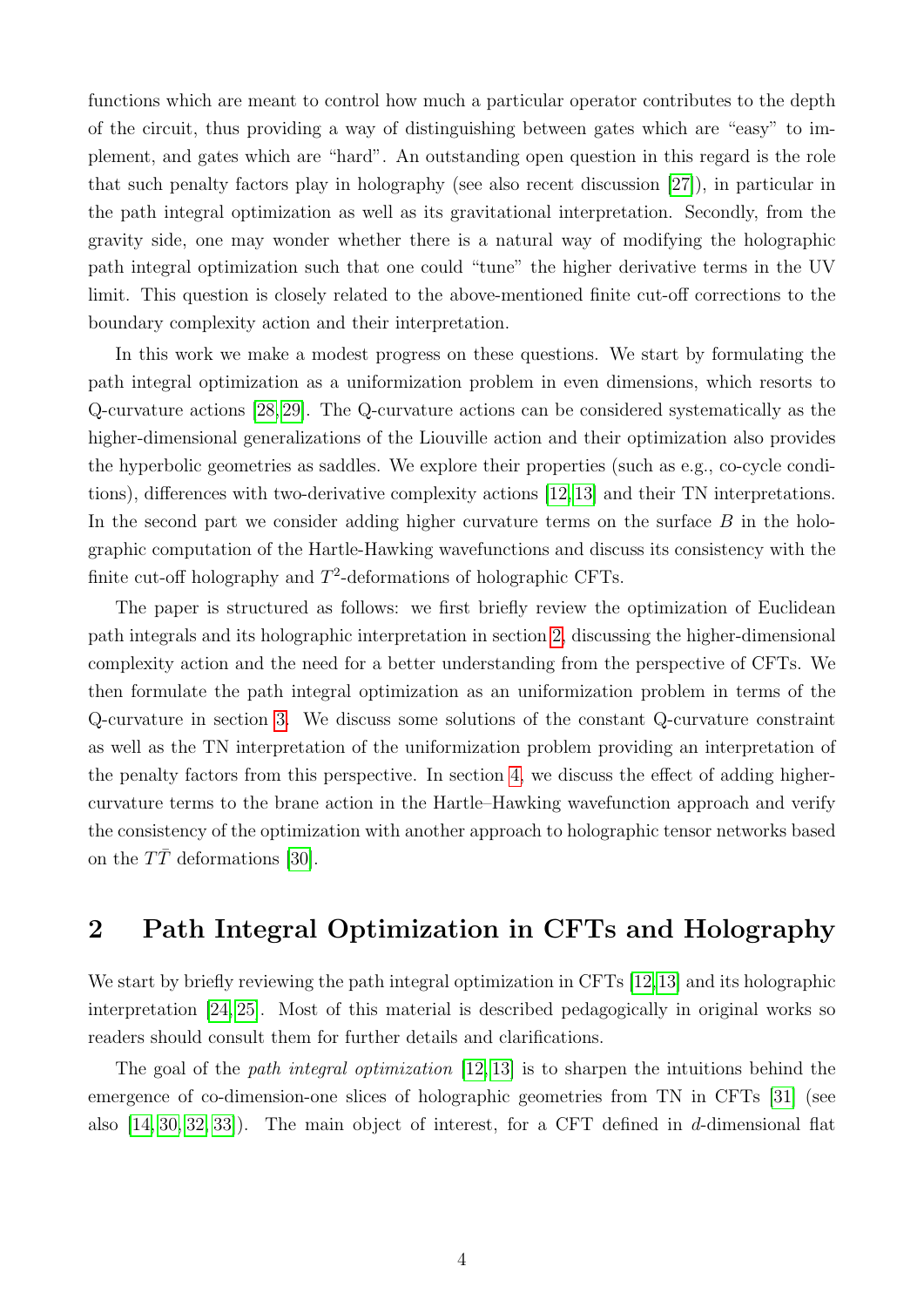<span id="page-4-1"></span>

Figure 1: Representation of the optimization procedure of Euclidean path integrals. The small pink circles represent lattice sites. On the left side, the computation of the ground state wavefunctional from the Euclidean path integral [\(2.1\)](#page-4-0) on a flat unoptimized background. On the middle, the optimized path integral described by a hyperbolic geometry. On the right, a tensor network representation of the optimized hyperbolic geometry where only the coarsegraining procedure of lattice sites is shown.

Euclidean spacetime  $\mathbb{R}^d$ , is the Euclidean path integral that prepares a ground state

<span id="page-4-0"></span>
$$
\Psi_0[\tilde{\varphi}(\vec{x})] := \lim_{\beta \to \infty} \langle \tilde{\varphi}(\vec{x})|e^{-\beta \hat{H}_{\text{CFT}}}|\Psi_0\rangle = \int [\mathcal{D}\varphi] e^{-I_{\text{CFT}}[\varphi]} \delta \left(\varphi|_{\partial(\mathbb{R}^d)} - \tilde{\varphi}\right)
$$
\n
$$
= \int \left(\prod_{\vec{x}} \prod_{\epsilon \le z < \infty} \mathcal{D}\varphi(z,\vec{x})\right) e^{-I_{\text{CFT}}[\varphi]} \times \prod_{\vec{x}} \delta \left(\varphi(\epsilon,\vec{x}) - \tilde{\varphi}(\vec{x})\right) , \qquad (2.1)
$$

where  $\epsilon$  is a UV cut-off identified with a lattice spacing in a discretized setting,  $(z, \vec{x})$  are local coordinates in  $\mathbb{R}^d$ ,  $\tau := -z$  is the Euclidean time and  $\vec{x} = (x^1, \ldots, x^{d-1})$  are local coordinates in  $(d-1)$ -dimensional Euclidean space  $\mathbb{R}^{d-1}$ .  $I_{\text{CFT}}$  is the CFT action given in terms of the fields  $\varphi(z, \vec{x})$ , whose boundary condition at  $z = \epsilon$  is  $\tilde{\varphi}(\vec{x})$ .

We then perform an "optimization" of  $(2.1)$ , which can be intuitively visualised in the following way: we first discretize  $\mathbb{R}^d$  into a square, evenly-spaced "unoptimized" lattice, as shown in the left panel of Fig. [1.](#page-4-1) Next, we optimize this lattice by effectively removing the unnecessary lattice sites on which the path integral is computed. This can be interpreted as a "coarse-graining" procedure where only low-energy modes  $|\vec{k}| \ll -1/z = 1/\tau$  remain in the path integral for a given time  $\tau$ . This implies that a number of lattice sites of order  $\mathcal{O}(\tau/\epsilon)$  can be combined into one without losing much accuracy in the evaluation of [\(2.1\)](#page-4-0). This optimization procedure of the path integral is represented in the middle panel of Fig. [1.](#page-4-1) The optimized lattice can be interpreted in the continuum as hyperbolic metric (TN) over which the Euclidean path integral computes the CFT ground state  $|\Psi_0\rangle$ .

The above intuition can be implemented directly in the continuum. Namely, we start with a metric on the *d*-dimensional flat space  $\mathbb{R}^d$  in such a way that there is a single lattice site per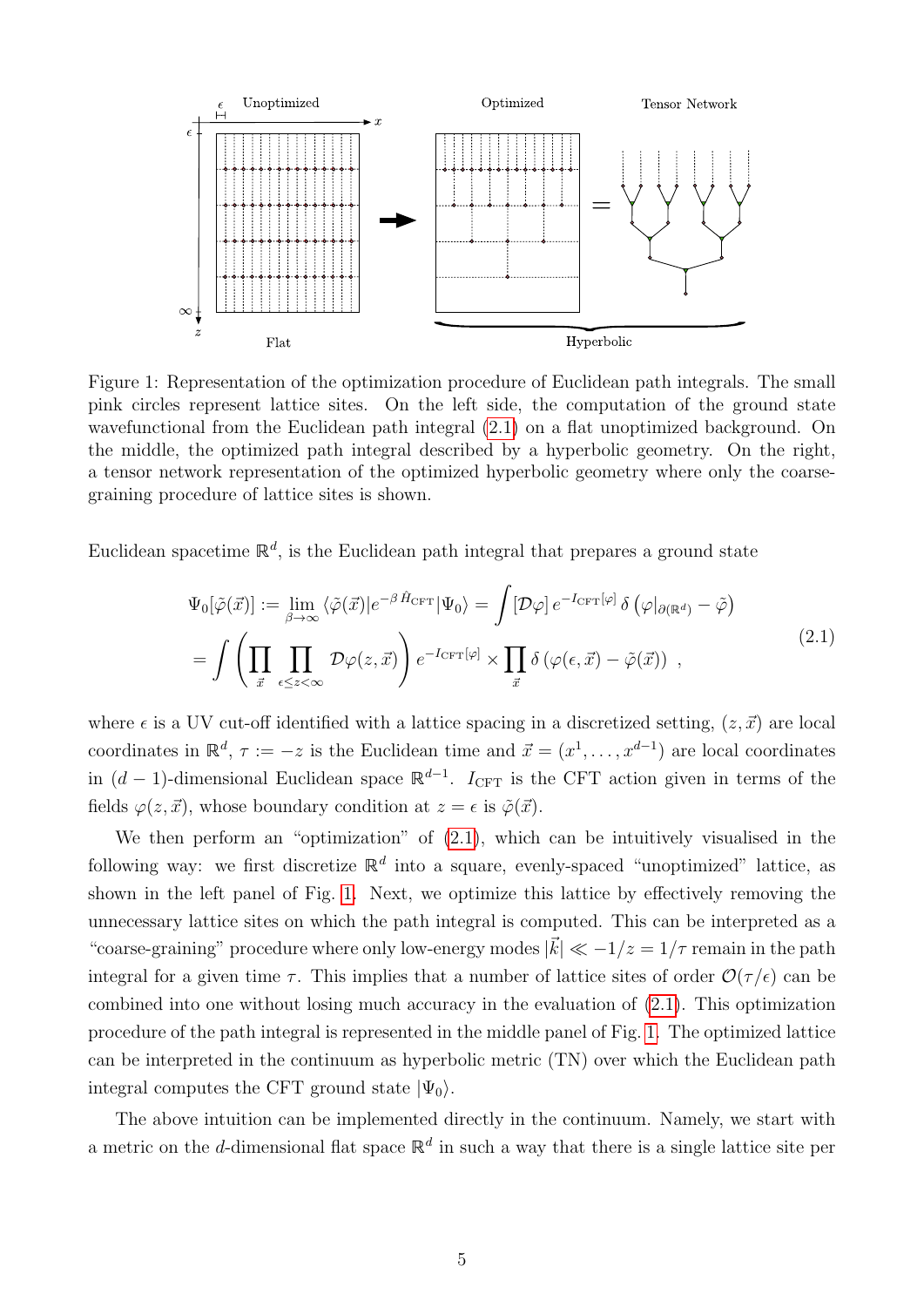unit area. The unoptimized metric can be written in local coordinates  $(z, \vec{x})$  as

<span id="page-5-4"></span><span id="page-5-0"></span>
$$
\mathrm{d}s^2 = \frac{1}{\epsilon^2} \left( \mathrm{d}z^2 + \mathrm{d}\vec{x}^2 \right) \tag{2.2}
$$

The optimization is then performed at the level of the metric, by replacing it with a general metric of the form

$$
ds^{2} = g_{zz}(z, \vec{x})dz^{2} + \sum_{i,j=1}^{d-1} g_{ij}(z, \vec{x})dx^{i} dx^{j} + 2\sum_{j=1}^{d-1} g_{z,j}(z, \vec{x})dz dx^{j},
$$
\n(2.3)

subject to the constraint that [\(2.2\)](#page-5-0) is reproduced at  $z = \epsilon$ , so that the UV regularization for the optimized metric agrees with the original one [\(2.2\)](#page-5-0) at the end of the path-integration. Moreover, the boundary conditions for all the fields are held fixed in this procedure so that the wavefunctions in these two geometries are proportional to each other.<sup>[4](#page-5-1)</sup> For example, in 2dimensions, all metrics  $g_{ab}$  can be brought to a conformally-flat diagonal form via a coordinate transformation. Therefore, without any loss of generality we can consider a 2-dimensional metric written in local coordinates  $(z, x)$  as

<span id="page-5-6"></span>
$$
ds^{2} = e^{2\phi(z,x)} (dz^{2} + dx^{2}), \qquad (2.4)
$$

where the Weyl (or conformal) factor  $\phi(z, x)$ , which contains all the information about the metric, is subject to the following boundary condition<sup>[5](#page-5-2)</sup>

<span id="page-5-7"></span><span id="page-5-5"></span><span id="page-5-3"></span>
$$
e^{2\phi(z=\epsilon,x)} = \frac{1}{\epsilon^2} = e^{2\phi_0(x)}.
$$
\n(2.5)

Moreover, it is well known [\[34\]](#page-34-10) that while Weyl rescaling is a symmetry of the CFT action, it leads to anomalous transformation of the path integral measure such that

$$
\Psi[\tilde{\varphi}(\vec{x})] \Big|_{g_{ab}=e^{2\phi}\delta_{ab}} = e^{I_L[\phi]-I_L[0]} \cdot \Psi[\tilde{\varphi}(\vec{x})] \Big|_{g_{ab}=\delta_{ab}}, \qquad (2.6)
$$

where  $I_L[\phi]$  is the famous Liouville action

$$
I_L[\phi] = \frac{c}{24\pi} \int_{-\infty}^{+\infty} dx \int_{\epsilon}^{+\infty} dz \, \left( (\partial_x \phi)^2 + (\partial_z \phi)^2 + \mu \, e^{2\phi} \right) \;, \tag{2.7}
$$

where c is the central charge of the CFT and where  $\mu$  is an  $\mathcal{O}(1)$  constant identified with  $1/\epsilon^2$ in a discretized setting. The kinetic term in the Liouville action [\(2.7\)](#page-5-3) is proportional to the Ricci scalar and describes the conformal anomaly in two dimensions, while the potential term  $\mu e^{2\phi}$  arises from the UV regularization. As such, the potential term should dominate over the

<span id="page-5-1"></span><sup>&</sup>lt;sup>4</sup>A crucial observation is that in CFTs it is possible to perform the optimization of  $(2.1)$  by only changing the background metric as in [\(2.3\)](#page-5-4). This not the case for non-conformal theories or for CFTs in the presence of external fields since in this case said fields, such as the mass or other couplings, must be modified in a position dependent way due to the coupling's renormalization group (RG) flow.

<span id="page-5-2"></span><sup>&</sup>lt;sup>5</sup>Here we are following the conventions used in [\[12,](#page-33-3) [13\]](#page-33-4). To be dimensionally accurate, we need to restore  $\epsilon$ in appropriate places. For example, in the case the boundary condition [\(2.5\)](#page-5-5) would be simply  $e^{2\phi(z=\epsilon,x)}=1$ .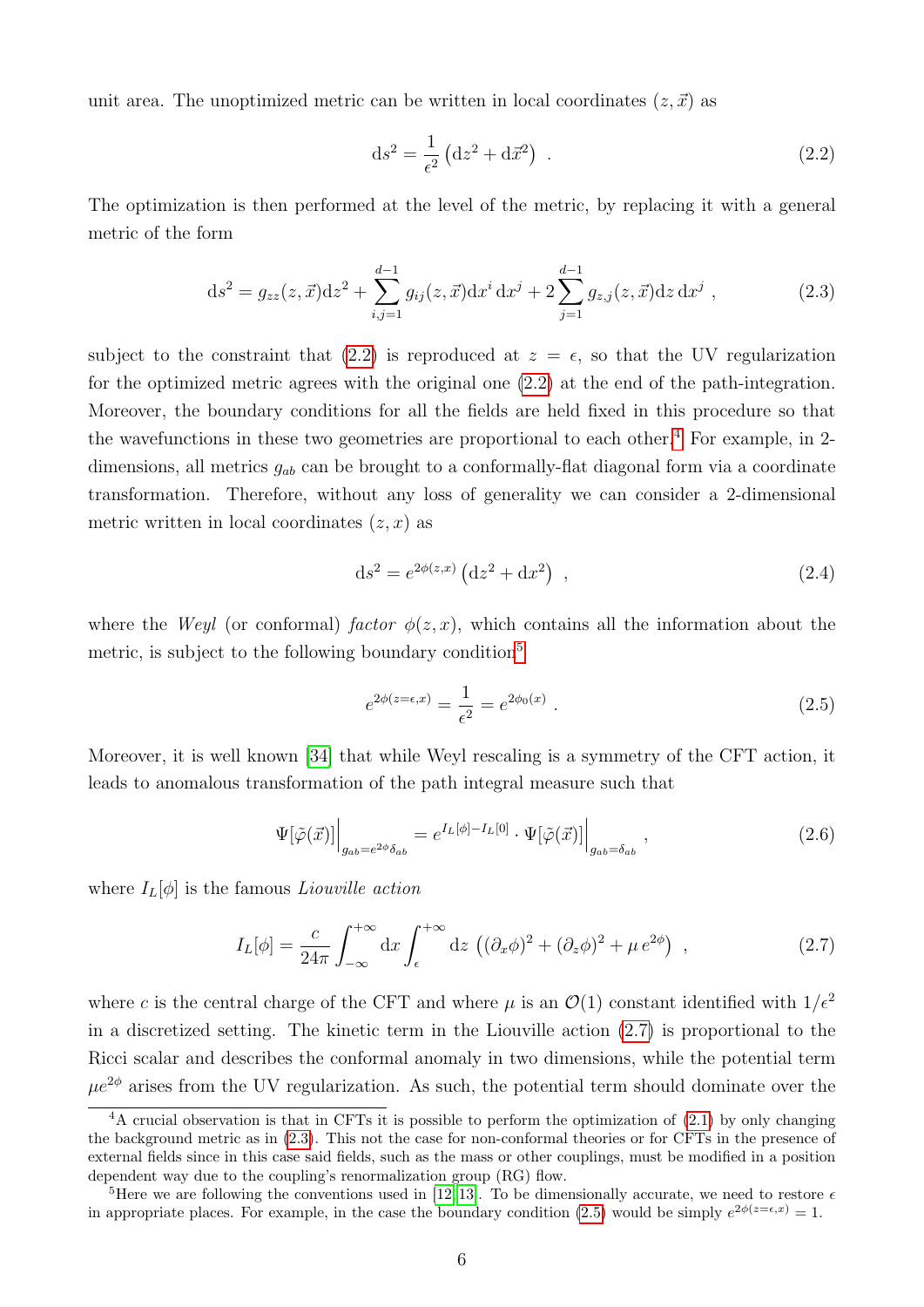kinetic term as the UV cut-off  $\mu \sim 1/\epsilon^2$  is taken to infinity, which is realized when

<span id="page-6-3"></span><span id="page-6-1"></span>
$$
(\partial_i \phi)^2 \ll e^{2\phi} \ , \ (i = z, x) \ . \tag{2.8}
$$

Given this observation, it was proposed in [\[12\]](#page-33-3) that the optimization of the path integral should be done by choosing the background metric that minimizes the Liouville action subjected to boundary conditions [\(2.5\)](#page-5-5). In other words, optimal metrics should solve the Liouville equation which is in fact equivalent to the constraint that the Ricci scalar  $R$  of the 2-dimensional metric [\(2.4\)](#page-5-6) is constant

$$
(\partial_x^2 + \partial_z^2)\phi = \mu e^{2\phi} \qquad \Leftrightarrow \qquad R = -2\mu. \tag{2.9}
$$

A solution to this equation which satisfies the boundary condition [\(2.5\)](#page-5-5) is given by the Weyl factor and metric of the hyperbolic plane

<span id="page-6-2"></span><span id="page-6-0"></span>
$$
e^{2\phi} = \frac{1}{\mu z^2}, \qquad ds^2 = \frac{1}{\mu z^2} (dz^2 + dx^2) \ . \tag{2.10}
$$

This hyperbolic metric with  $\mu = 1$  corresponds in fact to the minimum of the Liouville action [\(2.7\)](#page-5-3) satisfying the boundary condition [\(2.5\)](#page-5-5) as can be seen by rewriting the former as

$$
I_L = \frac{c}{24\pi} \int dx dz \left[ (\partial_x \phi)^2 + (\partial_z \phi + e^{\phi})^2 \right] - \frac{c}{12\pi} \int dx \left[ e^{\phi} \right]_{z=\epsilon}^{z=\infty} \ge \frac{c L_x}{12\pi \epsilon} , \qquad (2.11)
$$

where  $L_x = \int dx$  is the infinite volume (length in this case) of the spatial x direction. However, as we will discuss momentarily, one can view the metrics arising from [\(2.10\)](#page-6-0) as corresponding to different degrees of optimization for different values of  $0 < \mu \leq 1$  with  $\mu = 1$  corresponding to the maximally optimized geometry.

The appearance of the hyperbolic space from the optimization was interpreted as an explicit realization of the AdS/TN correspondence in which such TN could be thought of as a slice of the holographic  $AdS_3$ . In [\[12,](#page-33-3) [13\]](#page-33-4) it was also shown that the geometries obtained via the optimization of Euclidean path integrals for other states in 2-dimensional CFTs such as excited states (given by primaries) or thermal states lead consistently to time-slices of  $AdS<sub>3</sub>$  and the proposal for general spacetimes was described in [\[35\]](#page-34-11).

However, a subtle issue arises when taking a closer look at the hyperbolic solution [\(2.10\)](#page-6-0). In this case,  $(\partial_i \phi)^2$  and  $e^{2\phi}$  are found to be of the same order, which is at odds with the expec-tation [\(2.8\)](#page-6-1) obtained in the limit where the UV cut-off  $\epsilon$  is taken to infinity. This observation suggests that the path integral optimization via the Liouville action is in fact qualitative and therefore there should be finite cut-off corrections to this procedure. For example in the explicit Heat-Kernel derivation of [\(2.6\)](#page-5-7) for free theories, one neglects higher curvature terms that are suppressed with powers of the UV cut-off. The main open question is how such terms should be included and under what assumptions (e.g. holographic CFTs) this can be done universally.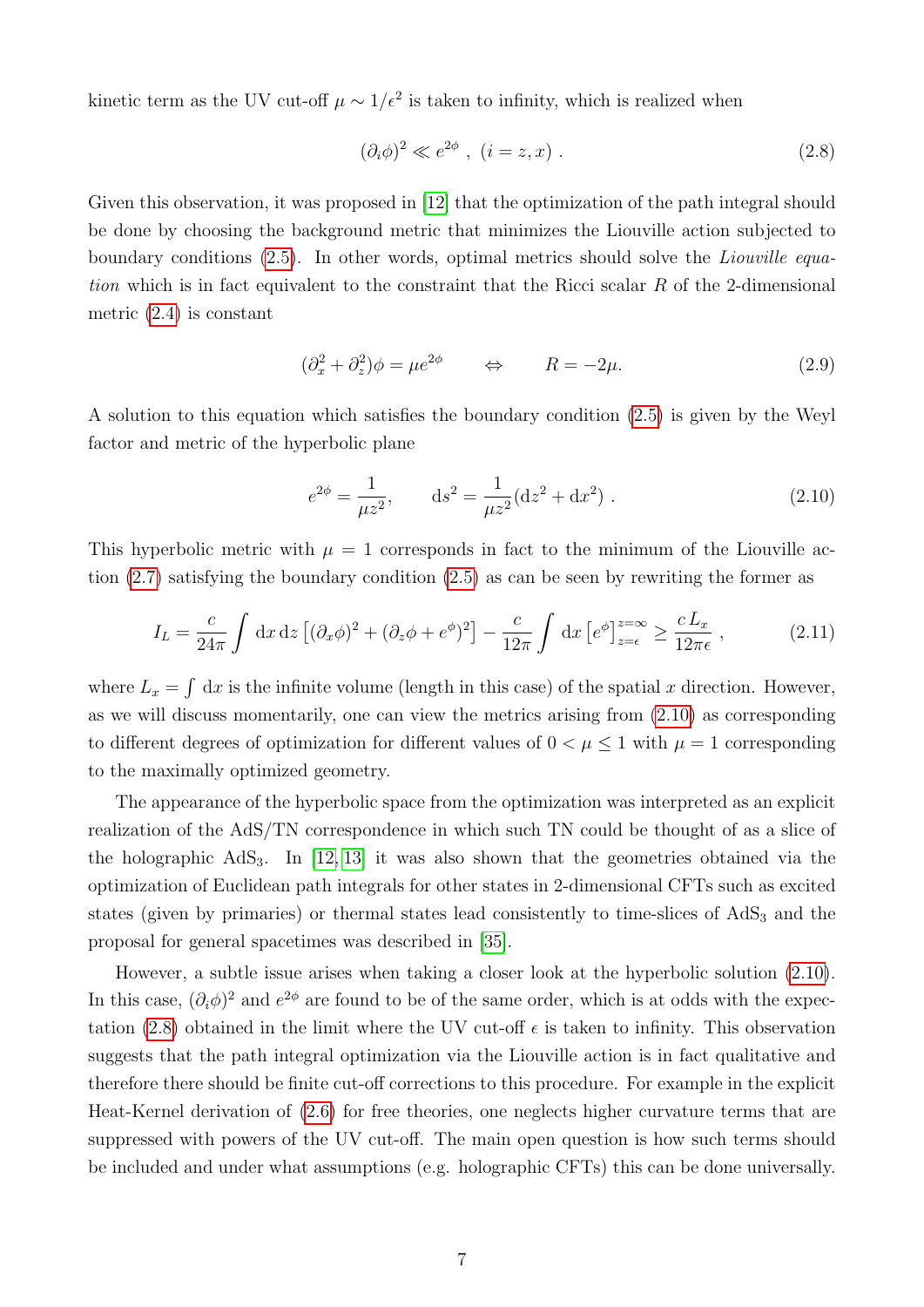#### <span id="page-7-0"></span>2.1 Path Integral Complexity

Intuitively, the optimization of the path integral that prepares a wavefunction corresponds to a minimization of the number of operations that need to be performed in the discretized description. This discrete Euclidean path-integration can be then mapped into a TN, whose optimization can be carried out by tensor network renormalization (TNR) [\[36\]](#page-34-12). In this sense, the optimization of Euclidean path integrals is a natural counterpart of TNR. This implies an interesting connection between the optimization and a notion of complexity, as measured by the number of tensors that are needed to construct the TN. Indeed, one can intuitively associate a notion of complexity to a state represented by a TN by counting the number of tensors (volume of the optimal TN) that are needed to accurately represent it: the more tensors are needed, the more "complex" the state is.

This naturally led to a notion of *path integral complexity* as described in [\[13\]](#page-33-4), where the complexity  $\mathcal{C}_{\Psi}$  of a CFT state  $|\Psi\rangle$  is obtained by minimizing the functional  $I_{\Psi}[g_{ab}(z, \vec{x})]$  defined by the ratio of the two wavefunctions

<span id="page-7-2"></span>
$$
I_{\Psi}[g_{ab}(z,\vec{x})] \equiv \log\left(\frac{\Psi_{g_{ab}}}{\Psi_{\delta_{ab}}}\right),\tag{2.12}
$$

and the actual complexity of  $|\Psi\rangle$  is given by the on-shell value

<span id="page-7-1"></span>
$$
\mathcal{C}_{\Psi} := \min_{g_{ab}(z,\vec{x})} [I_{\Psi}[g_{ab}(z,\vec{x})]] \ . \tag{2.13}
$$

That is, the functional  $I_{\Psi}[g_{ab}(z, \vec{x})]$  estimates the complexity of the TN corresponding to the path integral computed for a specific metric  $g_{ab}$  relatively to  $g_{ab} = \delta_{ab}$ .

This path integral complexity [\(2.13\)](#page-7-1) acquires a precise realization in the case of 2-dimensional CFTs given the identification of the functional which determines the path integral optimization with the Liouville action [\(2.7\)](#page-5-3). In particular, since the hyperbolic geometry [\(2.10\)](#page-6-0) saturates the bound [\(2.11\)](#page-6-2), this means that the path integral complexity for the ground state of 2-dimensional CFTs is given by the Liouville action on the hyperbolic geometry and is also proportional to the spatial volume

$$
\mathcal{C}_{\Psi_0} = \min_{\phi} [I_L[\phi]] = \frac{c L_x}{12\pi\epsilon} \,, \tag{2.14}
$$

a result which agrees with the expected leading UV behaviour of the ground state of a CFT.

This connection between the Liouville action and a notion of complexity in 2-dimensional CFTs through path integral optimization has been further generalized to various CFTs and QFTs (see e.g. [\[21,](#page-33-11) [22,](#page-33-12) [37–](#page-34-13)[39\]](#page-34-14)), and has also been connected with more direct approaches to circuit complexity [\[19,](#page-33-13)[20\]](#page-33-14). Moreover, in connection with the TN interpretation of complexity, it was proposed in [\[18\]](#page-33-9) that the terms appearing in the Liouville action [\(2.7\)](#page-5-3) correspond to tensors in MERA. Qualitatively, the kinetic terms  $(\partial_x \phi)^2 + (\partial_z \phi)^2$  corresponding to isometries and the potential term  $e^{2\phi}$  to unitaries. Similarly, authors in [\[20\]](#page-33-14) discussed a relation between the path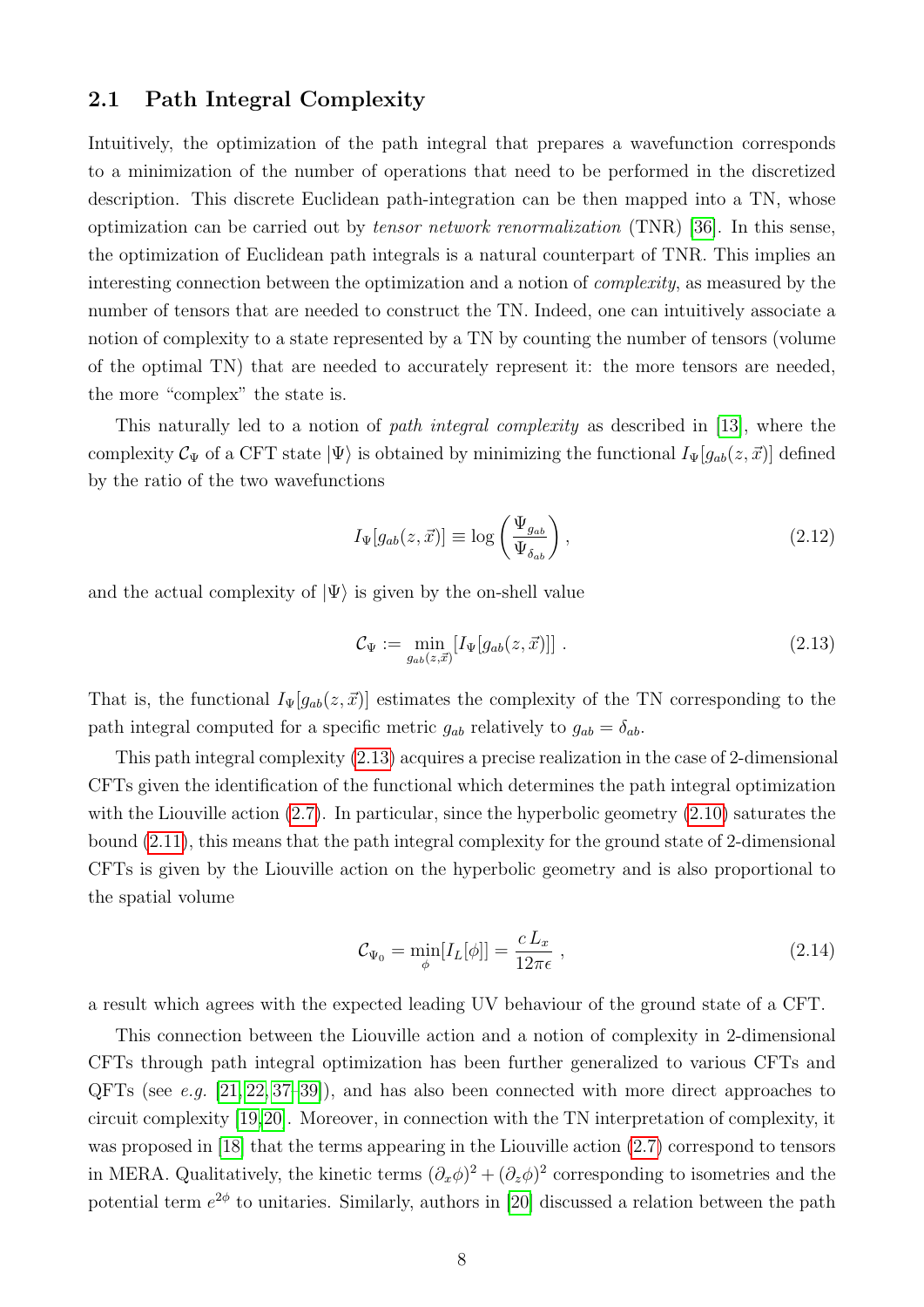<span id="page-8-2"></span>

Figure 2: Diagram of the geometric region  $M$  over which an evaluation of the gravitational action  $I_G$  yields the computation of the Hartle–Hawking wavefunctional in AdS<sub>3</sub>.

integral complexity measured by the Liouville action [\(2.7\)](#page-5-3) and a notion of circuit complexity arising from non-unitary circuits built from components of the stress tensor in 2-dimensional CFTs [\[19,](#page-33-13) [40\]](#page-35-0). In particular, they observed that one way of extending the Liouville action to finite cut-off corrections could be done by considering a complexity functional (cost function) resembling the well known  $Dirac-Born-Infeld$  (DBI) action  $[41]^{6}$  $[41]^{6}$  $[41]^{6}$ 

$$
I_{\text{DBI}} \propto -\tilde{T} \int d^2 \chi(z, x) \sqrt{-\det(g_{ab} + \epsilon^2 \partial_a \chi(z, x) \partial_b \chi(z, x))}, \tag{2.15}
$$

where  $\tilde{T}$  is known as the *brane tension*, which is proportional to  $\mathcal{O}((G_N^{(3)})^{-1}) \propto c$ , and where  $\chi(x, z) = (\chi_1(x, z), \chi_2(x, z))$  represents a coordinate transformation from the original flat coordinates  $(z, x)$  to curvilinear coordinates  $(\chi_1, \chi_2)$ . Even though this guess was not derived in any systematic way from CFTs in [\[20\]](#page-33-14), we will see below that complexity actions arising from gravity optimization indeed hint on similar structures.

#### <span id="page-8-0"></span>2.2 Holographic Path Integral Optimization

As mentioned above, a recent proposal [\[24,](#page-34-0) [25\]](#page-34-1) provides a dual description of the path integral optimization procedure from the gravitational perspective within the AdS/CFT correspondence in terms of the Hartle–Hawking wavefunctional [\[43\]](#page-35-2) taken to evolve from the boundary of AdS up to a certain slice of the bulk. This corresponds to an evaluation of the gravitational action in the blue shaded region in Fig. [2,](#page-8-2) computed for an Euclidean  $AdS_{d+1}$  geometry written in Poincaré coordinates  $(z, \tau, x^i)$ 

<span id="page-8-3"></span>
$$
ds^{2} = \frac{1}{z^{2}} \left( dz^{2} + d\tau^{2} + d\vec{x}^{2} \right) .
$$
 (2.16)

More precisely, the idea is to consider the Hartle–Hawking (HH) wavefunctional  $\Psi_{HH}[g_{ab}]$  in an asymptotically  $AdS_{d+1}$  spacetime which evaluates the path integral of Euclidean gravity from

<span id="page-8-1"></span> $6$ See also [\[42\]](#page-35-3) for such structure in the holographic counter-term actions.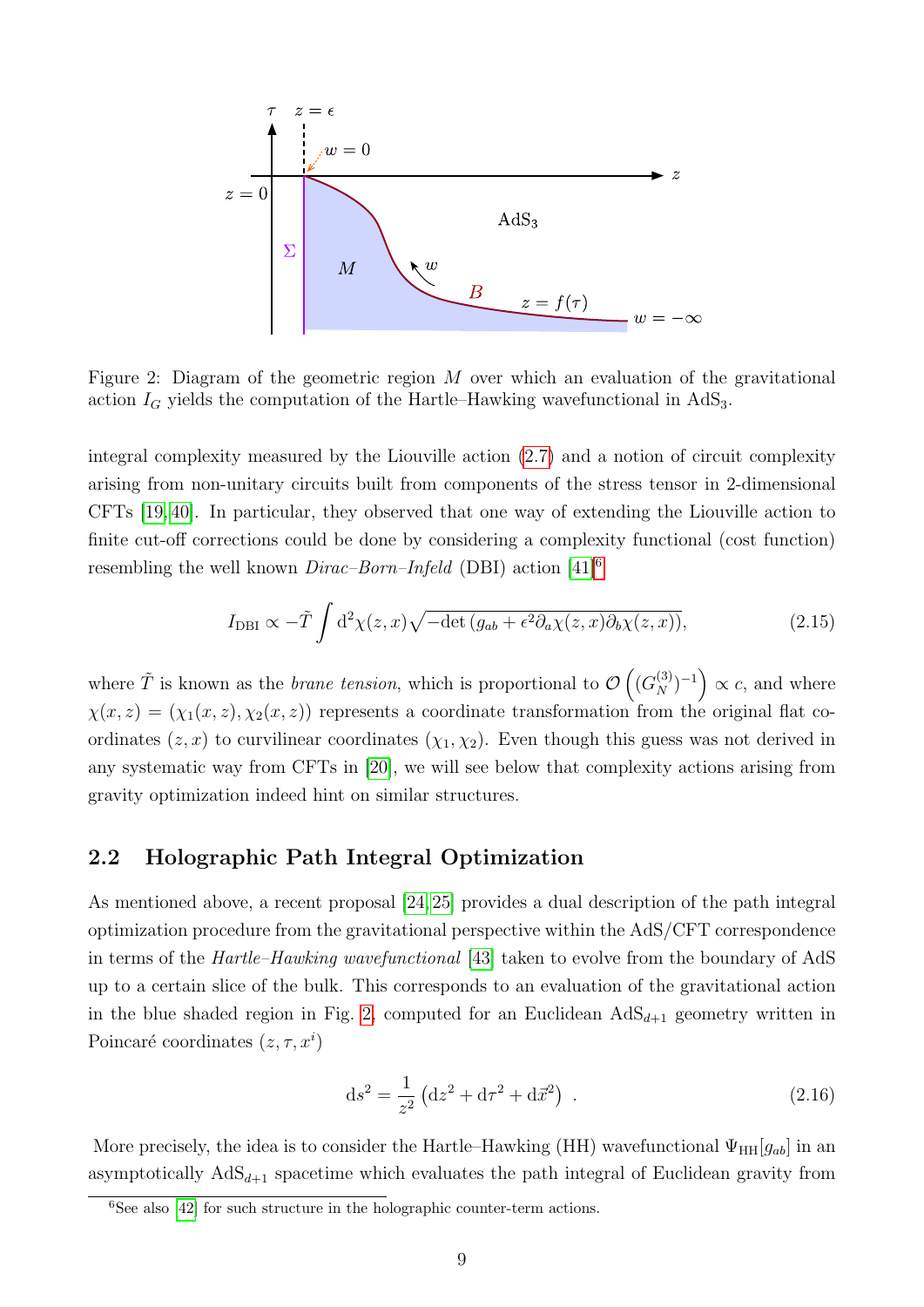a cut-off surface  $\Sigma$  near the asymptotic boundary given by  $z = \epsilon$  and  $\tau < 0$  to the surface B, given by  $z = f(\tau)$ , which is located in the bulk and stems from  $z = \epsilon$  and  $\tau = 0$ . See Fig. [2.](#page-8-2) The HH wavefunctional is defined as

$$
\Psi_{HH}[g_{ab}] := \int [\mathcal{D}g_{ab}] e^{-I_{\mathcal{G}}[g_{ab}]} \delta(g_{ab}|_{B} - e^{2\phi} \delta_{ab}) , \qquad (2.17)
$$

where the metric on the surface  $B$  is assumed to have the translational invariant form

<span id="page-9-3"></span><span id="page-9-2"></span><span id="page-9-0"></span>
$$
ds^{2} = e^{2\phi} (dw^{2} + d\vec{x}^{2}), \qquad (2.18)
$$

where the Weyl factor  $\phi(w, \vec{x})$  contains all the relevant information about the metric [\(2.18\)](#page-9-0).<sup>[7](#page-9-1)</sup> One should note that this procedure contemplates a semiclassical computation of the path integral  $(2.17)$ . Another remark is that there is an implicit dependence of the coordinate w which characterizes the surface B and the Euclidean time  $\tau$  defined on the AdS space:  $w = w(\tau)$ .

The gravitational action  $I_{\rm G}$  on the  $(d+1)$ -dimensional AdS spacetime which contains a bulk and Gibbons–Hawking–York (GHY) boundary contributions is given by

$$
I_{\rm G} = -\frac{1}{16\pi G_N^{(d+1)}} \int_M \mathrm{d}^{d+1} x \sqrt{g} \left( R - 2\Lambda \right) - \frac{1}{8\pi G_N^{(d+1)}} \int_{B \cup \Sigma} \mathrm{d}^d x \sqrt{h} \, K \;, \tag{2.19}
$$

where  $\Lambda$  is the cosmological constant, R is the Ricci scalar of the  $(d+1)$ -dimensional AdS spacetime, g is the determinant of the metric  $(2.16)$ , h is the determinant of the induced metric on  $B \cup \Sigma$  and K is the trace of the extrinsic curvature also on  $B \cup \Sigma$ .

Another crucial ingredient to this interpretation is that the surface B in the bulk should be looked at as a *probe brane* which extends from the boundary  $\Sigma$  and into the bulk, according the AdS/BCFT [\[44,](#page-35-4)[45\]](#page-35-5) prescription. That is, one adds a tension term on B to  $(2.19)$  given by

$$
I_{\rm T} = \frac{T}{8\pi G_N^{(d+1)}} \int_B d^d x \sqrt{h} \ , \qquad (2.20)
$$

which is proportional to the volume of the surface  $B$  and whose contribution to the gravitational action  $(2.19)$  is controlled by the sign of the *tension T*. In such a way, one obtains a oneparameter family of deformed HH wavefunctionals given by

$$
\Psi_{\text{HH}}^{(T)}[\phi] := \int [\mathcal{D}g_{ab}] e^{-I_{\text{G}}[\phi] - I_{\text{T}}[e^{2\phi}]} \delta(g_{ab}|_{B} - e^{2\phi} \epsilon_{ab}), \qquad (2.21)
$$

from which the standard HH wavefunctional  $(2.17)$  is obtained by setting  $T = 0$ . Note that it is also important that the brane B does not back-react on the AdS geometry.

These deformed HH wavefunctionals can be evaluated semi-classically using the saddle-point approximation. In particular, the actions  $I<sub>G</sub> + I<sub>T</sub>$  can be evaluated directly and, for example in 2 dimensions, neglecting finite cut-off corrections and assuming  $(\partial_i \phi)^2 \ll e^{2\phi}$  one reproduces

<span id="page-9-1"></span><sup>&</sup>lt;sup>7</sup>One can also take more general metric on  $B$  but it would require starting from a more complicated solution of Einstein's equations.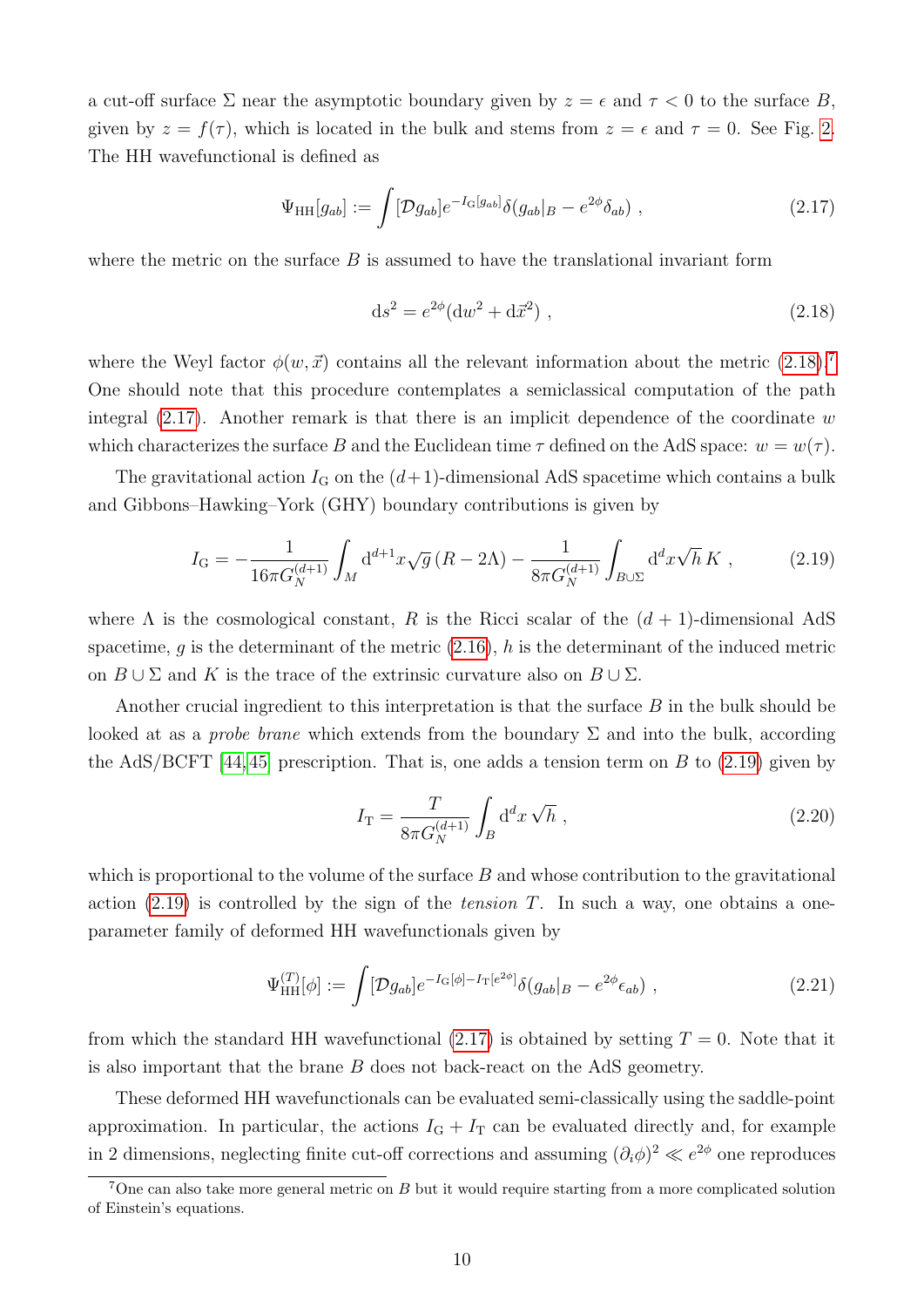<span id="page-10-0"></span>

Figure 3: The brane B interpolates between the boundary  $\Sigma$  at  $T = -(d-1)$  and the  $\tau = 0$ time slice at  $T = 0$ . The angle  $\theta_0$  between B and  $\Sigma$  is given by  $\theta_0 = \arcsin(1 - T^2/(d-1)^2)^{1/2}$ .

the Liouville action together with the optimal geometries derived for various universal classes of CFT states. For example, surfaces  $B$  for the vacuum state are given by half-planes (see Fig. [3\)](#page-10-0)

$$
z = \epsilon + \tau \frac{\sqrt{1 - T^2}}{T} \,, \tag{2.22}
$$

parametrized by  $-1 < T < 0$  and their induced metric matches the 2d surface from the Liouville optimization for the vacuum. In particular, the coefficient  $\mu$  in the Liouville action translates into the tension parameter

<span id="page-10-2"></span>
$$
\mu = 1 - T^2 \tag{2.23}
$$

As we saw previously, the parameter  $\mu$  can be thought of as measuring how optimized the background metric (TN) is within the path integral optimization scheme. As a consequence, from the gravitational perspective this corresponds to changing the tension T from  $-1$  to 0, where  $T = 0$  corresponds to fully-optimized solution. Geometrically, this variation of the tension positions the boundary-anchored brane B moving from the boundary  $\Sigma$  at  $T = -1$  to a time slice  $\tau = 0$ , as can be seen in Fig. [3.](#page-10-0)

In general dimensions d, varying the on-shell action  $I<sub>G</sub> + I<sub>T</sub>$  is equivalent to imposing the Neumann boundary condition on B, consistent with the AdS/BCFT construction, given by

<span id="page-10-1"></span>
$$
K_{ab} - Kh_{ab} = -Th_{ab} , \qquad (2.24)
$$

where  $K_{ab}$ , K and  $h_{ab}$  are respectively the extrinsic curvature, its trace and the induced metric on B. Note that by the Hamiltonian constraint, which is always satisfied for on-shell solutions,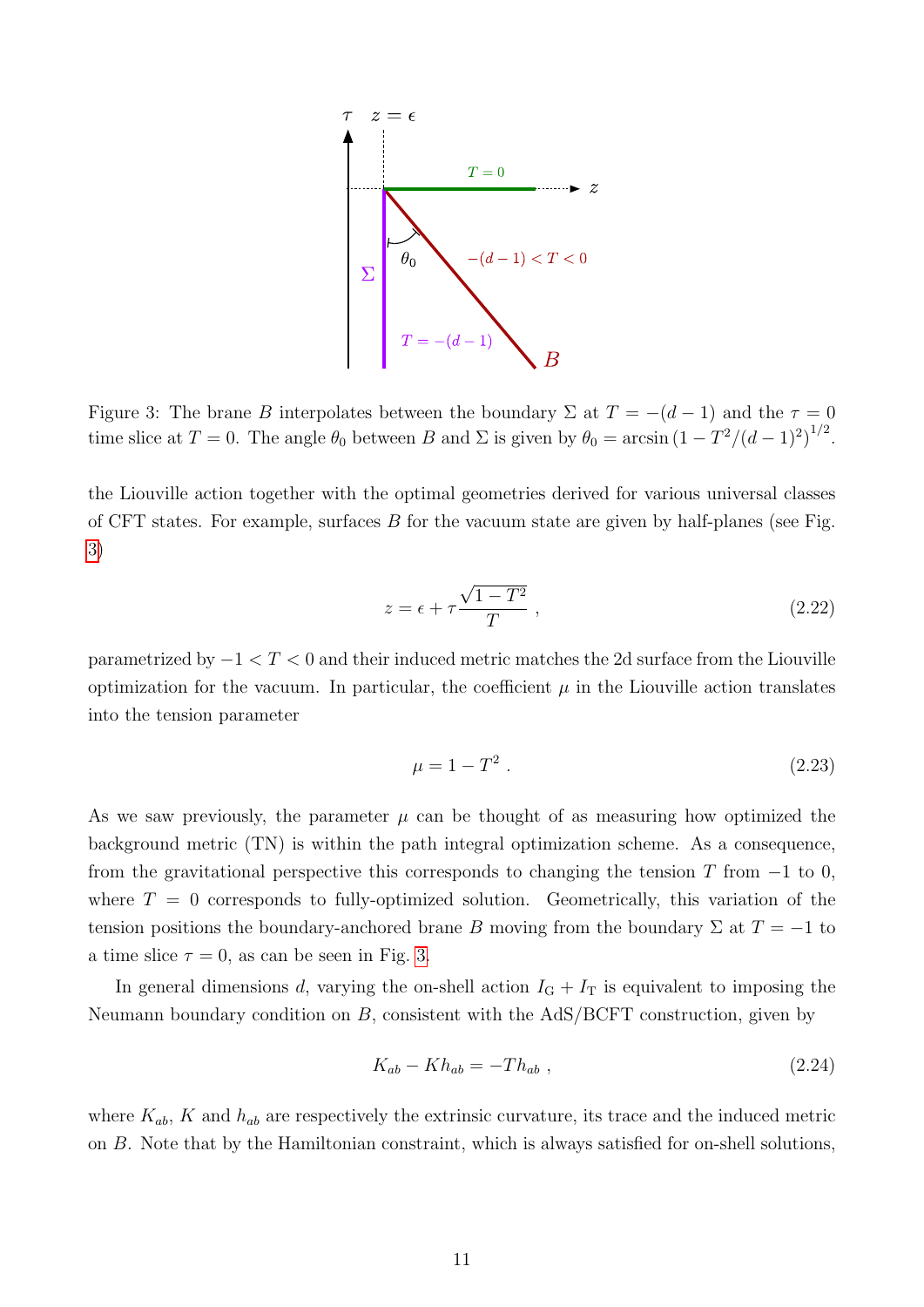this implies

$$
K^2 - K^{ab} K_{ab} = \frac{d}{d-1} T^2 = R - 2\Lambda , \qquad (2.25)
$$

where R is the Ricci scalar on B and  $\Lambda$  is the cosmological constant of  $AdS_{d+1}$ , and where we substituted  $K|_B = T d/(d-1)$  that is just the trace of [\(2.24\)](#page-10-1). This is another confirmation of the holographic path integral optimization since, after inserting [\(2.23\)](#page-10-2), this constraint becomes precisely the CFT optimization [\(2.9\)](#page-6-3).

While the maximization of the HH wavefunctional can be performed unambiguously for any dimension d, and gives a clear prediction for the CFT path integral complexity action in the UV limit, there are still important questions regarding the precise optimization procedure in higher-dimensional CFTs.

#### <span id="page-11-0"></span>2.3 Higher-Dimensional CFTs

A natural question in the context of path integral optimization is whether an explicit form of the functional  $I_{\Psi}[g_{ab}]$  [\(2.13\)](#page-7-1) whose minimization leads to the optimization of the Euclidean path integral  $\Psi_0[\tilde{\varphi}(\vec{x})]$  can be found in higher dimensions. This is also necessary to determine the path integral complexity  $\mathcal{C}_{\Psi}$  in higher-dimensional CFTs. On this matter, there exists a proposal for "effective" path integral complexity action [\[12,](#page-33-3) [13\]](#page-33-4)  $I_{\Psi}[g_{ab}]$  constructed in the following way: Starting from a metric  $g_{ab}$  of the form

<span id="page-11-2"></span><span id="page-11-1"></span>
$$
ds2 = gab dxa dxb = e2\phi(x) \hat{g}_{ab} dxa dxb , \qquad (2.26)
$$

the following action should be minimized for a vacuum state of a d-dimensional CFT (as well as some small excitations around the ground state)

$$
I_{\Psi}[\phi,\hat{g}] := \frac{d-1}{16\pi G_N^{(d)}} \int \mathrm{d}^d x \sqrt{\hat{g}} \left( e^{(d-2)\phi} \hat{g}^{ab} \partial_a \phi \partial_b \phi + \frac{e^{(d-2)\phi} R_{\hat{g}}}{(d-1)(d-2)} + \mu e^{d\phi} \right) ,\qquad (2.27)
$$

where  $R_{\hat{q}}$  is the Ricci scalar of the metric  $\hat{g}_{ab}$ . Among various other features which led to this identification is the fact that such a functional satisfies the so-called co-cycle conditions [\[12,](#page-33-3)[13\]](#page-33-4). Interestingly,  $(2.27)$  can be re-written as the Einstein–Hilbert action in d-dimensions with negative cosmological constant  $\Lambda^{(d)} = -(d-1)(d-2)/2$ . This generalized the optimization equation obtained by variation with respect to  $\phi(x)$  that implies taking the trace of vacuum Einstein's equations, i.e., the condition that the Ricci scalar of [\(2.26\)](#page-11-2) should be a negative constant. Last but not the least, the action [\(2.27\)](#page-11-1) was also reproduced in the UV limit of the holographic path integral complexity action [\[25\]](#page-34-1) explained in the previous section.

Despite these non-trivial consistency checks and observations, there are still some puzzles when identifying the functional [\(2.27\)](#page-11-1) as a higher-dimensional generalization of the Liouville action. Firstly, from the perspective of the action itself it is not clear why it should be restricted to having quadratic derivatives of the Weyl field  $\phi$ . Generally, it is quite natural in AdS/CFT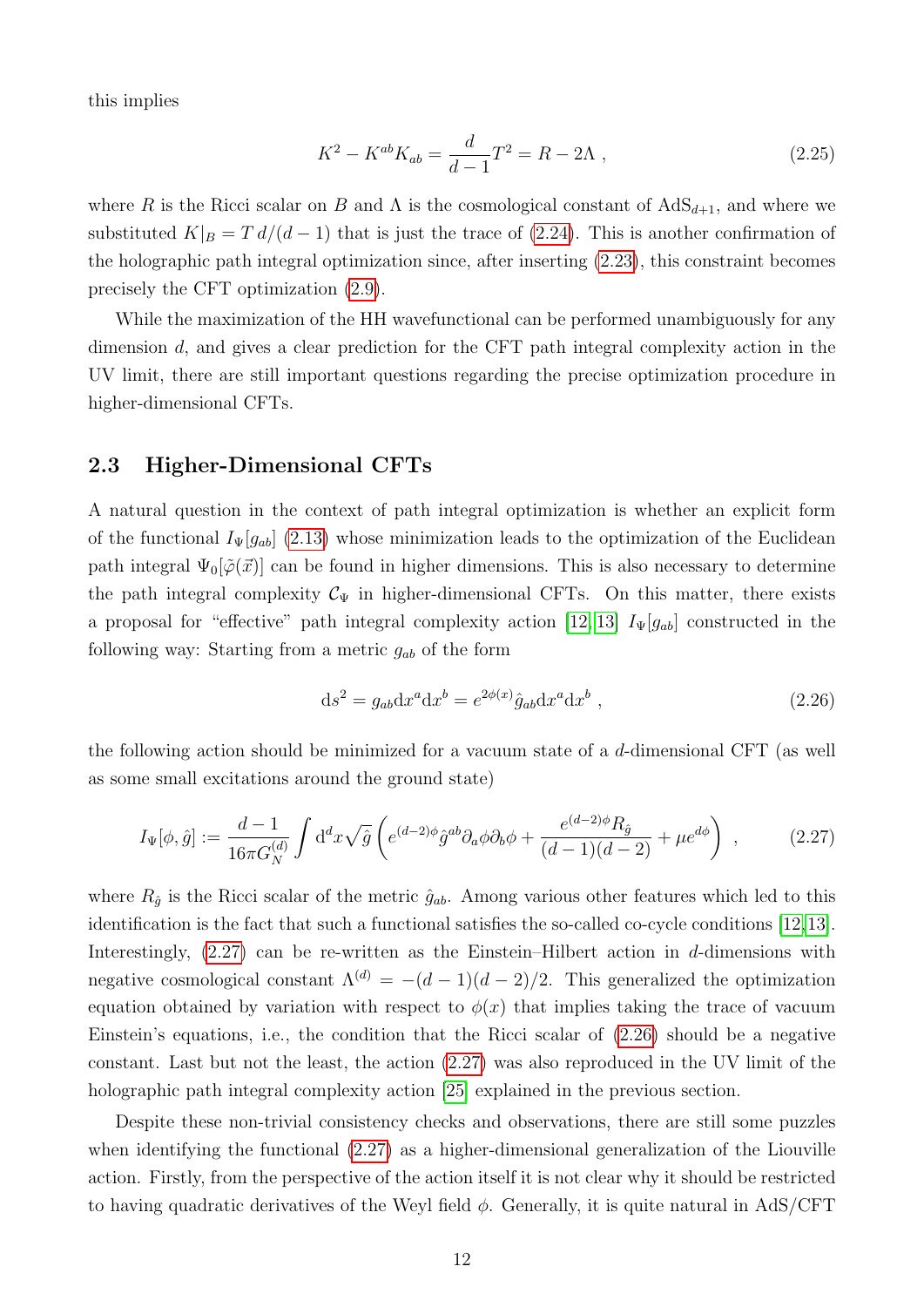that ("sub-leading") higher-derivative terms will also contribute in higher dimensions. This is similar to the problem of the gravitational action in spacetime dimensions higher than  $d+1=4$ in which one generically views the Einstein–Hilbert action as a low energy effective theory containing only terms that are quadratic in the derivatives of the metric.<sup>[8](#page-12-1)</sup>

This is even more pronounced once we consider even-dimensional CFTs and intend to define the complexity functional from the ratio of wave functions [\(2.12\)](#page-7-2). This would naturally lead to the so-called anomaly actions of the Riegert type [\[48\]](#page-35-6) that are also referred to as Q-curvature actions [\[28,](#page-34-4) [49,](#page-35-7) [50\]](#page-35-8). For example, in 4d holographic CFTs with central charges  $a = c$  the Weyl anomaly reads

$$
\langle T^{\mu}_{\ \mu} \rangle = \frac{c}{2\pi} \mathcal{Q}_4,\tag{2.28}
$$

and is responsible for the transformation of partition functions (see e.g. [\[50\]](#page-35-8))

<span id="page-12-2"></span>
$$
Z_{\text{CFT}}(e^{2\phi}\hat{g}) = e^{\frac{c}{4\pi} \int \sqrt{\hat{g}}(\phi \mathcal{P}_4 \phi + 2\mathcal{Q}_4 \phi)} Z_{\text{CFT}}(\hat{g}),\tag{2.29}
$$

where the Q-curvature  $\mathcal{Q}_4$  and  $\mathcal{P}_4$  will be discussed below. There is a similar expectation in 6d holographic CFTs, where the six-dimensional Q-curvature  $\mathcal{Q}_6$  captures the type-A anomaly directly related to the six-dimensional Euler density  $E_6$  (see [\[51–](#page-35-9)[54\]](#page-35-10) for more details).

Similarly as in 2d, we may expect that the action [\(2.29\)](#page-12-2) will play a similar role to Liouville in the optimization of the holographic (at least those with holographic Weyl anomalies [\[51\]](#page-35-9)) CFT wavefunctions. In the following sections, we will follow this CFT prediction, and discuss similarities and differences between higher-dimensional path-integral optimization done with the Q-curvature actions as in  $(2.29)$  and  $(2.27)$  proposed in  $[12, 13]$  $[12, 13]$ .

Last but not the least, from the gravitational perspective it is an interesting question how other geometrical or physical (e.g. matter) properties of the surface B could be incorporated in the holographic path integral proposal. In a precise sense, the surface  $B$  can be understood as a time-dependent cut-off  $[30, 55]$  $[30, 55]$  and e.g. adding counter-terms-like higher-derivative on B may be a natural step. Finally, similarly to 2d [\[18\]](#page-33-9), it would be interesting to give a clear interpretation (e.g. counting gates) of different terms in higher-dimensional complexity action, as well as have a set of purely quantum computation arguments  $(e.g.$  penalty factors for certain gates) for discarding some of the possible contributions. We will discuss and propose resolutions to some of these issues in what follows.

## <span id="page-12-0"></span>3 Uniformization and the Q-curvature Action

In this section we discuss a systematic and geometric way of interpreting the path integral optimization and the functional  $I_{\Psi}[\phi, \hat{g}]$  in *even-dimensional* CFTs using the Q-curvature ac-

<span id="page-12-1"></span><sup>&</sup>lt;sup>8</sup>This is best seen by considering Lovelock's theorem  $[46, 47]$  $[46, 47]$  which is used to construct natural higherdimensional generalizations of Einstein gravity which include higher-curvature corrections. These so-called Lovelock theories are metric theories of gravity which lead to conserved second order equations of motion that naturally take into account higher-curvature terms in the action which become topological in lower-dimensional theories.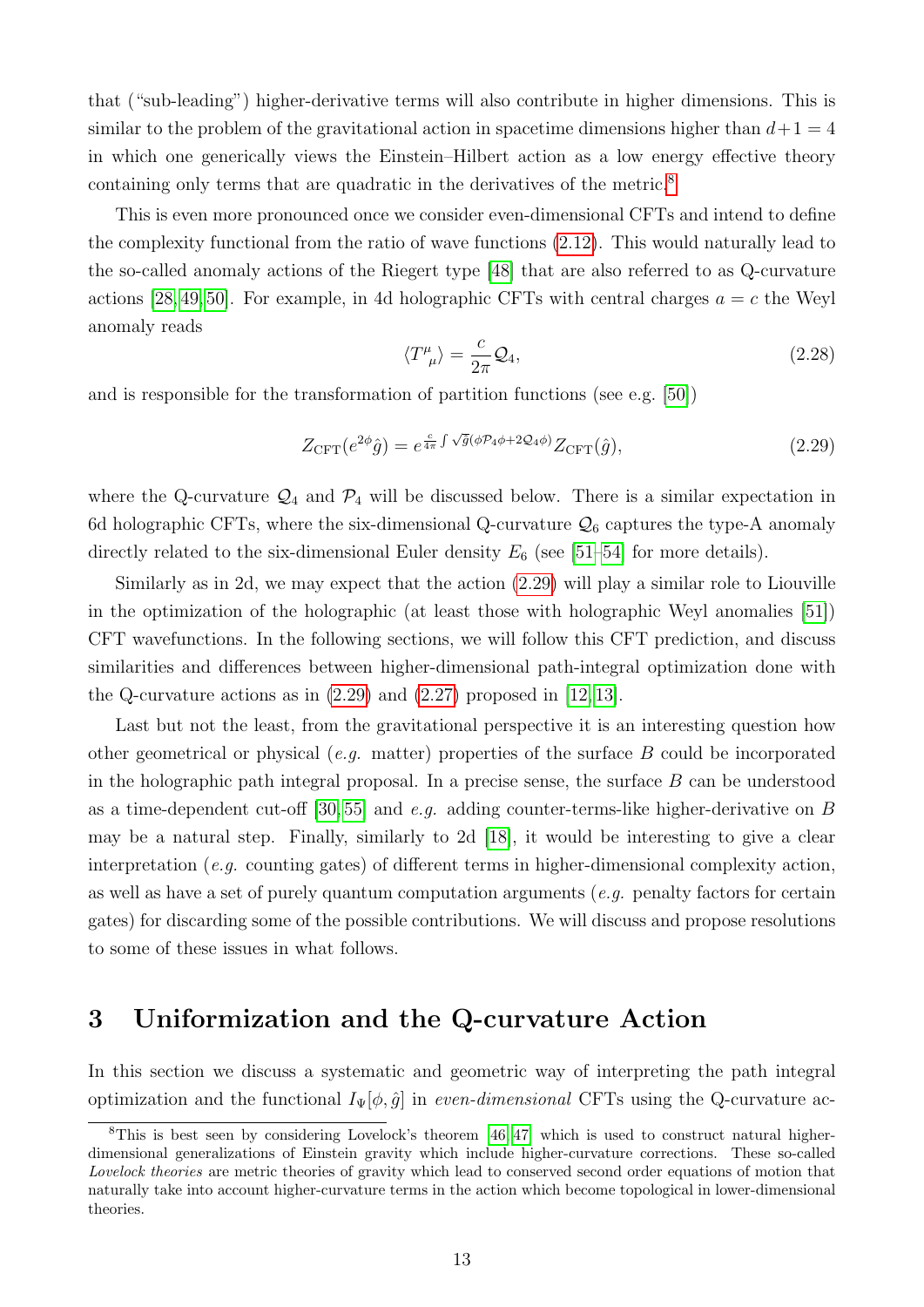tion[9](#page-13-1) . We introduce the basic objects used in later discussions with a special focus on the Q-curvature, which is the higher-dimensional analogue of the Gauss curvature<sup>[10](#page-13-2)</sup>. We will see that higher-dimensional path integral complexity actions obtained from so-called uniformization problem, which we will also discuss, have a natural interpretation in terms of Q-curvature actions. Furthermore, we verify an essential property, namely the co-cycle condition, that must be satisfied in order for the Q-curvature action to be a valid path-integral complexity action. We also provide an intuitive explanation of the path integral optimization and connect it with the tensor network picture.

#### <span id="page-13-0"></span>3.1 Q-curvature

Consider a compact even-dimensional manifold  $(\mathcal{M}, \hat{g}_{ab})$  and a Weyl transformation of the metric:  $\hat{g}_{ab} \to g_{ab} = e^{2\phi(x)} \hat{g}_{ab}$ , where  $\phi(x)$  is a scalar function capturing the effect of the transformation. Under this transformation the Ricci scalar transforms as

$$
e^{2\phi(x)}R(e^{2\phi(x)}\hat{g}) = R(\hat{g}) - 2(d-1)\Box_{\hat{g}}\phi(x) - (d-1)(d-2)|\nabla_{\hat{g}}\phi(x)|^2, \tag{3.1}
$$

where the subscript  $\hat{g}^{11}$  $\hat{g}^{11}$  $\hat{g}^{11}$  indicates that the respective operators are evaluated on that metric, d is the dimension of the manifold  $\mathcal{M}$ , and where  $\Box_{\hat{g}}$  and  $\nabla_{\hat{g}}$  are respectively the Laplace–Beltrami operator the covariant derivative with respect to  $\hat{g}$ . The notation  $R(\hat{g})$  and  $R(g) = R(e^{2\phi(x)}\hat{g})$ means that the Ricci scalar has to be evaluated on the metrics  $\hat{g}$  and  $g = e^{2\phi(x)}\hat{g}$  respectively. We also define a scalar  $\mathcal{J}(g)$  by

<span id="page-13-6"></span><span id="page-13-5"></span><span id="page-13-4"></span>
$$
\mathcal{J}(g) = \frac{R(g)}{2(d-1)},\tag{3.2}
$$

whose interpretation will be clear later on. The introduction of  $\mathcal{J}(g)$  allows us to rewrite the transformation [\(3.1\)](#page-13-4) as

$$
e^{2\phi(x)}\mathcal{J}(e^{2\phi(x)}\hat{g}) = \mathcal{J}(\hat{g}) - \Box_{\hat{g}}\phi(x) - \left(\frac{d}{2} - 1\right)|\nabla_{\hat{g}}\phi(x)|^2.
$$
 (3.3)

Specializing to  $d = 2$ , the above transformation simplifies to

$$
e^{2\phi(x)}\mathcal{J}(e^{2\phi(x)}\hat{g}) = \mathcal{J}(\hat{g}) - \Box_{\hat{g}}\phi(x). \tag{3.4}
$$

This relation is exactly equivalent to the Gauss-curvature prescription [\[57\]](#page-36-0)

<span id="page-13-7"></span>
$$
e^{2\phi(x)}\mathcal{K}(e^{2\phi(x)}\hat{g}) = \mathcal{K}(\hat{g}) - \Box_{\hat{g}}\phi(x),\tag{3.5}
$$

<span id="page-13-1"></span><sup>9</sup>The reason for restricting to even-dimensional CFTs is due to the fact that in odd-dimensions there is no trace-anomaly. However, one could potentially consider a square-root type (more generally, a DBI type) action [\[42,](#page-35-3) [56\]](#page-35-14) as a candidate for the (holographic) path integral complexity. We leave this as an interesting future avenue.

<span id="page-13-2"></span> $10$ For more details, we refer the readers to [\[57\]](#page-36-0).

<span id="page-13-3"></span><sup>&</sup>lt;sup>11</sup>Here by  $\hat{g}$  or  $g$ , we indicate the metric itself, not the determinant of the metric.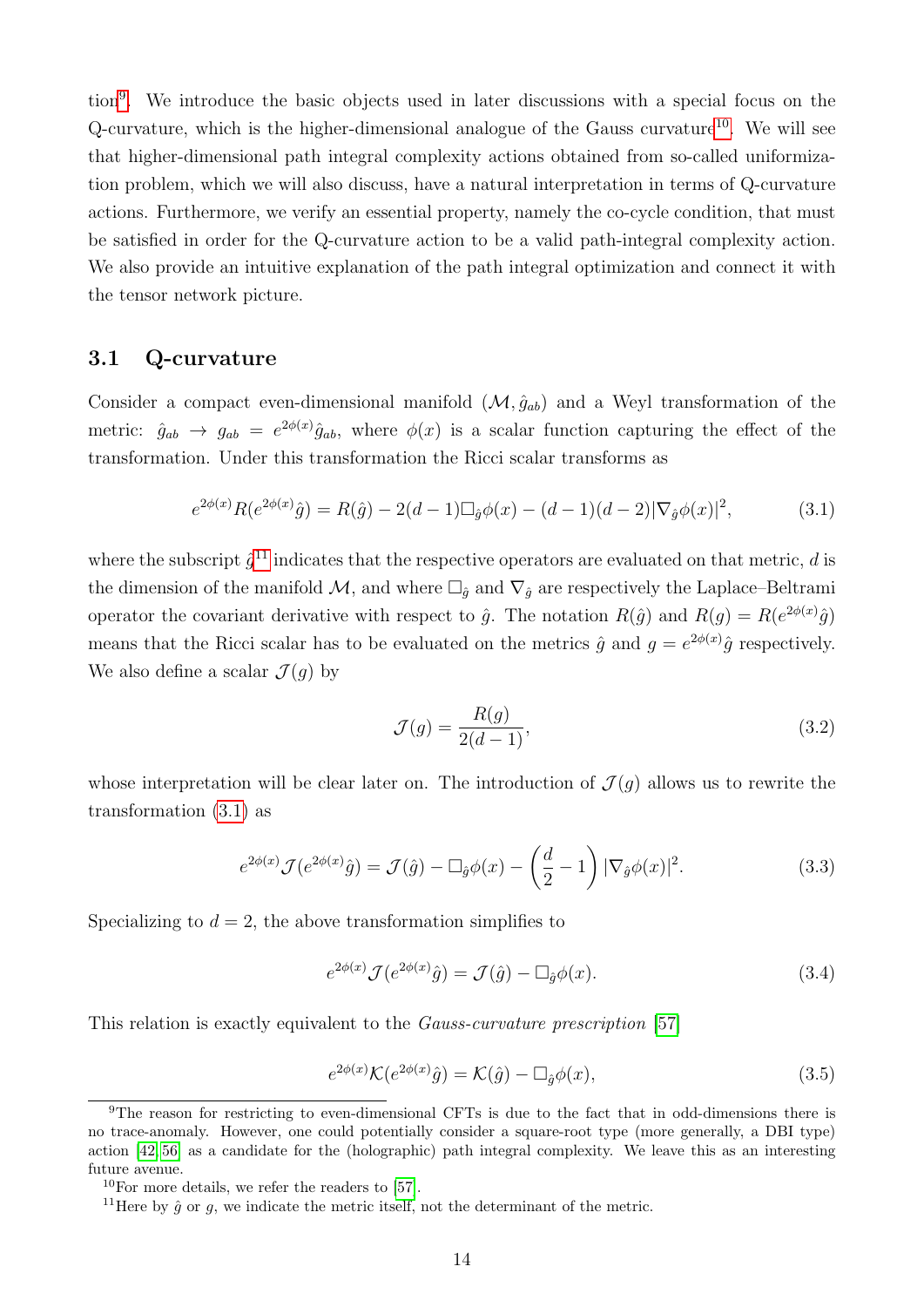which shows how the Gauss curvature  $\mathcal{K}(\hat{g})$  for the metric  $\hat{g}$  changes under a Weyl transformation. Hence, in  $d = 2$ , we identify  $\mathcal{J} = \mathcal{K}$ . One immediate question one can ask is whether there is an analogous generalized version of Eq.[\(3.4\)](#page-13-5) in terms of higher-curvature invariants. To answer this, one defines the *Schouten tensor* for  $d > 2$  as [\[57\]](#page-36-0) <sup>[12](#page-14-0)</sup>

<span id="page-14-6"></span><span id="page-14-2"></span>
$$
S_{ab}(\hat{g}) = \frac{1}{d-2} \Big( R_{ab}(\hat{g}) - \mathcal{J}(\hat{g}) \,\hat{g}_{ab} \Big). \tag{3.6}
$$

We are now in a position to define the Q-curvature. For a given metric  $\hat{g}_{ab}$ , the *Branson* Q-curvature of order four in general dimensions  $d > 4$  is defined as<sup>[13](#page-14-1)</sup>

$$
\mathcal{Q}_{4,d}(\hat{g}) = -\frac{d}{2}\mathcal{J}(\hat{g})^2 + 2S_{ab}(\hat{g})S^{ab}(\hat{g}) + \Box_{\hat{g}}\mathcal{J}(\hat{g}).\tag{3.7}
$$

Note that we have two indices in  $\mathcal{Q}_{4,d}$ . The first index denotes the order of the curvature and the second index represents the dimension. It is easy to see that  $\Box_{\hat{q}}\mathcal{J}(\hat{g})$  contains fourth-order derivatives of the given metric and hence  $\mathcal{Q}_{4,d}$  also contains them. From now onwards, we often suppress the dependence of the metric for convenience. Using  $Eq.(3.2)$  $Eq.(3.2)$  and  $Eq.(3.6)$  $Eq.(3.6)$ , we write the  $\mathcal{Q}_{4,d}$  in a more convenient form

$$
\mathcal{Q}_{4,d} = \frac{1}{2(d-1)} \Box_{\hat{g}} R + \frac{2}{(d-2)^2} R_{ab} R^{ab} - \frac{d^2(d-4) + 16(d-1)}{8(d-1)^2(d-2)^2} R^2.
$$
 (3.8)

Our interest is  $\mathcal{Q}_4 = \mathcal{Q}_{4,4}$ , i.e., the  $\mathcal{Q}_{4,d}$  in 4-dimensions. Hence, from now onwards when we refer to the Q-curvature in 4-dimensions, we mean  $\mathcal{Q}_4 \equiv \mathcal{Q}_{4,4}$ . Setting  $d = 4$  in Eq.[\(3.8\)](#page-14-3), we obtain the expression of  $\mathcal{Q}_4$  as

<span id="page-14-3"></span>
$$
\mathcal{Q}_4 = \frac{1}{6} \left( \Box_{\hat{g}} R + 3R_{ab} R^{ab} - R^2 \right). \tag{3.9}
$$

Now, we come back to the question whether there is a generalization of Eq. [\(3.4\)](#page-13-5). The answer is affirmative and we can directly generalise the Gauss-curvature prescription to the  $\mathcal{Q}_4$ -curvature prescription by the following theorem [\[58\]](#page-36-1).

**Theorem 1:** For a four-dimensional manifold equipped with a metric  $\hat{g}_{ab}$ , the  $\mathcal{Q}_4$ -curvature prescription states that the  $\mathcal{Q}_4$  curvatures of conformally-related metrics satisfy

$$
e^{4\phi(x)}Q_4(e^{2\phi(x)}\hat{g}) = Q_4(\hat{g}) - \mathcal{P}_4(\hat{g})(\phi(x)),\tag{3.10}
$$

where  $\mathcal{P}_4(\hat{g})$  is a differential operator given by

<span id="page-14-5"></span><span id="page-14-4"></span>
$$
\mathcal{P}_4(\hat{g}) = \Box_{\hat{g}}^2 + \nabla_a \left( 2\mathcal{J}g^{ab} - 4S^{ab} \right) \nabla_b.
$$
\n(3.11)

<span id="page-14-0"></span><sup>&</sup>lt;sup>12</sup>In d-dimensional manifolds  $(d > 2)$  with locally conformally flat metrics *(i.e.* with vanishing Weyl tensor) the curvature tensor is governed by the Schouten tensor  $S_{ab}$ .

<span id="page-14-1"></span> $^{13}$ In [\[57\]](#page-36-0), the Q-curvature is defined with a negative sign. This is purely a matter of convention.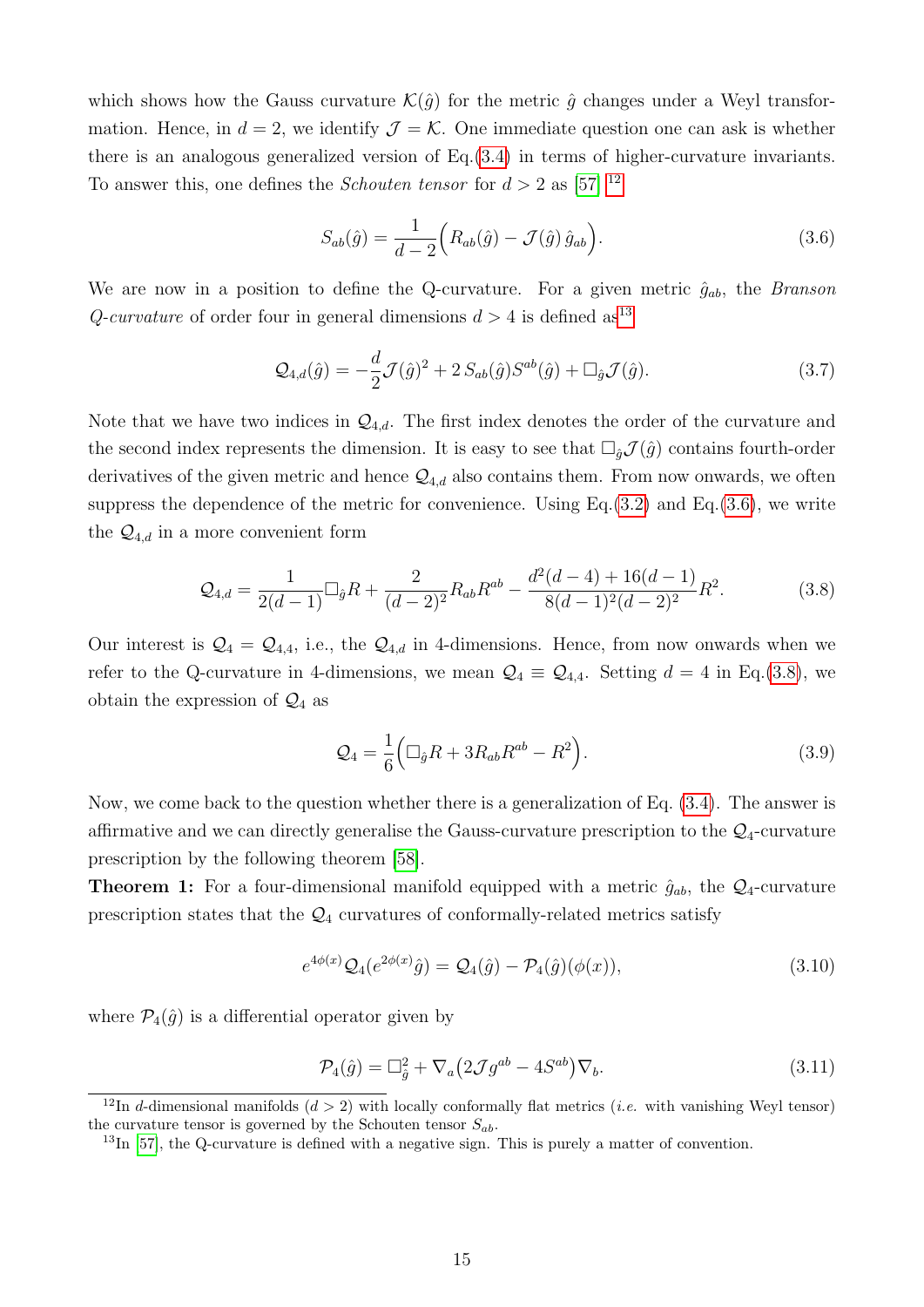Here  $\mathcal J$  and  $S_{ab}$  are defined by Eq.[\(3.2\)](#page-13-6) and Eq.[\(3.6\)](#page-14-2) respectively. Note that this is the generalization of Eq. $(3.4)$  or Eq. $(3.5)$  to 4-dimensions, where the Gauss curvature and the Laplace-Beltrami operator are replaced by the  $\mathcal{Q}_4$  and  $\mathcal{P}_4$  respectively. This result suggests that the Q-curvature is the generalization of Gauss curvature in higher dimensions.

Similar to 4-dimensions, for a 2-dimensional manifold equipped with a metric  $\hat{g}_{ab}$ , the  $\mathcal{Q}_2$ curvature prescription states that

$$
e^{2\phi(x)}Q_2(e^{2\phi(x)}\hat{g}) = Q_2(\hat{g}) - \mathcal{P}_2(\hat{g})(\phi(x)).
$$
\n(3.12)

This equation is nothing but Eq.[\(3.4\)](#page-13-5) if one identifies  $\mathcal{P}_2(\hat{g}) \equiv \Box_{\hat{g}}$  and  $\mathcal{Q}_{2,d}$  as

<span id="page-15-2"></span>
$$
Q_{2,d}(\hat{g}) = \frac{R(\hat{g})}{2(d-1)} = \mathcal{J}(\hat{g}).
$$
\n(3.13)

for  $d \geq 2$ . In particular the second order Q-curvature in 2-dimensions satisfies  $\mathcal{Q}_2 \equiv \mathcal{Q}_{2,2} = R/2$ , which immediately leads back to Eq.[\(3.1\)](#page-13-4) in terms of  $R(\hat{g})$ . Hence  $\mathcal{Q}_{2,d} \equiv \mathcal{J}$  for all d.

With these operational definitions, we have encountered two differential operators namely  $\mathcal{P}_2$  and  $\mathcal{P}_4$ , which are conformally covariant. The theorem below gives the transformation law of  $\mathcal{P}_4$ .

**Theorem 2:** Under the Weyl transformation  $g_{ab} = e^{2\phi(x)}\hat{g}$ , the operator  $\mathcal{P}_4(\hat{g})$  transforms according to

<span id="page-15-0"></span>
$$
e^{4\phi(x)} \mathcal{P}_4(e^{2\phi(x)}\hat{g}) = \mathcal{P}_4(\hat{g}), \tag{3.14}
$$

i.e.,  $\mathcal{P}_4(\hat{g})$  is conformally covariant.

Proof: Using Theorem 1 [\(3.10\)](#page-14-4), we write the LHS of the above equation as

$$
e^{4\phi} \mathcal{P}_4(e^{2\phi}\hat{g})(\psi) = -e^{4(\phi+\psi)} \mathcal{Q}_4(e^{2(\phi+\psi)}\hat{g}) + e^{4\phi} \mathcal{Q}_4(e^{2\phi}\hat{g}),
$$
  
= 
$$
\left(-\mathcal{Q}_4(\hat{g}) + \mathcal{P}_4(\hat{g})(\phi+\psi)\right) - \left(-\mathcal{Q}_4(\hat{g}) + \mathcal{P}_4(\hat{g})(\phi)\right),
$$
  
= 
$$
\mathcal{P}_4(\hat{g})(\psi),
$$
 (3.15)

which is the RHS of [\(3.14\)](#page-15-0). Here the second line follows from [\(3.10\)](#page-14-4) and in the third line, we have used the fact that  $\mathcal{P}_4$  is a linear operator, and hence  $\mathcal{P}_4(\hat{g})(\phi + \psi) = \mathcal{P}_4(\hat{g})(\phi) + \mathcal{P}_4(\hat{g})(\psi)$ , completing the proof.

By a similar argument, one can prove that  $\mathcal{P}_2(\hat{g})$  is also conformally covariant. i.e., under the conformal transformation  $g = e^{2\phi(x)}\hat{g}$ , the operator  $\mathcal{P}_2(\hat{g})$  transforms according to

<span id="page-15-1"></span>
$$
e^{2\phi(x)} \mathcal{P}_2(e^{2\phi(x)}\hat{g}) = \mathcal{P}_2(\hat{g}). \tag{3.16}
$$

In general, one could define a general form of the operator  $\mathcal{P}_{2,d}$  in d-dimensions which is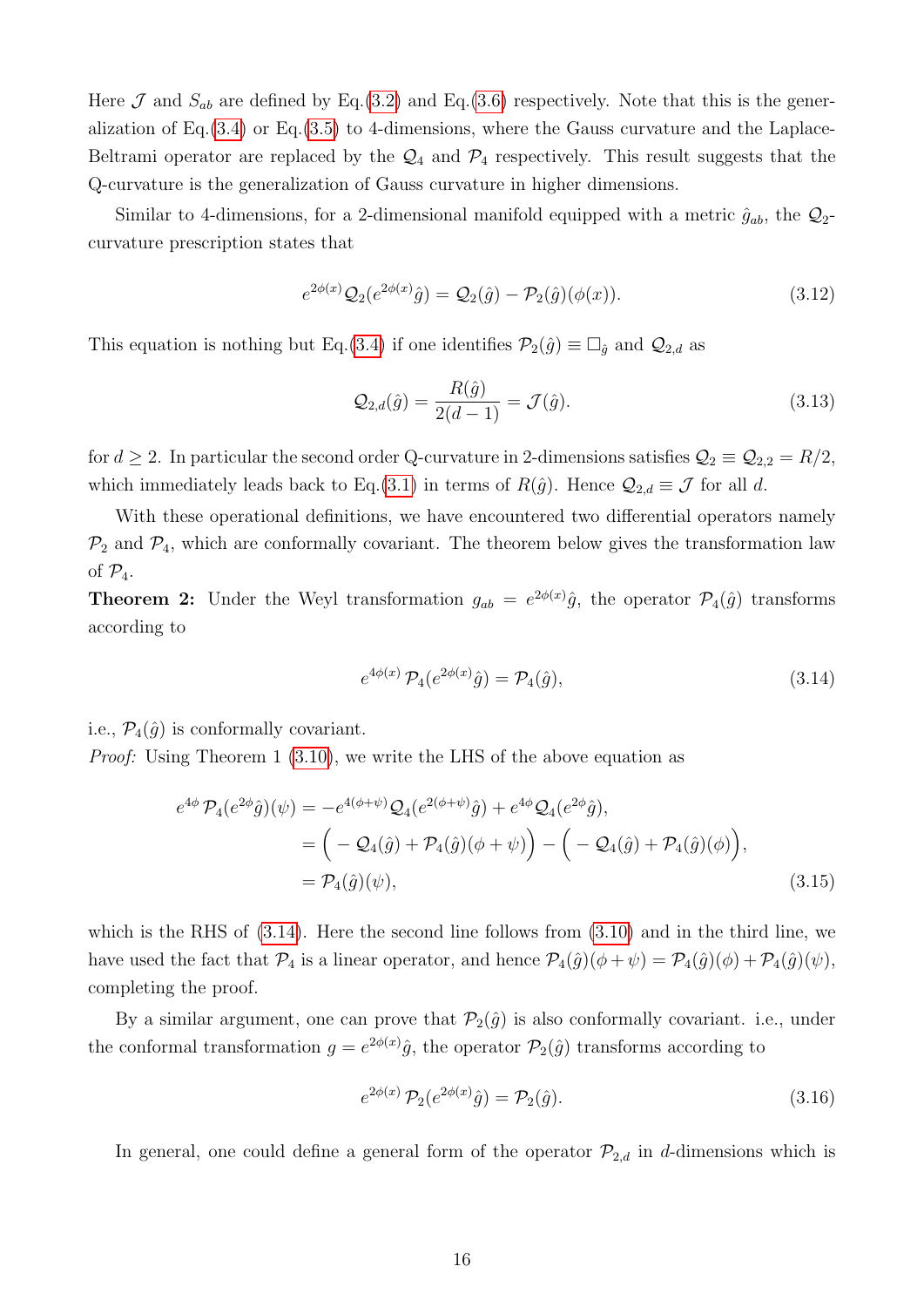known as the Yamabe operator

$$
\mathcal{P}_{2,d}(\hat{g}) = \Box_{\hat{g}} - \left(\frac{d}{2} - 1\right) \mathcal{Q}_{2,d}(\hat{g}) = \Box_{\hat{g}} - \frac{d-2}{4(d-1)} R(\hat{g}).\tag{3.17}
$$

Similar to the Q-curvature, here the first index denotes the order of the curvature while the second one indicates the dimension. One can define  $\mathcal{P}_{4,d}$  for  $d \geq 2$ , known as the *Paneitz* operator [\[48,](#page-35-6) [59,](#page-36-2) [60\]](#page-36-3). It is defined as

$$
\mathcal{P}_{4,d}(\hat{g}) = \Box_g^2 + \nabla_a ((d-2)Jg^{ab} - 4S^{ab}) \nabla_b - \left(\frac{d}{2} - 2\right) \mathcal{Q}_{4,d}(\hat{g}). \tag{3.18}
$$

Note that for  $d = 4$  this reduces to Eq.[\(3.11\)](#page-14-5).

The important aspect of the Yamabe and Paneitz operators is that they are conformally covariant [\[57\]](#page-36-0) i.e.,

$$
e^{(\frac{d}{2}+1)\phi} \mathcal{P}_{2,d}(e^{2\phi}\hat{g})(\psi) = \mathcal{P}_{2,d}(\hat{g})(e^{(\frac{d}{2}-1)\phi}\psi), \tag{3.19}
$$

$$
e^{(\frac{d}{2}+2)\phi} \mathcal{P}_{4,d}(e^{2\phi}\hat{g})(\psi) = \mathcal{P}_{4,d}(\hat{g})(e^{(\frac{d}{2}-2)\phi}\psi), \tag{3.20}
$$

Note that the above covariance property reduces to Eq.[\(3.16\)](#page-15-1) and Eq.[\(3.14\)](#page-15-0) for  $d = 2$  and  $d = 4$ respectively.

The generalization of Theorem 1 [\(3.10\)](#page-14-4) to general dimensions is straightforward (see e.g. [\[57\]](#page-36-0)). For an even d-dimensional manifold equipped with a metric  $\hat{g}_{ab}$  the following identity holds

<span id="page-16-0"></span>
$$
e^{d\phi(x)}Q_d(e^{2\phi(x)}\hat{g}) = Q_d(\hat{g}) - \mathcal{P}_d(\hat{g})(\phi(x)),\tag{3.21}
$$

where  $\mathcal{Q}_d \equiv \mathcal{Q}_{d,d}$  and  $\mathcal{P}_d \equiv \mathcal{P}_{d,d}$  are higher-dimensional generalizations of the  $\mathcal{Q}_{2,d}$  and  $\mathcal{Q}_{4,d}$ Q-curvatures and the Yamabe  $\mathcal{P}_{2,d}$  and Paneitz  $\mathcal{P}_{4,d}$  operators and are respectively known as Branson's Q-curvature and the Graham–Jenne–Mason–Sparling (GJMS) operator. We will return to these objects in the following section. A proof of [\(3.21\)](#page-16-0) for even-dimensional Riemannian manifolds, known as the fundamental identity theorem, is given in [\[57\]](#page-36-0). This identity leads to the following theorem.

Theorem 3: For an even d-dimensional manifold, the following functional

<span id="page-16-1"></span>
$$
\mathcal{T}_d(g) = \int_{\mathcal{M}^d} \mathcal{Q}_d(\hat{g}) \operatorname{vol}(\hat{g}),\tag{3.22}
$$

is invariant under conformal transformations. Proof: First, we write

$$
\mathcal{T}_d(e^{2\phi}\hat{g}) = \int_{\mathcal{M}^d} \mathcal{Q}_d(e^{2\phi}\hat{g}) \operatorname{vol}(e^{2\phi}\hat{g}) = \int_{\mathcal{M}^d} e^{d\phi} \mathcal{Q}_d(e^{2\phi}\hat{g}) \operatorname{vol}(\hat{g}),\tag{3.23}
$$

where vol $(\hat{g})$  is a convenient notation for  $\sqrt{\hat{g}}$  and where we have neglected the overall multiplicative factor. The second equality follows from the fact that, under rescaling,  $vol(e^{2\hat{\phi}}\hat{g})$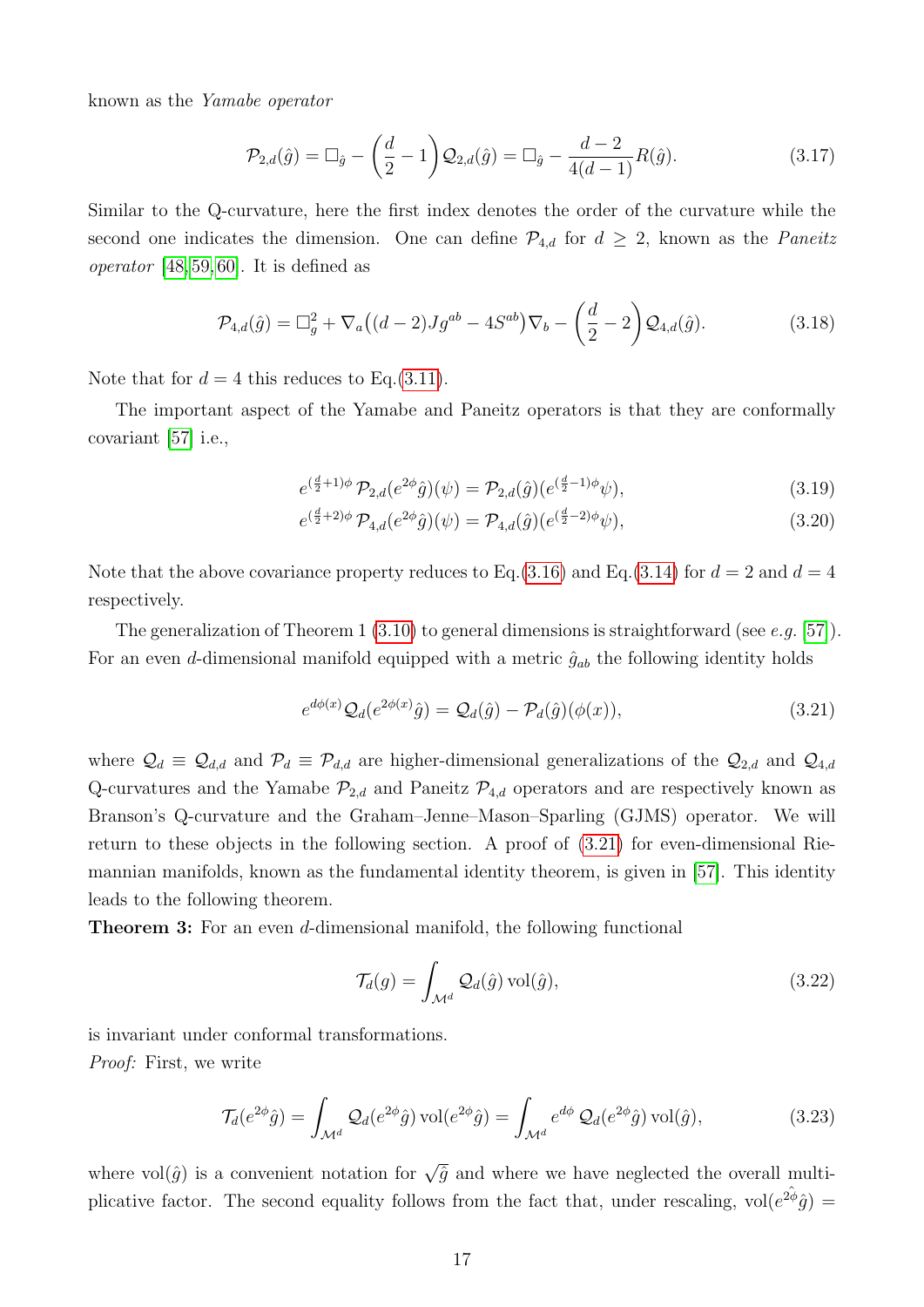$e^{d\phi}$  vol $(\hat{g})$  for d-dimensions. Now, using Eq.[\(3.21\)](#page-16-0), we can write this as

$$
\mathcal{T}_d(e^{2\phi}\hat{g}) = \int_{\mathcal{M}^d} \left[ \mathcal{Q}_d(\hat{g}) - \mathcal{P}_d(\hat{g})(\phi(x)) \right] \text{vol}(\hat{g}). \tag{3.24}
$$

It has been shown in [\[57\]](#page-36-0) that the integral over  $\mathcal{P}_d$  vanishes. This implies

$$
\mathcal{T}_d(e^{2\phi}\hat{g}) = \int_{\mathcal{M}^d} \mathcal{Q}_d(\hat{g}) \operatorname{vol}(\hat{g}) = \mathcal{T}_d(\hat{g})
$$
\n(3.25)

completing the proof. Equipped with these definitions, we now state the Yamabe problem [\[61\]](#page-36-4).

Yamabe problem (in 2d and 4d): Consider a 2- and 4-dimensional manifold equipped with a metric  $\hat{g}_{ab}$ , and a Weyl transformation  $g = e^{2\phi(x)}\hat{g}$ , which defines an equivalence class of conformally-equivalent metrics  $[g]$ . Can we find a class of metrics which have a constant Q-curvature  $\mathcal{Q}_2$  and  $\mathcal{Q}_4$  in  $d = 2$  and  $d = 4$  respectively?

To state this problem more clearly, consider Eqs.[\(3.12\)](#page-15-2) and [\(3.10\)](#page-14-4). The Yamabe problem demands that the Q-curvatures of the Weyl-rescaled metric should be constant, i.e.,  $\mathcal{Q}_2(e^{2\phi}\hat{g}) =$  $\Lambda_2$  and  $\mathcal{Q}_4(e^{2\phi}\hat{g}) = \Lambda_4$ . Here, we look for constants  $\Lambda_2, \Lambda_4$  which are negative *i.e.*, we want to find a class of conformal transformation for which  $\Lambda_2, \Lambda_4 < 0$ . In these cases, Eqs.[\(3.12\)](#page-15-2) and [\(3.10\)](#page-14-4) are simplified to

<span id="page-17-2"></span><span id="page-17-1"></span>
$$
\mathcal{Q}_2(\hat{g}) - \mathcal{P}_2(\hat{g})(\phi) = \Lambda_2 e^{2\phi} , \qquad (3.26)
$$

$$
\mathcal{Q}_4(\hat{g}) - \mathcal{P}_4(\hat{g})(\phi) = \Lambda_4 e^{4\phi} \tag{3.27}
$$

The above equations can be recast as a variational problem, *i.e.* one can view them as the Euler-Lagrange equations obtained by the variation of the action

$$
I_d[\phi, \hat{g}] = k \int_{\mathcal{M}^d} d^d x \Big( \phi \, \mathcal{P}_d(\hat{g}) \, \phi - 2 \mathcal{Q}_d(\hat{g}) \, \phi + \frac{2}{d} \Lambda_d \, e^{d\phi} \Big) \, \text{vol}(\hat{g}), \tag{3.28}
$$

where  $\mathcal{Q}_d \in \{\mathcal{Q}_2, \mathcal{Q}_4\}$  and  $\mathcal{P}_d \in \{\mathcal{P}_2, \mathcal{P}_4\}$  are the Q-curvature and Yamabe/Paneitz operators in  $d = 2$  and  $d = 4$  respectively,<sup>[14](#page-17-0)</sup> k is a proportionality constant, and  $\Lambda_d \in {\Lambda_2, \Lambda_4}$  are the (negative) constants Q-curvature of the Weyl-rescaled metric.

Note that [\(3.26\)](#page-17-1) can be re-written in terms of the Weyl-rescaled metric  $e^{2\phi}\hat{g}_{ab}$  as

$$
R(e^{2\phi}\hat{g}) = 2\mathcal{Q}_2(e^{2\phi}\hat{g}) = 2\Lambda_2 < 0 \tag{3.29}
$$

which is nothing else than the Liouville equation discussed previously and cast as in terms of the Ricci scalar as in [\(2.9\)](#page-6-3). This implies that [\(3.27\)](#page-17-2), written in terms of the Weyl rescaled metric as  $\mathcal{Q}_4(e^{2\phi}\hat{g}) = \Lambda_4$ , can be regarded as a natural generalization of the Liouville equation in  $d = 4$ .

<span id="page-17-0"></span><sup>&</sup>lt;sup>14</sup>The negative sign before  $\mathcal{Q}_d$  is arbitrary. It depends on how we choose the definition of Q-curvature, for example in [\(3.7\)](#page-14-6).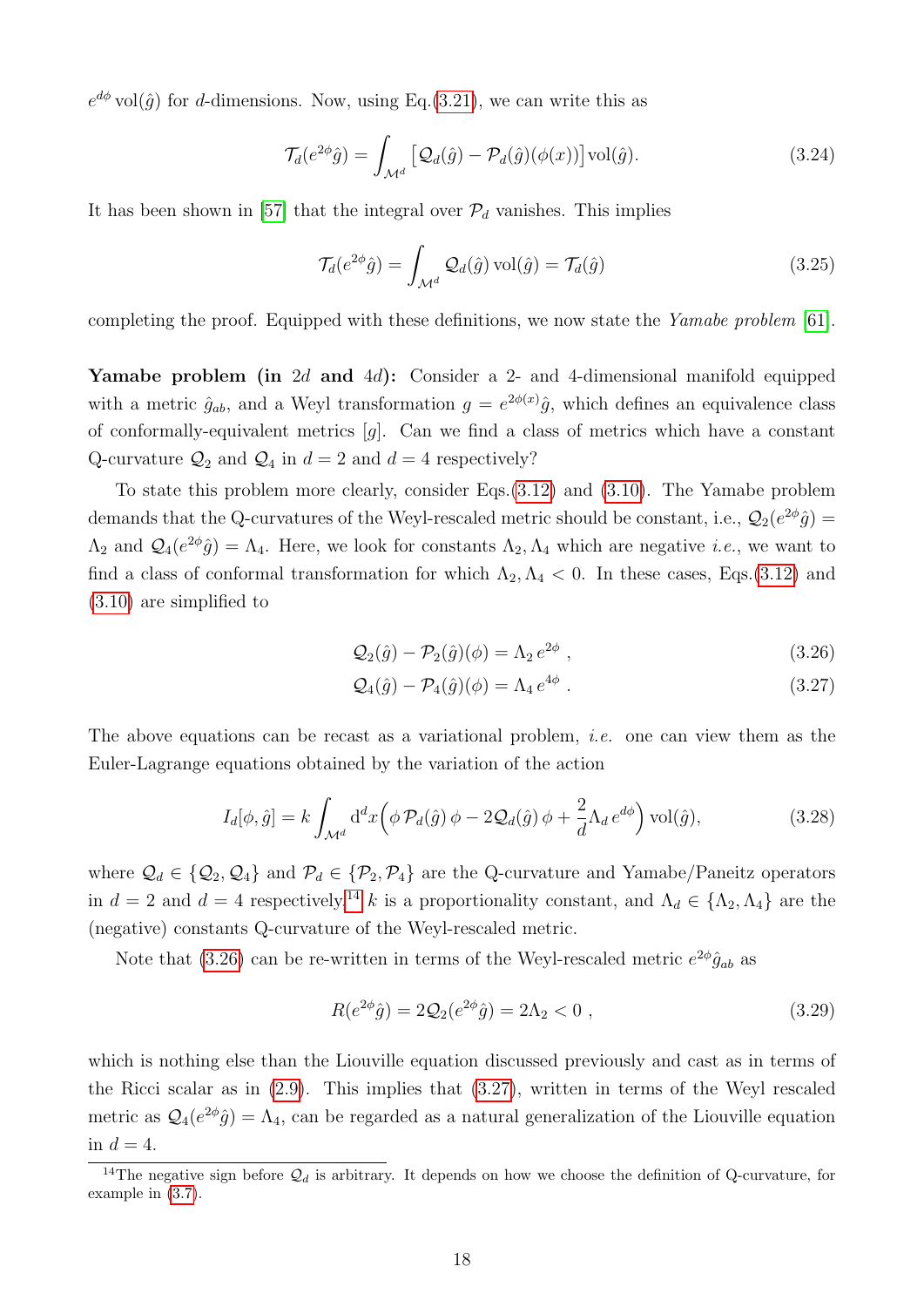It is illustrative to find interesting solutions of Eq.[\(3.26\)](#page-17-1) and [\(3.27\)](#page-17-2). For convenience, we choose the reference metric  $\hat{g}$  as Euclidean flat  $\hat{g}_{ab} = \delta_{ab}$ . This implies that  $\mathcal{Q}_2$  and  $\mathcal{Q}_4$  vanish identically, and  $\mathcal{P}_2 = \Box = \partial^2$  and  $\mathcal{P}_4 = \Box^2 = \partial^4$ . Hence in this case the equations [\(3.26\)](#page-17-1) [\(3.27\)](#page-17-2) simplify to

$$
\partial^2 \phi = \Theta_2 \, e^{2\phi} \,, \tag{3.30}
$$

$$
\partial^4 \phi = \Theta_4 e^{4\phi} \,, \tag{3.31}
$$

where  $\Theta_2 = -\Lambda_2$  and  $\Theta_4 = -\Lambda_4$  respectively. Along with the boundary condition  $e^{2\phi(-\tau-\epsilon,x)}$  $1/\epsilon^2$ , where  $(-\tau)$  is the Euclidean time, the solution to both equations is given by

<span id="page-18-2"></span>
$$
e^{2\phi(\tau,x)} = \frac{1}{\tau^2} \tag{3.32}
$$

for  $d = 2, 4$  with  $\{\Theta_2, \Theta_4\} = \{1, 6\}$  respectively. We will again come across this fact later on. The above discussion directly leads to the *uniformization problem* of conformally-equivalent metrics which we will discuss in the following section.

### <span id="page-18-0"></span>3.2 Path Integral Optimization as a Uniformization Problem

In conformal geometry, one can formulate the following uniformization problem [\[49\]](#page-35-7): given a reference metric  $\hat{g}_{ab}$ , can one find a metric  $g_{ab}$  with a constant (negative) Q-curvature  $\Lambda_d < 0$ that is conformally equivalent to  $\hat{g}_{ab}$ ? The answer turns out to be affirmative and the required metric can be found by extremizing the  $Q$ -curvature action in d even dimensions, which is given by [\[28,](#page-34-4) [49\]](#page-35-7)

$$
I_d[\phi, \hat{g}] = \frac{d}{2\Omega_d(d-1)!} \int_{\mathcal{M}^d} d^d x \Big(\phi \, \mathcal{P}_d(\hat{g}) \, \phi - 2 \mathcal{Q}_d(\hat{g}) \, \phi + \frac{2}{d} \Lambda_d \, e^{d\phi} \Big) \, \text{vol}(\hat{g}),\tag{3.33}
$$

where  $\Omega_d = 2\pi^{(d+1)/2}/\Gamma[(d+1)/2]$  is the d-dimensional volume of sphere  $S^d$ , the conformally covariant differential operator  $\mathcal{P}_d$  is the aforementioned GJMS operator [\[62\]](#page-36-5) and  $\mathcal{Q}_d$  is the Q-curvature scalar defined for the reference metric  $\hat{g}_{ab}$ <sup>[15](#page-18-1)</sup>. These objects are generalizations of the Laplace-Beltrami operator and Gauss curvature respectively from 2-dimensions to higher even-dimensions and transform in a similar way as their 2-dimensional counterparts, as we have seen in previous sections. In particular,  $\mathcal{P}_d(\hat{g})$  is the generalization of the Yamabe and Paneitz operators in even d-dimensions. The form of their leading structure is given by

<span id="page-18-3"></span>
$$
\mathcal{P}_d = \Box^{d/2} + \text{lower order}, \quad \mathcal{Q}_d = \frac{1}{2(d-1)} \Box^{\frac{d}{2}-1} R + \cdots \tag{3.34}
$$

where  $d$  is any even dimension and where the ellipsis denotes higher-curvature invariants constructed from the Ricci scalar and tensor as well as from their derivatives. Their explicit forms

<span id="page-18-1"></span><sup>&</sup>lt;sup>15</sup>Note that  $Q_{\hat{g}}$  is the Q-curvature of the reference metric whereas  $\Lambda$  is the Q-curvature of the "uniformised" metric.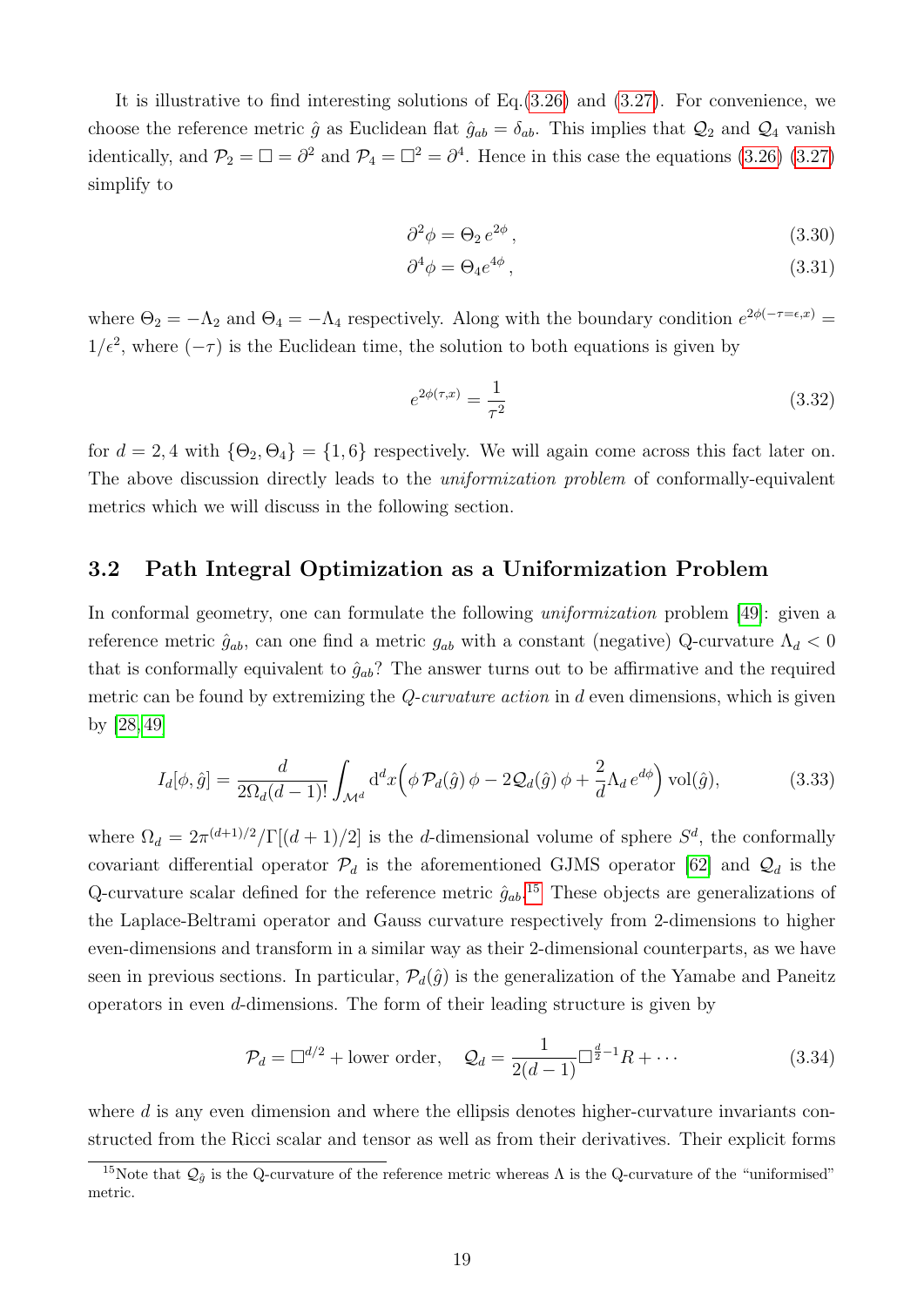in 2- and 4-dimensions are given in the previous section.

For a hyperbolic metric [\(2.16\)](#page-8-3) in  $d = 2$  and  $d = 4$ , one obtains  $\mathcal{Q}_2 = -1$  and  $\mathcal{Q}_4 = -6$ respectively, which we will use later (they will be denoted by  $\Lambda$  since they are the Q-curvatures of the optimized metric). The transformation properties of the GJMS operator  $\mathcal{P}_d$  allows us to construct conformal invariant quantities, which we have encountered in the previous section. For example, for an even-dimensional conformally flat manifold  $\mathcal{M}$ , the integral of the Q-curvature yields

<span id="page-19-0"></span>
$$
\mathcal{T}_d(\hat{g}) = \int_{\mathcal{M}^d} \mathcal{Q}_d(\hat{g}) \operatorname{vol}(\hat{g}) = \frac{1}{2} \Omega_d(d-1)! \chi(\mathcal{M}), \tag{3.35}
$$

where  $\Omega_d = 2\pi^{(d+1)/2}/\Gamma[(d+1)/2]$  is the *d*-dimensional volume of sphere  $S^d$  and  $\chi(\mathcal{M})$  is known as the Euler characteristic of M. It is easy to see that in  $d = 4$ , the invariant is  $8\pi^2 \chi(\mathcal{M})$ . In general, Eq.[\(3.35\)](#page-19-0) will be supplemented by an integral over the Weyl tensor [\[57\]](#page-36-0), which is conformally invariant for any dimensions  $d > 2$ , as we showed in  $(3.22)$ . We will be particularly interested in conformally-flat spacetimes, in which case this expression vanishes identically.

Moreover, one can regard [\(3.33\)](#page-18-2) as the higher even-dimensional version of the Liouville action [\(2.7\)](#page-5-3). The equation of motion obtained from the variation of the Q-curvature action [\(3.33\)](#page-18-2) is given by

<span id="page-19-2"></span>
$$
\mathcal{P}_d(\hat{g}) \phi - \mathcal{Q}_d(\hat{g}) = \Theta_d e^{d\phi},\tag{3.36}
$$

where  $\Theta_d = -\Lambda_d > 0$  is the cosmological constant. This is the higher-dimensional version of Liouville equation [\(2.9\)](#page-6-3) for even-dimensional manifolds.

For convenience and along the lines of path integral optimization we take our reference metric to be the Euclidean flat metric, as we did at the end of the last section. This gives  $\mathcal{Q}_d = 0$  and the GJMS operator reduces to  $\mathcal{P}_d = \Box^{d/2} = \partial^d$ , resulting in the equation of motion

<span id="page-19-4"></span><span id="page-19-3"></span>
$$
\partial^d \phi = \Theta_d \, e^{d\phi}.\tag{3.37}
$$

Along with the boundary condition

<span id="page-19-5"></span>
$$
e^{2\phi(-\tau=\epsilon,x)} = \frac{1}{\epsilon^2} \,, \tag{3.38}
$$

where  $(-\tau)$  is the Euclidean time, the solution is given by

$$
e^{2\phi(\tau,x)} = \left[\frac{(d-1)!}{\Theta_d}\right]^{2/d} \frac{1}{\tau^2},
$$
\n(3.39)

confirming the optimal geometry as hyperbolic  $^{16}$  $^{16}$  $^{16}$ . This solution can be rewritten in terms of a

<span id="page-19-1"></span><sup>&</sup>lt;sup>16</sup>This hyperbolic solution was shown to be a minimum of the Liouville action in [\[13\]](#page-33-4). In higher dimensions we have not been able to prove that this is the lower bound of the Q-curvature action. Still, the Q-curvature action may still be a meaningful measure of complexity since the optimization procedure should be stoped when  $e^{\phi} \sim O(1)$  such that we cannot coarse-grain more than the original lattice. We thank Tadashi Takayanagi for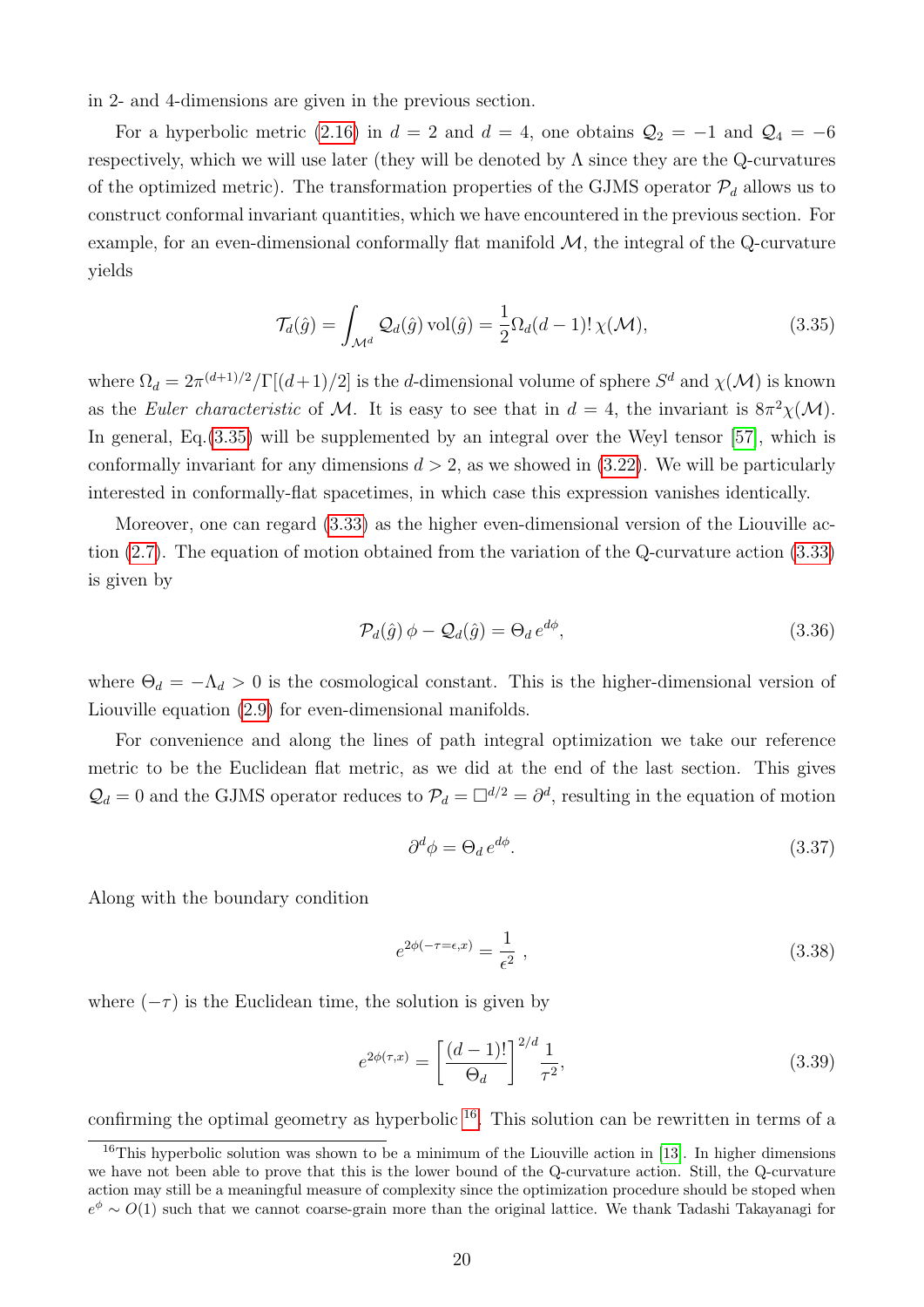parameter  $\mu = [\Theta_d/(d-1)!]^{2/d}$  simply as

<span id="page-20-2"></span>
$$
e^{2\phi(\tau,x)} = \frac{1}{\mu\tau^2} \tag{3.40}
$$

This result can be directly linked to the discussion of path integral optimization and the optimization of the hyperbolic metrics [\(2.10\)](#page-6-0). As the optimized metric corresponds to  $\Theta_d =$  $(d-1)!$ , the optimization condition is given by  $\mu = 1$ . For example, in 2-dimensions we readily obtain  $\Theta_2 = \mu = 1$  for the optimized metric and the optimized geometry is the Poincaré halfplane. Alternatively, this implies  $\Lambda_2 = -1$ , corresponding to the Gaussian curvature of the Poincaré half-plane. In 4-dimensions, the optimized geometry  $\mu = 1$  corresponds to  $\Theta_4 = 6$ . This again implies  $\Lambda_2 = -6$  which is the Q-curvature of the optimized hyperbolic geometry in 4-dimensions.

Note that the value of the cosmological constant  $\Theta_d$  is *automatically* fixed according to the spacetime dimension and physically corresponds to the (negative) Q-curvature of the optimal geometry. This also explains why we need to set  $\mu = 1$  for the optimized geometry. This result intuitively suggests that the amount of Q-curvature of the the optimal (hyperbolic) geometry sets the scale of the optimization and the boundary geometry automatically picks up the optimal way of performing the path integration. It is natural to follow the analogy and propose that the corresponding path integral complexity is then given by the on-shell value of the Q-curvature action, which for d-dimensions behaves as  $\sim V_{d-1}/\epsilon^{d-1}$ , where  $V_{d-1}$  is the  $(d-1)$ -dimensional spatial volume, consistent with the holographic "complexity=volume" proposal.

It is also instructive to verify the optimization constraint [\[25\]](#page-34-1) in the context of the Qcurvature. In 2-dimensions, the optimization constrain reads  $R^{(2)} = -2\mu$ . From Eq.[\(3.2\)](#page-13-6) (note that  $\mathcal{J} = \mathcal{Q}_2$ , we obtain  $\mathcal{Q}_2 = R^{(2)}/2$ , which implies that the optimization constraint  $\mu = 1$ corresponds to the optimized Q-curvature  $\mathcal{Q}_2 = -1$ , which is the result for the hyperbolic geometry. In higher dimensions the optimization constraint is instead given by [\(3.36\)](#page-19-2). In 4 dimensions, this optimization corresponds to  $R^{(4)} = -12\mu$ , and  $\mathcal{Q}_4 = -6$ , which is the optimized Q-curvature for the geometry in 4-dimensions, that was discussed previously. This holds for all even-dimensions. As a consequence, the optimization constraint is naturally incorporated within the uniformization formulation via the Q-curvature action.

#### <span id="page-20-0"></span>3.3 Improved Q-curvature Action and the Co-cycle Condition

The Liouville action has a number of interesting properties. For example, an improved version of the Liouville action has been defined in [\[13\]](#page-33-4) by subtracting the potential term proportional to the volume in  $(2.27)$ , which satisfies the so-called *co-cycle condition* [\[25\]](#page-34-1)

<span id="page-20-1"></span>
$$
I_{\Psi}[g_1, g_2] + I_{\Psi}[g_2, g_3] = I_{\Psi}[g_1, g_3], \qquad (3.41)
$$

comments on this issue.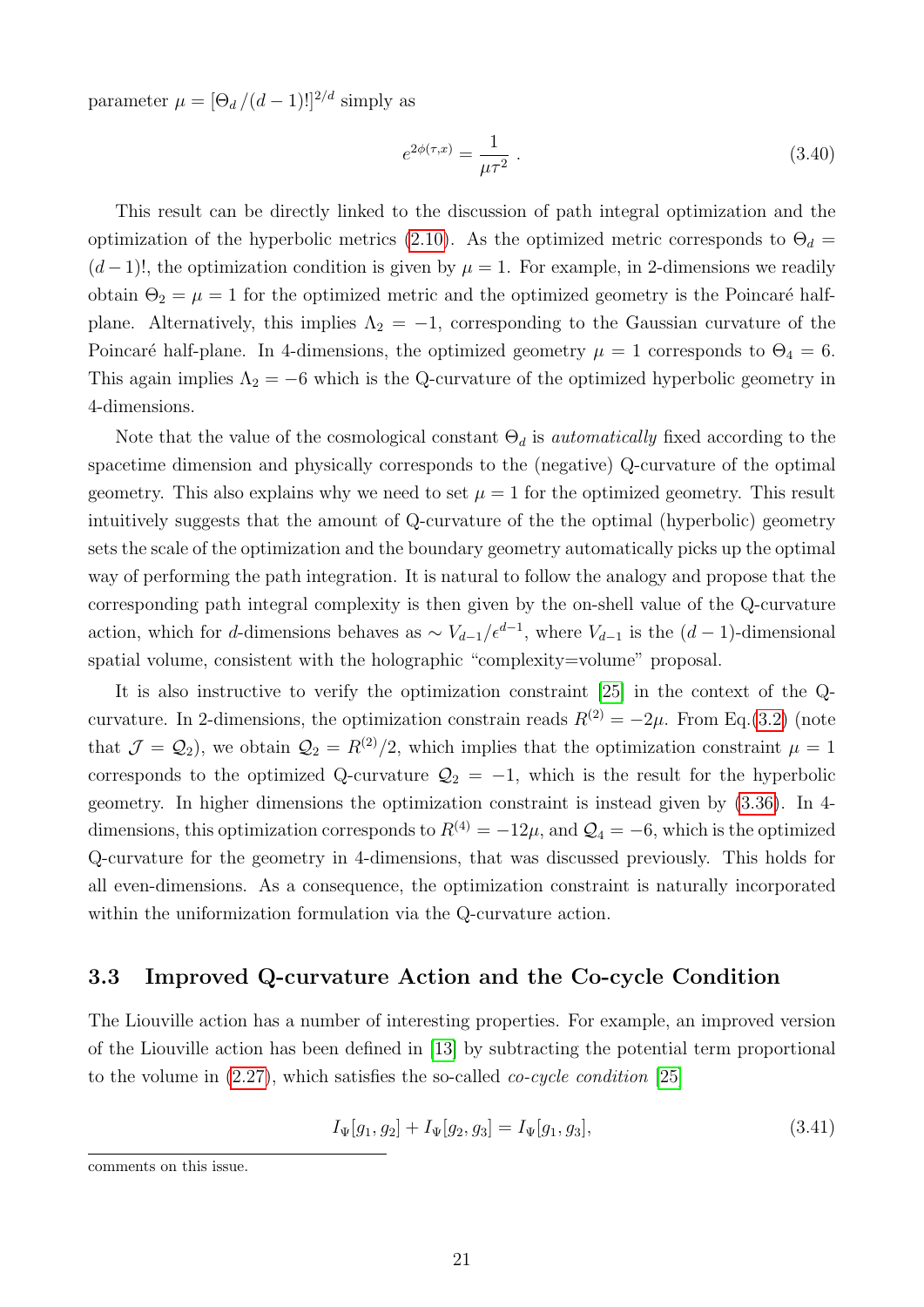where  $I_{\Psi}[g_1, g_2]$  computes the complexity between two TNs described by metrics  $g_1$  and  $g_2$ . It has been argued that a legitimate path integral complexity action (in any dimension) should obey this co-cycle condition. Hence, it is important to verify whether the Q-curvature action defined in Eq.[\(3.33\)](#page-18-2) also satisfies this condition.

Claim: The improved Q-curvature action

<span id="page-21-4"></span><span id="page-21-0"></span>
$$
I_d^{\text{im}}[\phi, \hat{g}] = I_d[\phi, \hat{g}] - I_d[0, \hat{g}]. \tag{3.42}
$$

obeys the cocycle relation [\(3.41\)](#page-20-1) where  $I_d[\phi, \hat{g}]$  is given by Eq.[\(3.33\)](#page-18-2).

*Proof:* First, we separate  $I_d^{\text{im}}[\phi, \hat{g}]$  into two parts

$$
I_d^K[\phi, \hat{g}] = \int_{\mathcal{M}^d} \left( \phi \mathcal{P}_d(\hat{g}) \phi - 2 \mathcal{Q}_d(\hat{g}) \phi \right) \text{vol}(\hat{g}), \tag{3.43}
$$

$$
I_d^V[e^{2\phi}\hat{g}, \hat{g}] = \int_{\mathcal{M}^d} (e^{d\phi} - 1) \operatorname{vol}(\hat{g}), \tag{3.44}
$$

and ignore the overall constant  $d/2\Omega_d(d-1)!$  that will not play any role in this proof. We then separately show that each of the above terms satisfy the co-cycle condition. For convenience, we show the proof for the first term  $(3.43)$  in  $d = 4$ , but it can be generalized to any even dimensions. We closely follow the method outlined in [\[57\]](#page-36-0).

Let us then consider the following action

$$
I_4^K[\phi, \hat{g}] = \int_{\mathcal{M}^4} \left( \phi \mathcal{P}_4(\hat{g}) \phi - 2 \mathcal{Q}_4(\hat{g}) \phi \right) \text{vol}(\hat{g}). \tag{3.45}
$$

From Theorem 1 [\(3.10\)](#page-14-4), we obtain

<span id="page-21-3"></span><span id="page-21-2"></span><span id="page-21-1"></span>
$$
e^{4\phi} Q_4(e^{2\phi}\hat{g}) = Q_4(\hat{g}) - \mathcal{P}_4(\hat{g})(\phi), \tag{3.46}
$$

where we suppress the coordinate dependence of  $\phi$ . Adding a term  $\mathcal{Q}_4(\hat{g})$  to both sides and multiplying them by  $\phi$  and vol $(\hat{g})$ , the above equation can be written as

$$
\phi \left[2\mathcal{Q}_4(\hat{g}) - \mathcal{P}_4(\hat{g})(\phi)\right] \text{vol}(\hat{g}) = \phi \left[\mathcal{Q}_4(\hat{g}) \text{vol}(\hat{g}) + \mathcal{Q}_4(e^{2\phi}\hat{g}) \text{vol}(e^{2\phi}\hat{g})\right],\tag{3.47}
$$

where we have used the fact that  $vol(e^{2\hat{\phi}}\hat{g}) = e^{4\phi} vol(\hat{g})$ . Hence Eq.[\(3.45\)](#page-21-1) can be re-written as the integral

$$
\mathcal{S}[e^{2\phi}\hat{g},\hat{g}] = \int_{\mathcal{M}^4} \phi\big[\mathcal{Q}_4(\hat{g})\,\text{vol}(\hat{g}) + \mathcal{Q}_4(e^{2\phi}\hat{g})\,\text{vol}(e^{2\phi}\hat{g})\big],\tag{3.48}
$$

and we define its integrand as

$$
\mathcal{L}[e^{2\phi}\hat{g},\hat{g}] = \phi\big[\mathcal{Q}_4(\hat{g})\,\text{vol}(\hat{g}) + \mathcal{Q}_4(e^{2\phi}\hat{g})\,\text{vol}(e^{2\phi}\hat{g})\big].\tag{3.49}
$$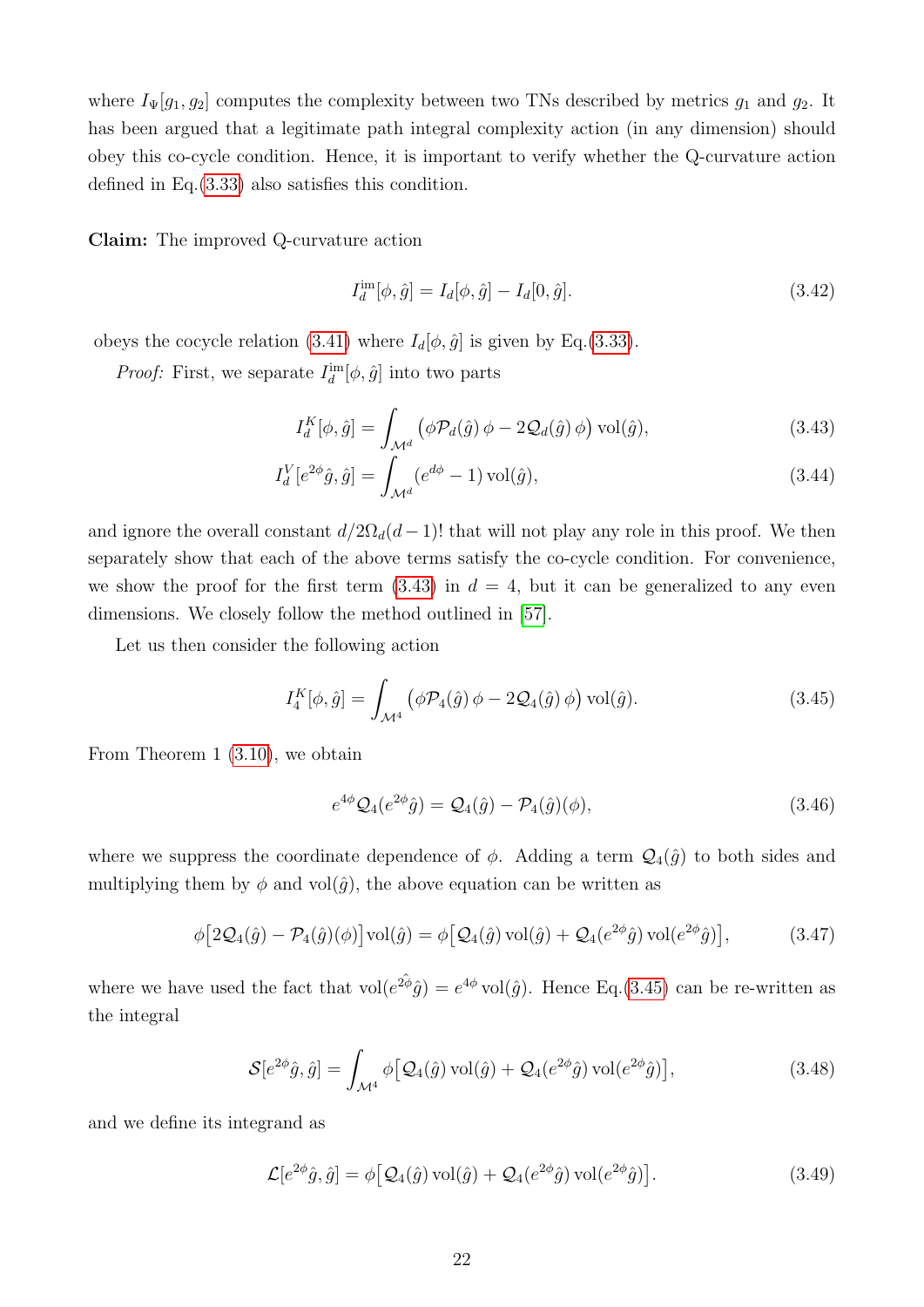From the transformation rules of its elements, it can be shown that the integrand satisfies the following identity

$$
\mathcal{L}[e^{2(\phi+\psi)}\hat{g}, e^{2\phi}\hat{g}] = \psi \left[ \mathcal{Q}_4(e^{2\phi}\hat{g}) \operatorname{vol}(e^{2\phi}\hat{g}) + \mathcal{Q}_4(e^{2(\phi+\psi)}\hat{g}) \operatorname{vol}(e^{2(\phi+\psi)}\hat{g}) \right].
$$
  
= 
$$
\psi \left[ 2\mathcal{Q}_4(e^{2\phi}\hat{g}) - \mathcal{P}_4(e^{2\phi}\hat{g})(\psi) \right] \operatorname{vol}(e^{2\phi}\hat{g}),
$$
 (3.50)

where in the second line we have used Eq.[\(3.47\)](#page-21-2). Now using  $vol(e^{2\hat{\phi}}\hat{g}) = e^{4\phi} vol(\hat{g})$ , we write

$$
\mathcal{L}[e^{2(\phi+\psi)}\hat{g}, e^{2\phi}\hat{g}] = \psi \left[2e^{4\phi}\mathcal{Q}_4(e^{2\phi}\hat{g}) - e^{4\phi}\mathcal{P}_4(e^{2\phi}\hat{g})(\psi)\right] \text{vol}(\hat{g})
$$
  

$$
= \psi \left[2\mathcal{Q}_4(\hat{g}) - 2\mathcal{P}_4(\hat{g})(\phi) - \mathcal{P}_4(\hat{g})(\psi)\right] \text{vol}(\hat{g}), \tag{3.51}
$$

where in the last line we have used Eq.  $(3.10)$  and Eq. $(3.14)$ . Similarly one can write

<span id="page-22-1"></span><span id="page-22-0"></span>
$$
\mathcal{L}[e^{2\phi}\hat{g},\hat{g}] = \phi[2\mathcal{Q}_4(\hat{g}) - \mathcal{P}_4(\hat{g})(\phi)]\text{vol}(\hat{g}),\tag{3.52}
$$

Hence, by adding Eq. $(3.51)$  and Eq. $(3.52)$ , we obtain

$$
\mathcal{L}[e^{2(\phi+\psi)}\hat{g}, e^{2\phi}\hat{g}] + \mathcal{L}[e^{2\phi}\hat{g}, \hat{g}] = (\phi+\psi)[2\mathcal{Q}_4(\hat{g}) - \mathcal{P}_4(\hat{g})(\phi+\psi)]\text{vol}(\hat{g}) + [\phi\mathcal{P}_4(\hat{g})\psi - \psi\mathcal{P}_4(\hat{g})\phi]\text{vol}(\hat{g}).
$$
\n(3.53)

The first term is  $\mathcal{L}[e^{2(\phi+\psi)}\hat{g},\hat{g}]$ , and the second term can be written as a total derivative term, which can be neglected  $[57]^{17}$  $[57]^{17}$  $[57]^{17}$ . Hence, the integral  $(3.48)$  yields,

$$
\mathcal{S}[e^{2(\phi+\psi)}\hat{g},e^{2\phi}\hat{g}] + \mathcal{S}[e^{2\phi}\hat{g},\hat{g}] = \mathcal{S}[e^{2(\phi+\psi)}\hat{g},\hat{g}],\tag{3.54}
$$

which further implies

$$
I_4^K[e^{2(\phi+\psi)}\hat{g}, e^{2\phi}\hat{g}] + I_4^K[e^{2\phi}\hat{g}, \hat{g}] = I_4^K[e^{2(\phi+\psi)}\hat{g}, \hat{g}].\tag{3.55}
$$

Choosing  $g_1 = e^{2(\phi + \psi)}\hat{g}$ ,  $g_2 = e^{2\phi}\hat{g}$  and  $g_3 = \hat{g}$ , this proves our claim.

The proof for the potential term can be done in general even dimensions. From the definition [\(3.44\)](#page-21-4), we readily verify the identity

$$
I_d^V[e^{2(\phi+\psi)}\hat{g}, e^{2\phi}\hat{g}] + I_d^V[e^{2\phi}\hat{g}, \hat{g}] = I_d^V[e^{2(\phi+\psi)}\hat{g}, \hat{g}].
$$
\n(3.56)

i.e., the action  $I_d^V$  obeys the co-cycle condition. Hence, as we argued before, the improved

<span id="page-22-2"></span> $17$ In fact, by analogy with boundary Liouville action, one should be able to derive (or do a deeper search of the math literature) the boundary Q-curvature and we leave this analysis for as an interesting future problem.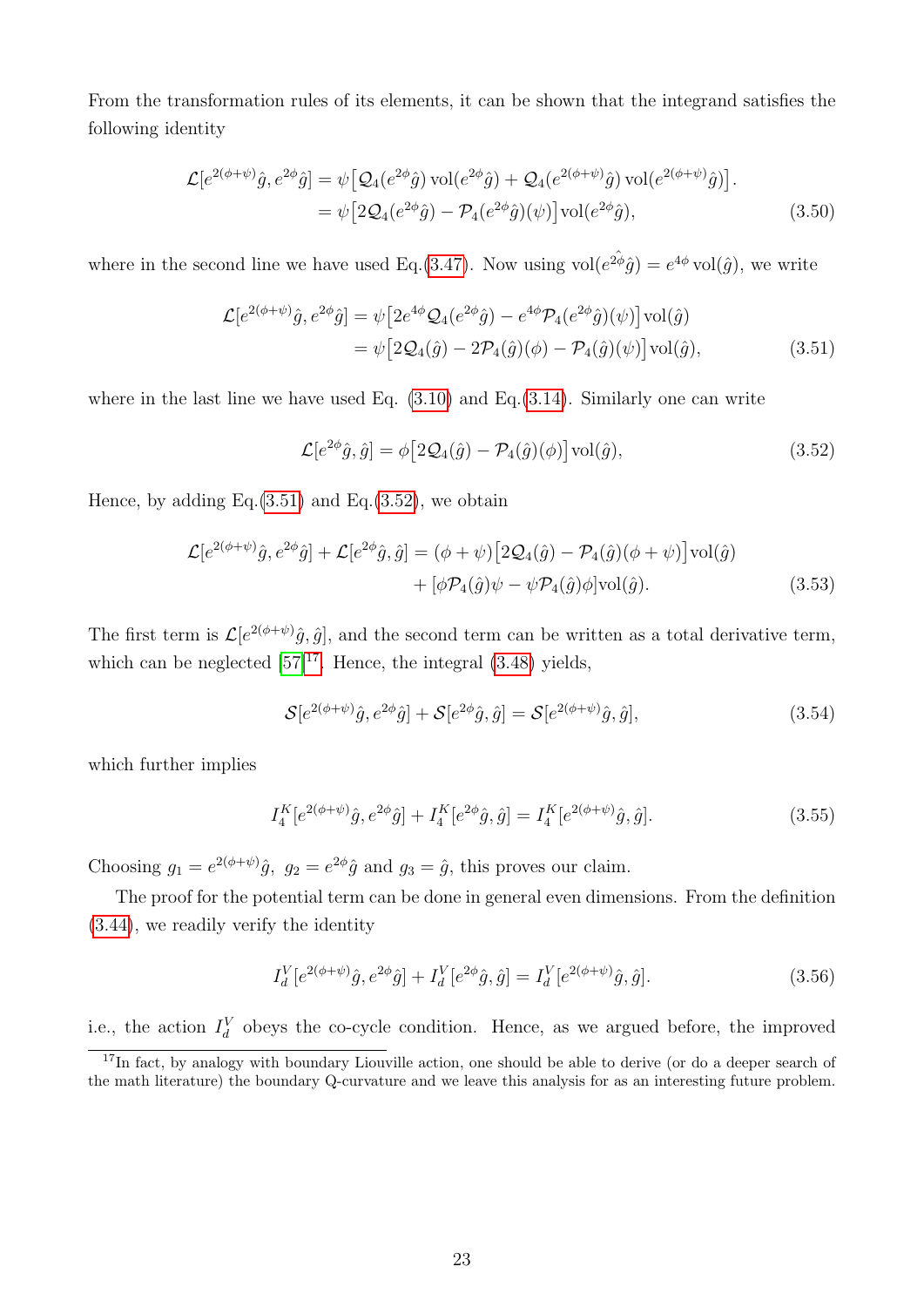action defined by

$$
I_d^{\text{im}}[\phi, \hat{g}] = \frac{d}{2\Omega_d(d-1)!} \left( I_d^K + I_d^V \right)
$$
  
= 
$$
\frac{d}{2\Omega_d(d-1)!} \int_{\mathcal{M}^d} \left( \phi \mathcal{P}_d(\hat{g}) \phi - 2\mathcal{Q}_d(\hat{g}) \phi + (e^{d\phi} - 1) \right) \text{vol}(\hat{g}),
$$
 (3.57)

will also satisfy the co-cycle condition. Therefore the full improved Q-curvature action  $I_d^{\text{im}}[\phi, \hat{g}]$ obeys the co-cycle condition and is a legitimate candidate for a path-integral complexity action in even-dimensional spacetimes.

#### <span id="page-23-0"></span>3.4 Q-curvature vs Higher-Dimensional Complexity Action

Let us now discuss the difference between the optimization with the Q-curvature action and the action [\(2.27\)](#page-11-1). As we have described in the previous sections, in  $d = 2$  dimensions the Q-curvature  $\mathcal{Q}_2$  and the Ricci scalar  $R^{(2)}$  are directly related to each other, and hence provide the same amount of information about the curvature of the 2-dimensional geometry. This is not surprising since 2-dimensional orientable manifolds can be characterized by a single function corresponding to the conformal (Weyl) factor leading to conformally-equivalent metrics characterized by the Gauss curvature  $K$ . This statement is not true for higher dimensions and in general the Ricci scalar  $R$  and  $Q$ -curvature of an even-dimensional orientable manifold will contain different information about its curvature.

It is relevant to note that if a geometry has a constant Ricci scalar curvature  $R = \text{const}$ , then it will not necessarily have a constant Q-curvature given that the latter also depends generically on other curvature invariants, as can be seen by Eq.  $(3.34)$ . In this sense,  $R = \text{const}$ is a weaker condition on the curvature of a manifold than  $\mathcal{Q}_d$  = const. At the same time, one can view the condition  $\mathcal{Q}_d$  = const as leading to a d-th order differential equation on the metric for an even d-dimensional manifold (see Eq.[\(3.37\)](#page-19-3)), whereas  $R = \text{const}$  will always lead to a second-order differential equation regardless of the dimension of the manifold. This also implies that solving  $\mathcal{Q}_d$  = const in higher number of dimensions rapidly becomes a challenging task.

The first case where the difference between the Ricci scalar and the Q-curvature can be manifestly seen is in 4-dimensions. For simplicity, consider an conformally flat 4-dimensional manifold whose metric  $g_{ab}$  written in local coordinates  $x \in {\tau, \vec{x}}$  is given by

<span id="page-23-1"></span>
$$
ds^{2} = e^{2\phi(x)} \left( d\tau + d\vec{x} \right) . \tag{3.58}
$$

Assuming that the conformal factor  $\phi(x)$  depends only on one spacetime coordinate, say  $\tau$ , we find that the Q-curvature and Ricci scalar R of the conformally flat metric  $(3.58)$  are respectively given by

$$
Q_4 = -e^{-4\phi(\tau)}\partial_{\tau}^4 \phi(\tau) , \qquad R^{(4)} = -6e^{-2\phi(\tau)} \left( \partial_{\tau}^2 \phi(\tau) + (\partial_{\tau} \phi(\tau))^2 \right) , \qquad (3.59)
$$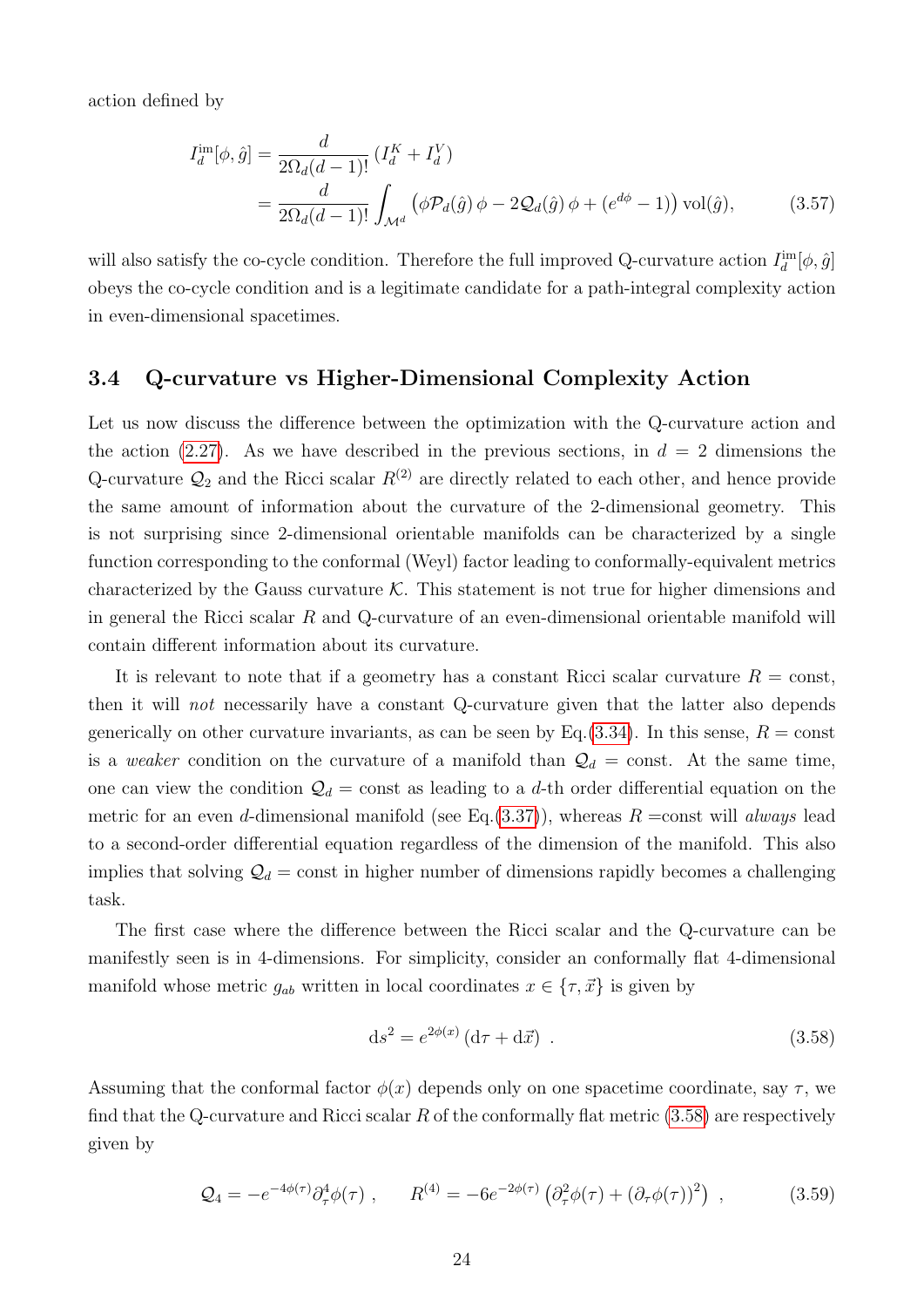A solution of the  $\mathcal{Q}_4 = -\Theta = \text{const.} < 0$  equation with boundary condition [\(3.38\)](#page-19-4) is given by

$$
\phi(\tau) = \log \left( \frac{6^{1/4}}{\Theta^{1/4} (\tau + \epsilon) + 6^{1/4} \epsilon} \right) \,. \tag{3.60}
$$

This solution corresponds to a constant Ricci scalar given by  $R^{(4)} = -2$ √ 6Θ , which is consistent with the observation in the previous section. This hyperbolic metric would hence be the solution to the uniformization problem and therefore also to the path integral optimization problem cast in therms of the Q-curvature, consistent with the expectations from AdS/TN considerations.

If we instead focus on the constraint  $R^{(4)} = -12\mu = \text{const.}$ , with  $0 \le \mu \le 1$ , we can look for a solution of the differential equation

$$
2\,\mu\,e^{2\phi(\tau)} = (\partial_\tau\phi(\tau))^2 + \partial_\tau^2\phi(\tau) \;, \tag{3.61}
$$

of the form

<span id="page-24-0"></span>
$$
\phi(\tau) = \log\left(\frac{1}{\xi(\tau)}\right) \tag{3.62}
$$

with  $\xi(\tau) > 0$  a real and smooth function satisfying the boundary condition  $\xi(-\epsilon)^2 = \epsilon^2$ . Indeed such a solution can be found and is given by

$$
\xi(\tau) = (-1)^{1/4} e^{-\kappa/2} \mu^{1/4} \operatorname{sn} \left( (-1)^{3/4} e^{\kappa/2} \mu^{1/4} \tau + \tau_0, -1 \right) , \qquad (3.63)
$$

where

$$
\tau_0 = (-1)^{3/4} e^{\kappa/2} \mu^{1/4} \epsilon + \arcsin\left(\frac{(-1)^{3/4} e^{\kappa/2} \epsilon}{\mu^{1/4}}, -1\right) , \qquad (3.64)
$$

and where  $\text{sn}(u, m)$  is a Jacobi elliptic function,  $\arcsin(v, m)$  is its inverse function and where  $\kappa$ is a constant of integration that can be determined by imposing a condition on  $\partial_{\tau}\phi(\tau)|_{\tau=-\epsilon}$ . The Jacobi elliptic function  $\mathrm{sn}(u, m)$  is a meromorphic function in both arguments which is doubly periodic in u with periods  $4K(m)$  and  $2i K(1 - m)$ , where K is the *complete* elliptic integral of the first kind given by  $K(m) := F(\pi/2|m)$ , where  $F(\varphi|m) := \int_0^{\varphi} d\theta (1 - m\sin(\theta)^2)^{-1/2}$  is the (incomplete) elliptic integral of the first kind. To be precise,  $\text{sn}(u, m) := \text{sin}(\text{am}(u | m))$ , where  $am(u|m)$  is the *amplitude* of the Jacobi elliptic functions, defined as the inverse of the incomplete elliptic integral of the first kind:  $am(u|m) \equiv F^{-1}(u|m)$ . Solution [\(3.63\)](#page-24-0) leads to a Weyl factor of the form

$$
\phi(\tau) = \log \left[ \frac{e^{\kappa/2}}{(-1)^{1/4} \mu^{1/4} \operatorname{sn} \left( (-1)^{3/4} e^{\kappa/2} \mu^{1/4} \tau + \tau_0, -1 \right)} \right],
$$
\n(3.65)

As a consequence, this solution to the  $R^{(4)} = -12\mu = \text{const}$  equation leads to a metric of the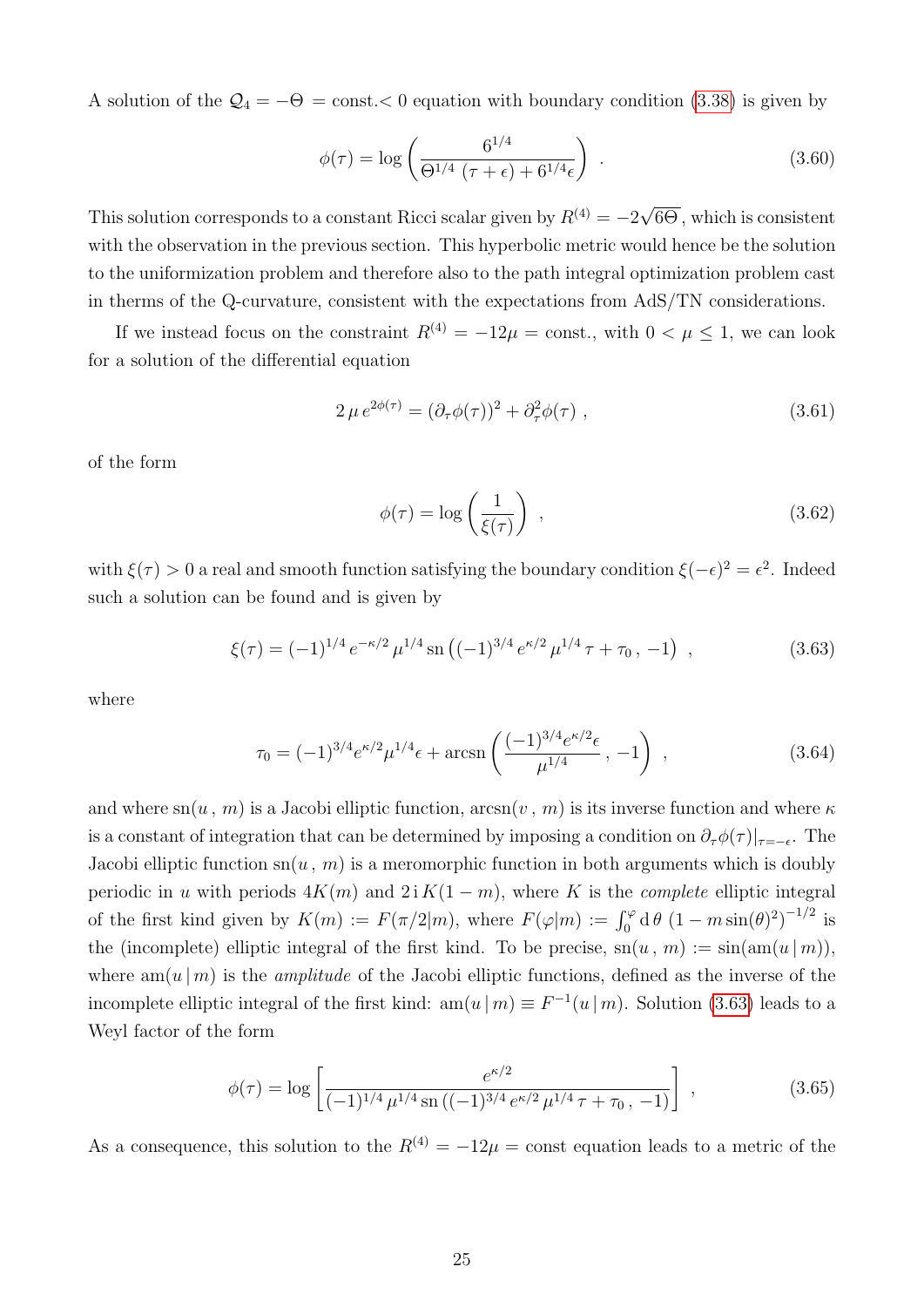form

<span id="page-25-2"></span>
$$
ds^{2} = \frac{e^{\kappa} (d\tau^{2} + d\vec{x})}{(-1)^{1/2} \mu^{1/2} \operatorname{sn}^{2} ((-1)^{3/4} e^{\kappa/2} \mu^{1/4} \tau + \tau_{0}, -1)},
$$
\n(3.66)

which indeed satisfies the boundary condition [\(3.38\)](#page-19-4) at  $\tau = -\epsilon$ . This non-hyperbolic metric which should correspond to the solution from path integral optimization according to the higherdimensional proposal [\(2.27\)](#page-11-1) has also appeared in the context of the holographic path integral optimization [\[25\]](#page-34-1) as a solution to the Neumann boundary condition for a Euclidean planar black hole in  $d = 4$ , dubbed a *Neumann black hole*.<sup>[18](#page-25-1)</sup>

In this case, the Q-curvature of the geometry [\(3.66\)](#page-25-2) is given by

$$
Q_4 = 6\mu^2 \left(1 - \mathrm{sn}^8 \left((-1)^{3/4} e^{\kappa/2} \mu^{1/4} \tau + \tau_0, -1\right)\right) \tag{3.67}
$$

The fact that in this case the Q-curvature is not constant can be traced back to the behaviour of the curvature invariant  $R_{ab}R^{ab}$ , which for a metric of the form [\(3.58\)](#page-23-1) is given by

$$
R_{ab}R^{ab} = 12e^{-4\phi(\tau)}\left( (\partial_\tau \phi(\tau))^4 + (\partial_\tau \phi(\tau))^2 (\partial_\tau^2 \phi(\tau)) + (\partial_\tau^2 \phi(\tau))^2 \right) ,\qquad (3.68)
$$

and depends on  $\tau$ . This shows that in general solving the condition  $R =$ const in higherdimensional spacetimes leads to geometries other than the hyperbolic one even after imposing the desired boundary condition at  $\tau = -\epsilon$ . This result by itself does not contradict the expectations from the higher-dimensional path integral optimization proposal, it does point to the necessity of incorporating more general geometries whose TN interpretation is perhaps less clear.

Furthermore, we can see that imposing  $R =$ const is a weaker condition than  $Q_4 =$ const. and even in 4-dimensions, the former can lead to non-hyperbolic metrics consistent with the boundary conditions imposed in the path-integral optimization. On the other hand, the latter condition is seen to lead to hyperbolic metrics for the desired boundary condition and is therefore perhaps more akin to the idea of the emergence of hyperbolic geometries from TN in CFTs.

#### <span id="page-25-0"></span>3.5 Tensor Network Interpretation

It is interesting to visualize the path integral optimization and generation of the negative curvature from the tensor network renormalization (TNR) perspective. Here, we briefly outline how the notion of penalties arise in the path integral optimization.<sup>[19](#page-25-3)</sup> In the TN approach, one discretizes the path integral over the flat geometry and performs the path integral. The

<span id="page-25-1"></span><sup>&</sup>lt;sup>18</sup>Interestingly, if one takes the analogy between the two solutions seriously, the constant of integration  $\kappa$ should be related to the mass M of the Euclidean planar black hole. The confusing aspect of this analogy is that in the latter case the holographic CFT state should correspond to a TFD state, a fact which did not enter the construction of the  $R^{(4)} = \text{const}$  solution explicitly.

<span id="page-25-3"></span><sup>&</sup>lt;sup>19</sup>Penalty factors in the context of path integral optimization were previously considered in [\[63\]](#page-36-6).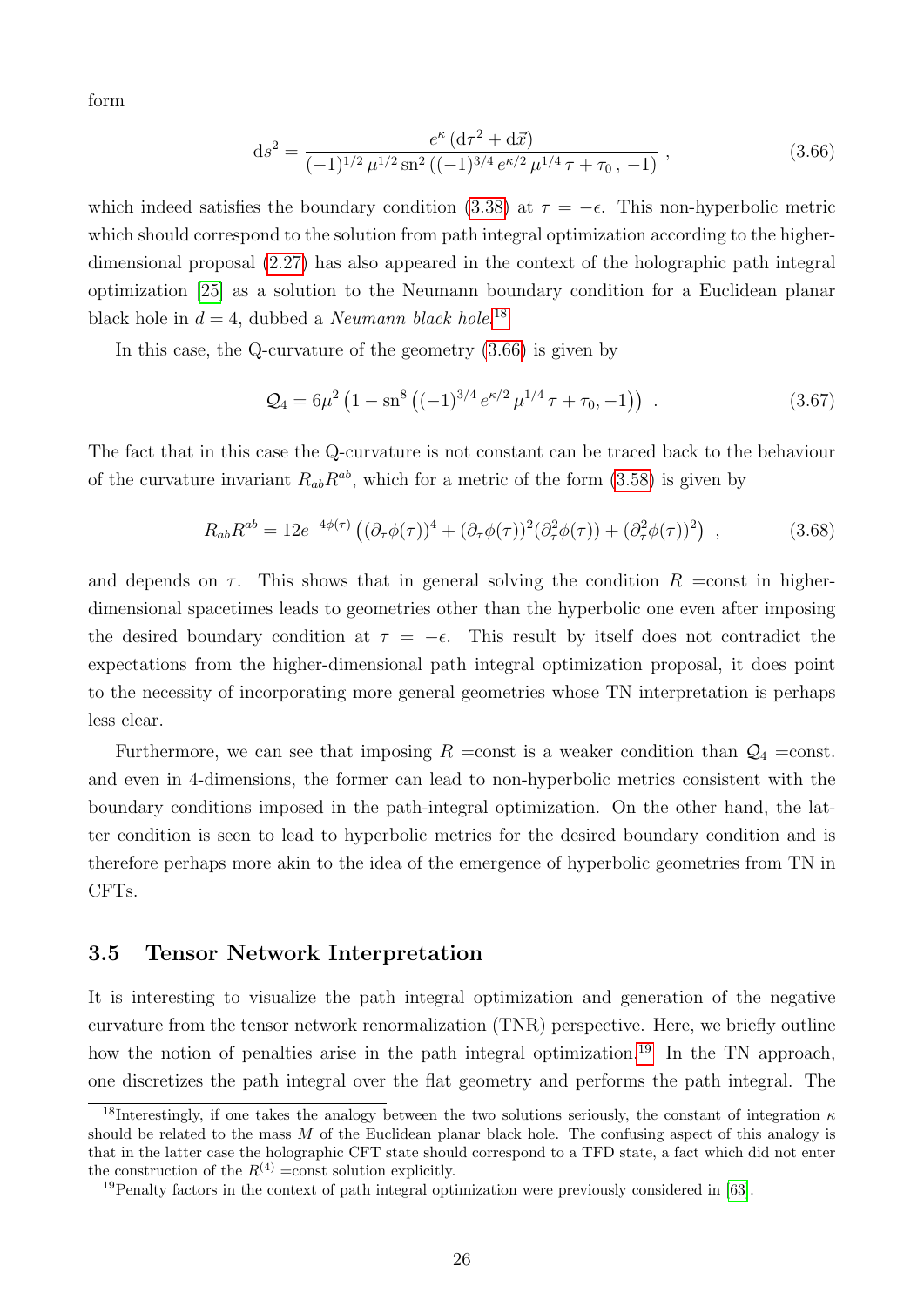main lesson from the path integral optimization is that one can equivalently perform the path integral over a hyperbolic geometry with a lower cost. In this picture, the cost is associated with the number of tensors in the geometry. The TNR algorithm starts with the coarse-graining in the TN, where one combines  $\mathcal{O}(\tau/\epsilon)$  sites over an interval of time  $\tau$  and transforms them into a single lattice site [\[13\]](#page-33-4), where  $\epsilon$  is the lattice spacing. In other words, the high energy modes  $k \gg 1/\tau$ , called "hard sites", are omitted. This is equivalent to penalizing them by a large penalty factor, effectively neglecting them from the geometry. In this way, after the path integral optimization, only the "easy sites" remain, corresponding to the low energy modes  $k \ll 1/\tau$  in the TN.

The following question naturally arises: can we qualitatively estimate the value of the penalty factor for the hard sites in the optimized geometry? To give a rough estimation of this, we follow [\[64,](#page-36-7) [65\]](#page-36-8). Consider the optimized  $d = 2$  metric without setting  $\mu = 1$ , so that we can consider smooth transition between un-optimized geometry and optimized geometry<sup>[20](#page-26-0)</sup>

$$
ds^{2} = \frac{1}{\mu\tau^{2}}(d\tau^{2} + dx^{2}).
$$
\n(3.69)

This hyperbolic plane has the curvature length  $1/\sqrt{\mu}$  with Gaussian curvature  $-\mu < 0$ . It is known that the sectional curvature (in  $d = 2$  the Gaussian curvature coincides with the sectional curvature) needs to be of order  $1/K$  (here K is the number of qubits) to generate the negative curvature as well as to see the switchback effect [\[64,](#page-36-7) [65\]](#page-36-8). A penalty of order  $4^K$  will also lead to the sectional curvature of order  $4^K$ , thereby requiring a moderate, preferably an  $\mathcal{O}(1)$  penalty factor.

This suggests that, in the path integral optimization picture, one can choose the penalty of

<span id="page-26-2"></span>
$$
p \sim \tilde{\alpha}^{\mathcal{O}(1/|\Lambda|)},\tag{3.70}
$$

to penalize the hard sites in the flat geometry in order to obtain the optimized geometry where  $\tilde{\alpha} > 2$  is some number that depends on K. Note that this is a version of a progressive penalty considered in [\[66\]](#page-36-9). In other words, in the optimized geometry the hard gates are penalized by a finite amount and there is no need for an infinite penalty to generate the negative curvature. Furthermore, note that the penalty is dependent on the Q-curvature (here the Gaussian curvature) of the optimized geometry. The hard sites in the flat geometry ( $|\Lambda| = 0$ i.e.,  $p \to \infty$ ) should be highly penalized, which is consistent with the TN interpretation. The path integral optimization automatically selects the required penalty factor in terms of the Q-curvature. This is highly contrasting with Nielsen's picture, where the penalty factors have to be chosen by hand. This implies, even in the case of complexity geometry [\[65,](#page-36-8) [67\]](#page-36-10), that the penalty factor can be chosen according to the underlying geometry.<sup>[21](#page-26-1)</sup> Moreover, we see

<span id="page-26-0"></span><sup>&</sup>lt;sup>20</sup>Note that  $0 < \mu \le 1$ , where  $\mu = 0$  corresponds to the fully un-optimized metric and  $\mu = 1$  corresponds to the optimized metric.

<span id="page-26-1"></span><sup>&</sup>lt;sup>21</sup>This is analogous to the statement in [\[65\]](#page-36-8) that the penalty of  $\mathcal{I}_3 > 4/3$  make the sectional curvature negative and order  $1/K$ , we do not need infinite penalty at all. See [\[68\]](#page-36-11) for recent works on bounds on complexity choosing penalties.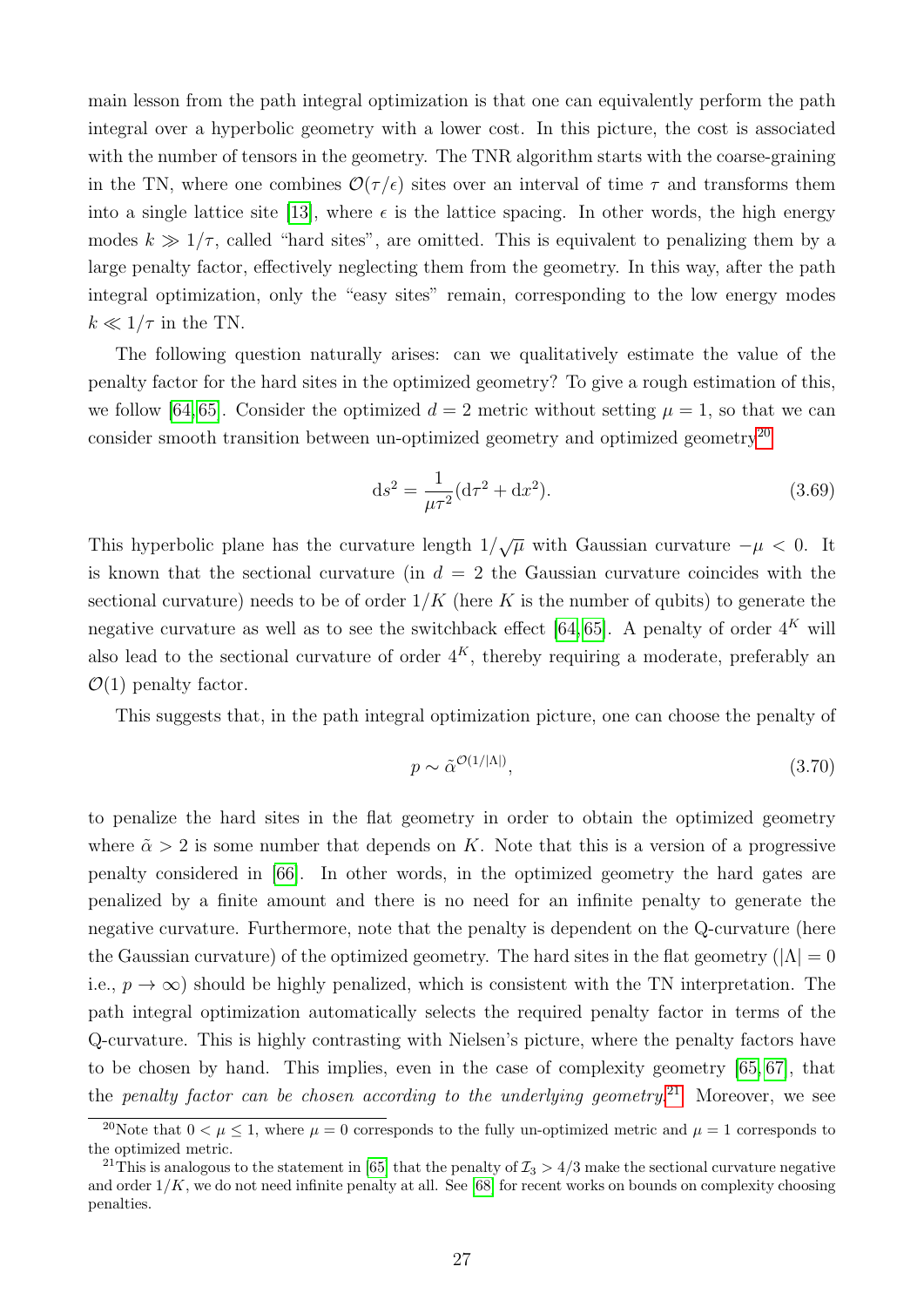that combining Eq. $(2.23)$  with Eq. $(3.70)$  gives an interpretation of the penalty factors from the gravity side. Very naively, the penalty of

$$
p \sim \tilde{\alpha}^{\mathcal{O}(1/(1-T^2))},\tag{3.71}
$$

can be interpreted from the gravity side. Thus, we see, on the optimized metric (i.e.,  $T = 0$ ), the required amount of penalty is finite.

The above analysis strictly holds for  $d = 2$ . One may wonder whether a similar conclusion can be derived for higher dimensions. In principle one can write a similar un-optimized geometry for higher dimensions where in that case,  $\mu$  should be related to the Q-curvature via  $\mu =$  $[\Theta_d/(d-1)!]^{2/d}$  (see Eq.[\(3.39\)](#page-19-5)-Eq.[\(3.40\)](#page-20-2)). In such a case, we can intuitively conjecture a penalty factor of the form

$$
p \sim \tilde{\alpha}^{\mathcal{O}\left(\frac{1}{1 - T^2/(d-1)^2}\right)},\tag{3.72}
$$

that would penalize the high energy modes of the tensor network. Here we have employed the relation  $\mu = 1 - T^2/(d-1)^2$  [\[24\]](#page-34-0). More quantitative analysis of this proposal would require better understanding of penalty factor in higher-dimensional TN (e.g. extending [\[68\]](#page-36-11) to higher dim.) and we hope to return to this question in future works.

# <span id="page-27-0"></span>4 Holographic Path Integral Optimization and Higher Curvature on B

In this section we focus on the second question i.e., of higher curvature in the holographic path integral optimization and discuss yet another way that such corrections may enter or be tuned in the path integral optimization. Namely, we perform the optimization be adding by hand (with arbitrary coefficients) higher curvature terms in the induced metric on B. At first, including such terms may seem arbitrary and it is not clear at which curvature order one should terminate such procedure. On the other hand, finding  $B$  from extremizing an on-shell gravity action with counter-terms computed up to a finite-cutoff region of the bulk is natural in the  $T\bar{T}$  context. We discuss this procedure below and point the main difference with the TN ideas based on  $T\overline{T}$  deformations [\[30,](#page-34-6) [55\]](#page-35-11).

#### <span id="page-27-1"></span>4.1 Higher Curvature and Hartle-Hawking Wavefunction

We first compute a family of Hartle-Hawking wavefunctions discussed before. However, not only with tension  $T$  but now with a more general counterterm-like action added on the surface B with arbitrary coefficients. More precisely, we evaluate the classical wavefunction as

$$
\Psi_{HH}[\phi] = e^{-I_{HH}[\phi]}, \qquad I_{HH}[\phi] = I_G + I_B,\tag{4.1}
$$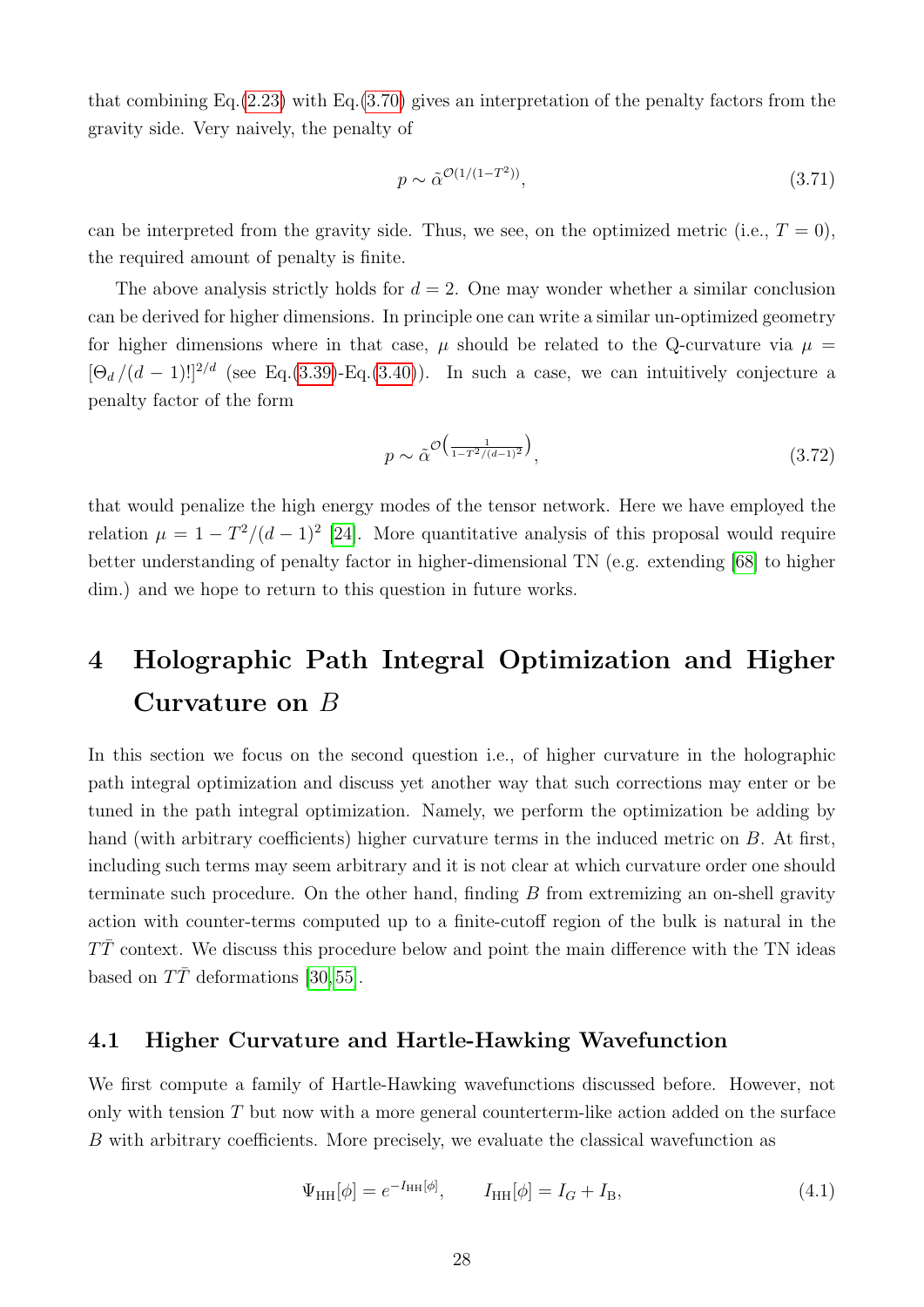where

<span id="page-28-1"></span>
$$
I_{\mathcal{G}} = -\frac{1}{2\kappa^2} \int_{\mathcal{M}} d^{d+1}x \sqrt{g} \left( R - 2\Lambda \right) - \frac{1}{\kappa^2} \int_{\partial \mathcal{M}} d^d x \sqrt{h} K,\tag{4.2}
$$

where M is the region bounded by B and  $\Sigma$ , and  $\partial M = B \cup \Sigma$ , as in Fig. [3.](#page-10-0) R is the Ricci scalar on region M and K is the extrinsic curvature on  $\partial M$ . Moreover, we take the counterterm-like action on  $B$  written in terms of the higher curvature terms as

$$
I_{\rm B} = \frac{1}{\kappa^2} \int_B d^d x \sqrt{h} \left[ T + \alpha \mathcal{R} + \beta \mathcal{R}_{ab} \mathcal{R}^{ab} + \gamma \mathcal{R}^2 + \cdots \right],\tag{4.3}
$$

where  $\mathcal{R}_{ab}$  and  $\mathcal R$  denote the Ricci tensor and Ricci scalar of the induced metric on B. Note that this is not the exact counterterm action in AdS/CFT, as the coefficients are arbitrary and should be fixed by the optimization<sup>[22](#page-28-0)</sup>.

For simplicity, we analyze the vacuum case in Poincaré  $AdS_{d+1}$  coordinates

<span id="page-28-2"></span>
$$
ds^{2} = \frac{dz^{2} + dx_{i}^{2} + d\tau^{2}}{z^{2}} ,
$$
\n(4.4)

and consider the region M contained between the surfaces  $z = \epsilon$ , denoted as  $\Sigma$ , and  $z = f(\tau)$ , denoted as  $B$ . The induced metric on  $B$  is given by

$$
ds^{2} = \frac{dx_{i}^{2} + (1 + f^{\prime 2})d\tau^{2}}{f^{2}} = e^{2\phi(w)} \left( dw^{2} + dx_{i}^{2} \right) , \qquad (4.5)
$$

where we introduced a field  $\phi(w)$  and coordinate w as

$$
e^{2\phi(w)} = \frac{1}{f^2(w)}, \qquad w'(\tau) = \sqrt{1 + f'(\tau)^2} \ . \tag{4.6}
$$

The trace of the extrinsic curvature on  $B$  is given by

$$
K_B = -\frac{ff'' + d(1 - f'^2)}{\sqrt{1 - f'^2}} = \frac{e^{-2\phi} \left(\ddot{\phi} + (d - 1)\dot{\phi}^2\right) - d}{\sqrt{1 - e^{-2\phi}\dot{\phi}^2}} ,\qquad(4.7)
$$

in which case the gravity action [\(4.2\)](#page-28-1) can be directly evaluated yielding [\[24,](#page-34-0) [25\]](#page-34-1)

$$
I_{\mathcal{G}}[\phi] = \frac{V_x(d-1)}{\kappa^2} \int \mathrm{d}w e^{d\phi} \left[ \sqrt{1 - \dot{\phi}^2 e^{-2\phi}} + \dot{\phi} e^{-\phi} \arcsin(\dot{\phi} e^{-\phi}) \right]
$$

$$
- \frac{(d-1) V_x L_\tau}{\kappa^2} - \frac{V_x}{\epsilon^d} \left[ e^{(d-1)\phi} \arcsin\left(\dot{\phi} e^{-\phi}\right) \right]_{-\infty}^0. \tag{4.8}
$$

Before we go to a more general case, let us first just consider the example where in addition to the tension, we also add the curvature  $\mathcal R$  with coefficient  $\alpha$ . With only these two contributions,

<span id="page-28-0"></span> $^{22}$ In principle we should label such multi-parameter HH wave functions by all these coefficients but we avoid this to keep our formulas compact.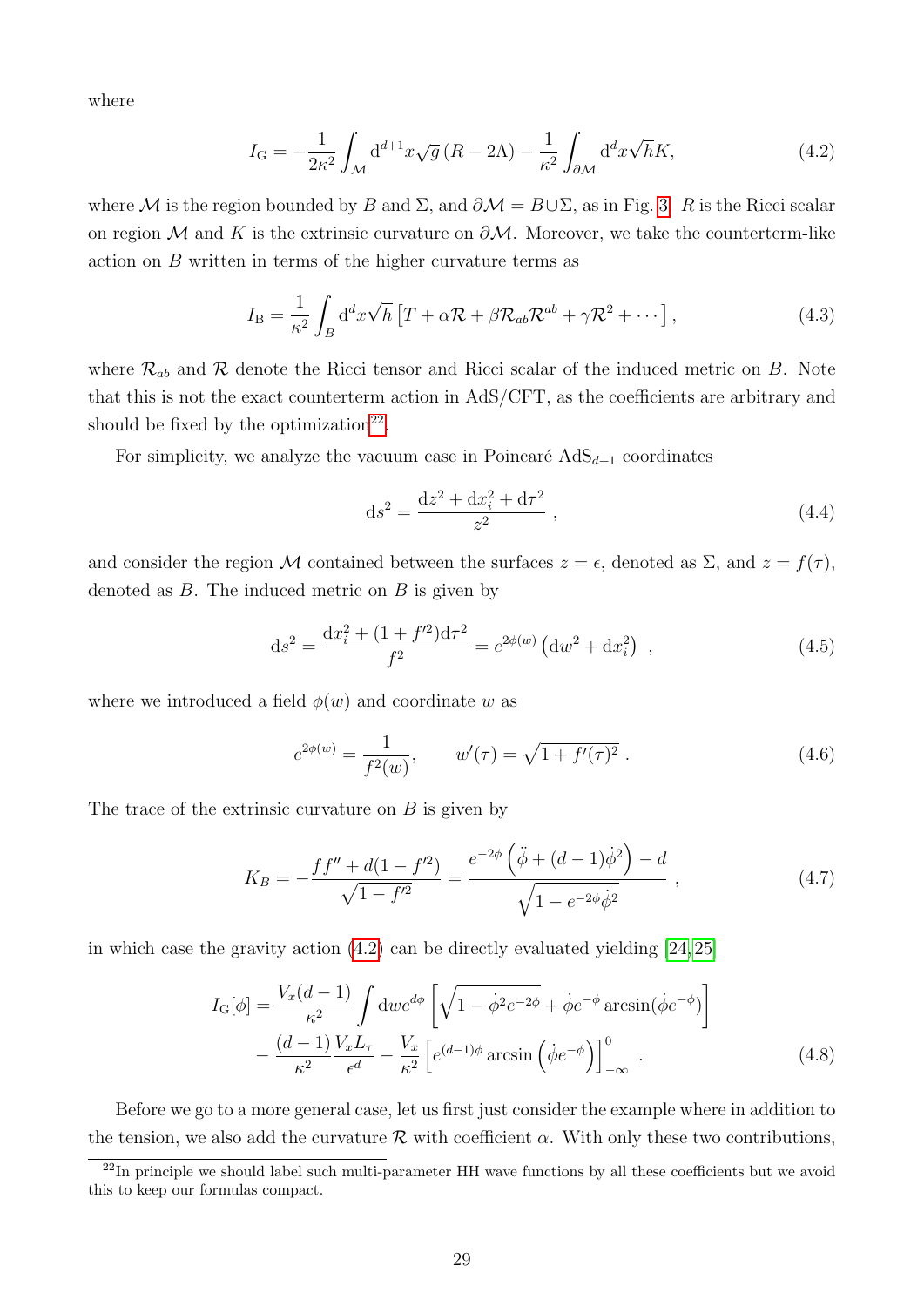the action [\(4.3\)](#page-28-2) becomes

$$
I_{\rm B} = \frac{V_x}{\kappa^2} \int \mathrm{d}w \left[ T e^{d\phi} - \alpha (d-1) e^{(d-2)\phi} \left( 2\ddot{\phi} + (d-2)\dot{\phi}^2 \right) \right] \tag{4.9}
$$

which can be further integrated by parts

$$
I_{\rm B} = \frac{V_x}{\kappa^2} \int \mathrm{d}w \, e^{d\phi} \left[ T + \alpha (d-1)(d-2) e^{-2\phi} \dot{\phi}^2 \right] - \frac{2\alpha (d-1)V_x}{\kappa^2} \left[ e^{(d-2)\phi} \dot{\phi} \right]_{-\infty}^0 \,. \tag{4.10}
$$

Interestingly, this new term not only modifies the bulk equations of motion but also the corner (Hayward) term. The equations of motion arising from the extremisation are given by

$$
K_B - \frac{d}{d-1}T = -\alpha(d-2)e^{-2\phi} \left(2\ddot{\phi} + (d-2)\dot{\phi}^2\right) ,\qquad (4.11)
$$

which can be written as

$$
K_B = \frac{d}{d-1}T + \alpha \frac{d-2}{d-1}R.
$$
\n(4.12)

This is nothing more than the trace of the general Neumann condition

$$
K_{ij} - K h_{ij} = -T h_{ij} + 2\alpha \mathcal{G}_{ij},\tag{4.13}
$$

where  $\mathcal{G}_{ij} = \mathcal{R}_{ij} - \frac{1}{2}\mathcal{R} h_{ij}$  is the Einstein tensor written in terms of the brane curvature and the brane metric. If we again look for the solutions of the form

<span id="page-29-1"></span><span id="page-29-0"></span>
$$
e^{2\phi(w)} = \frac{1}{\mu(w+b)^2},\tag{4.14}
$$

we obtain the condition between parameters

$$
\frac{T}{d-1} + \sqrt{1-\mu} = \alpha(d-2)\mu.
$$
\n(4.15)

It is interesting to note that for  $d = 2$  the new contribution vanishes and surface B is independent on  $\alpha$  i.e., the optimized metric always corresponds to  $T = 0$ .

Let us then consider  $d > 2$ . Note that  $T = -(d-1)$  implies  $\mu = 0$ , corresponding to a fully un-optimized geometry. Suppose now that we want to keep the condition  $-(d-1) \leq T \leq 0$ . Then, from Eq. [\(4.15\)](#page-29-0) and considering the optimized metric for  $\mu = 1$  we can solve for the coefficient  $\alpha$ 

$$
\alpha = \frac{T}{(d-1)(d-2)} \ . \tag{4.16}
$$

In order to keep the condition  $-(d-1) \leq T \leq 0$ , we further require that

$$
-\frac{1}{d-2} \le \alpha \le 0. \tag{4.17}
$$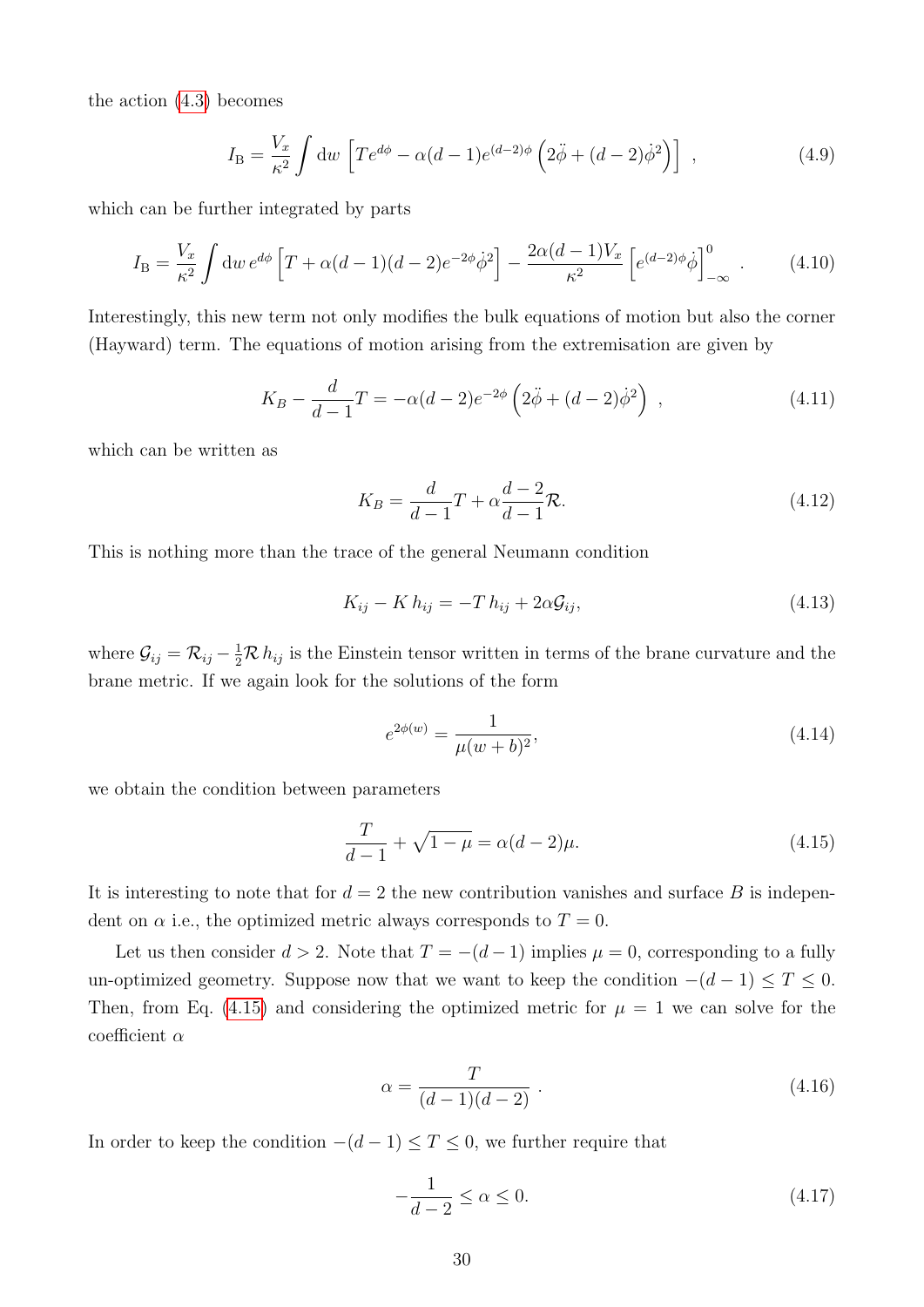Hence, e.g. the brane action

$$
I_{\mathcal{B}} = \frac{1}{\kappa^2} \int_B d^d x \sqrt{h} \left[ T + \frac{T}{(d-1)(d-2)} \mathcal{R} \right]. \tag{4.18}
$$

will lead to an optimized geometry with  $\mu = 1$ . The lesson from this result is that it is possible to judiciously add a curvature term in the brane action and recover the fully-optimized metric.

Continuing with this procedure, one can add higher curvature terms on the brane according to [\(4.3\)](#page-28-2). After postulating a solution of the form [\(4.14\)](#page-29-1), we then get the following constraint by varying the action with respect to  $\phi$ 

$$
\frac{T}{d-1} + \sqrt{1-\mu} = (d-2)\alpha\mu - (d-4)(d-1)\mu^2(\beta + d\gamma).
$$
 (4.19)

Again, the higher-dimensional contributions identically vanish in  $d = 4$ . If we are interested in  $d > 4$ , then we can solve this constraint by e.g. taking  $\alpha, \beta, \gamma$  as

$$
\alpha = \frac{T}{(d-1)(d-2)}, \qquad \beta = -d\gamma, \qquad \gamma = T,
$$
\n(4.20)

however, there are many other choices that will equivalently lead to the optimized geometry with  $\mu = 1$ . At the moment we do not have a strong argument to resolve this ambiguity and we hope that better understanding of the role of Q-curvature action in the CFT optimization may help in this task.

More generally, we can think about the above procedure as follows. When we vary the on-shell action with general series of counter-terms with respect to the induced metric on  $B$ , we compute

$$
\delta I_{HH} \sim T_{ij} h^{ij},\tag{4.21}
$$

where  $T_{ij}$  (denoted in analogy with the holographic stress-tensor [\[69\]](#page-36-12)) is generally

$$
T_{ij} \sim K_{ij} - Kh_{ij} + t_{ij},\tag{4.22}
$$

and  $t_{ij}$  comes from the variation of the additional terms on B. If we set this variation to 0, we impose the Neumann boundary condition on  $B$ , *i.e.*,  $T_{ij} = 0$ . Moreover, in our gauge  $h_{ij} = e^{2\phi} \delta_{ij}$ , the condition that variation of  $I_{HH}$  with respect to  $\phi$  vanishes corresponds to

$$
T_i^i = 0 \quad \Leftrightarrow \quad K = \frac{1}{d-1} t_i^i. \tag{4.23}
$$

If we only work in pure gravity (as in  $[24,25]$  $[24,25]$ ) and add "geometric" terms on B, the Hamiltonian constraint gives the condition

$$
\mathcal{R} = 2\Lambda + K^2 - K_{ij}K^{ij} = 2\Lambda + \frac{1}{d-1}(t_i^i)^2 - t_{ij}t^{ij}.
$$
\n(4.24)

For example, for only the tension term on B, we have  $t_{ij} = Th_{ij}$  and the Ricci scalar on B is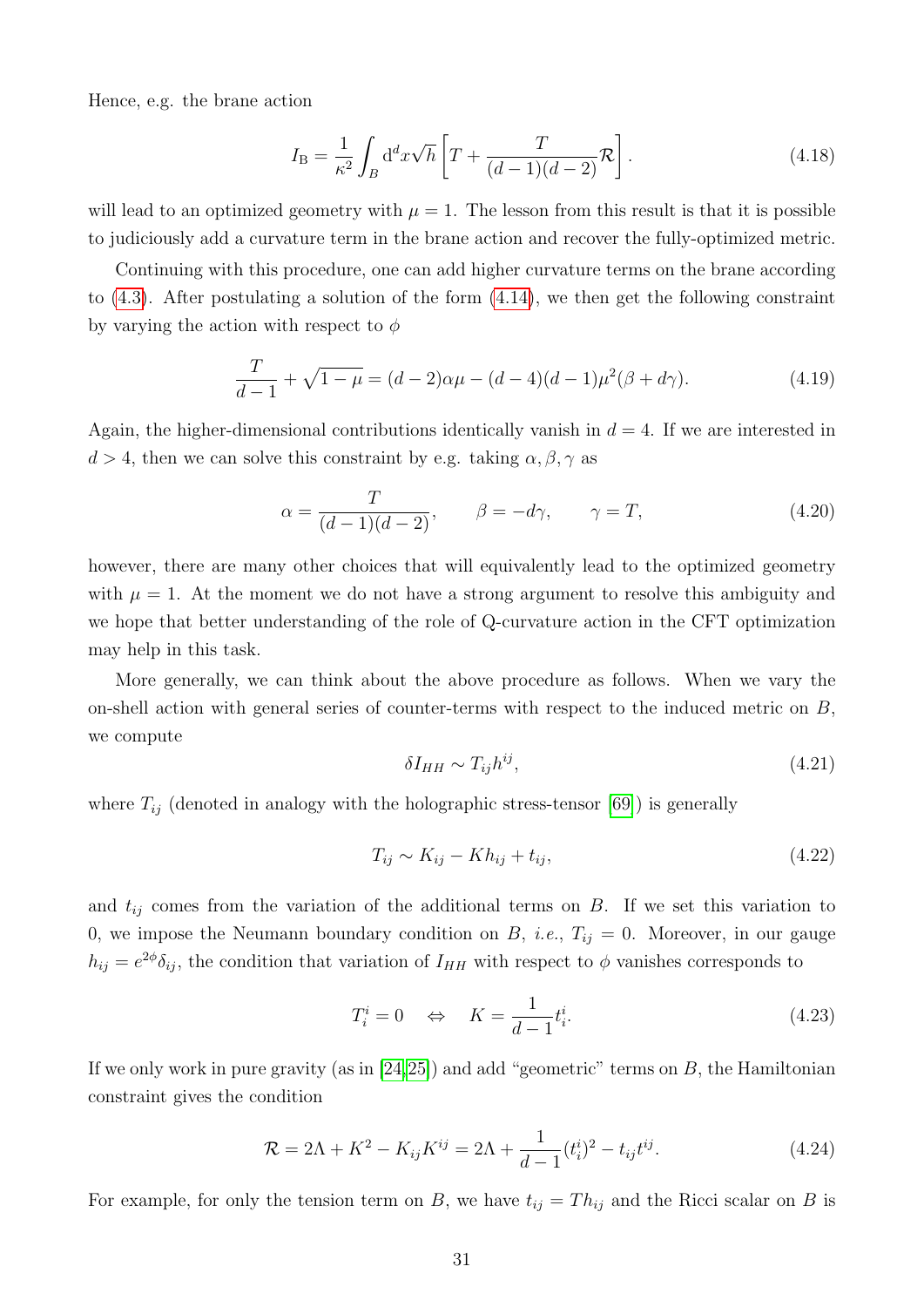constant negative. Similarly, with higher curvature terms, we can find our solution [\(4.14\)](#page-29-1) that also has negative curvature  $\mathcal{R} = -d(d-1)\mu$  where  $\mu$  is expressed in terms of T,  $\alpha$  and the other parameters via the maximization equation.

## <span id="page-31-0"></span>4.2  $T\bar{T}$  and Holographic Path Integral Optimization

Let us now discuss the connection to the so-called  $T\bar{T}$ -deformations. According to the proposal of [\[70\]](#page-36-13), we could interpret the bulk on-shell action with Dirichlet boundary condition on  $B$  as an effective holographic description of a CFT deformed by the higher-dimensional  $T^2$  operator [\[71\]](#page-36-14). Given the interpretation that the holographic path integral optimization should be thought of as the boundary action plus finite cut-off terms, it is tempting to speculate that, in holographic settings,  $T\bar{T}$  deformations could be used as a tool to introduce such finite cut-off corrections (see [\[30,](#page-34-6) [55\]](#page-35-11)). Making this precise is beyond the scope of this work however we discuss below how these two approaches may be mutually consistent.

More precisely, the effective gravity action that describes a  $T^2$ -deformed holographic CFT is given by

$$
I_{T\bar{T}} = -\frac{1}{2\kappa^2} \int \sqrt{g} \left( R - 2\Lambda \right) - \frac{1}{\kappa^2} \int \sqrt{h}K + S_{ct}
$$
\n(4.25)

where the appropriate holographic counter-terms integrated up to the cut-off surface  $B$  are<sup>[23](#page-31-1)</sup>

$$
S_{ct} = \frac{1}{\kappa^2} \int \sqrt{h} \left[ (d-1) + \frac{\mathcal{R}}{2(d-2)} + \frac{(\mathcal{R}_{ij}\mathcal{R}^{ij} - \frac{d}{4(d-1)}\mathcal{R}^2)}{2(d-4)(d-2)^2} \right].
$$
 (4.26)

Once we compute the holographic stress tensor from this action, solve it for  $K_{ij}$  and K (in terms of  $T_{ij}$  and  $T_i^i$ , the Hamiltonian constraint of gravity can be written as the anomaly equation

$$
\langle \hat{T}_i^i \rangle = -\frac{1}{16\pi G_N} \mathcal{R} - 4\pi G_N \left( \hat{T}_{ij} \hat{T}^{ij} - \frac{1}{d-1} (\hat{T}_i^i)^2 \right), \tag{4.27}
$$

where  $\hat{T}_{ij} = T_{ij} + a_d t_{ij}$  is the appropriately renormalised (by the counter-terms) holographic stress tensor. In  $d = 2$  this relation is simply the anomaly equation together with the  $T\bar{T}$ operator but in higher (even) dimensions one can also separate holographic anomalies (e.g. in  $d = 4$  with central charges  $a = c$  and the remaining part define the  $T<sup>2</sup>$  operators on curved background in the holographic large-N regime [\[71,](#page-36-14) [72\]](#page-37-0).

If we would naively minimize this action with respect to the choice of the induced metric on B this would be equivalent to setting  $T_{ij}$  to zero. But this is not what is being done in the  $T\bar{T}$  (or  $T^2$  in higher-dimensional) TN [\[30\]](#page-34-6). There, we would simply consider constant mean curvature slices B with a non-trivial stress tensor i.e., Dirichlet boundary condition on B. On the other hand, in the path integral optimization, we fix B by imposing the Neumann boundary condition on these slices. Still the two approaches can be consistent and give rise to the same slices of the bulk (see e.g. [\[30\]](#page-34-6)) that have a constant Ricci scalar  $\mathcal{R}$ . A precise

<span id="page-31-1"></span><sup>&</sup>lt;sup>23</sup>We use the standard holographic counter-term up to  $d = 6$ .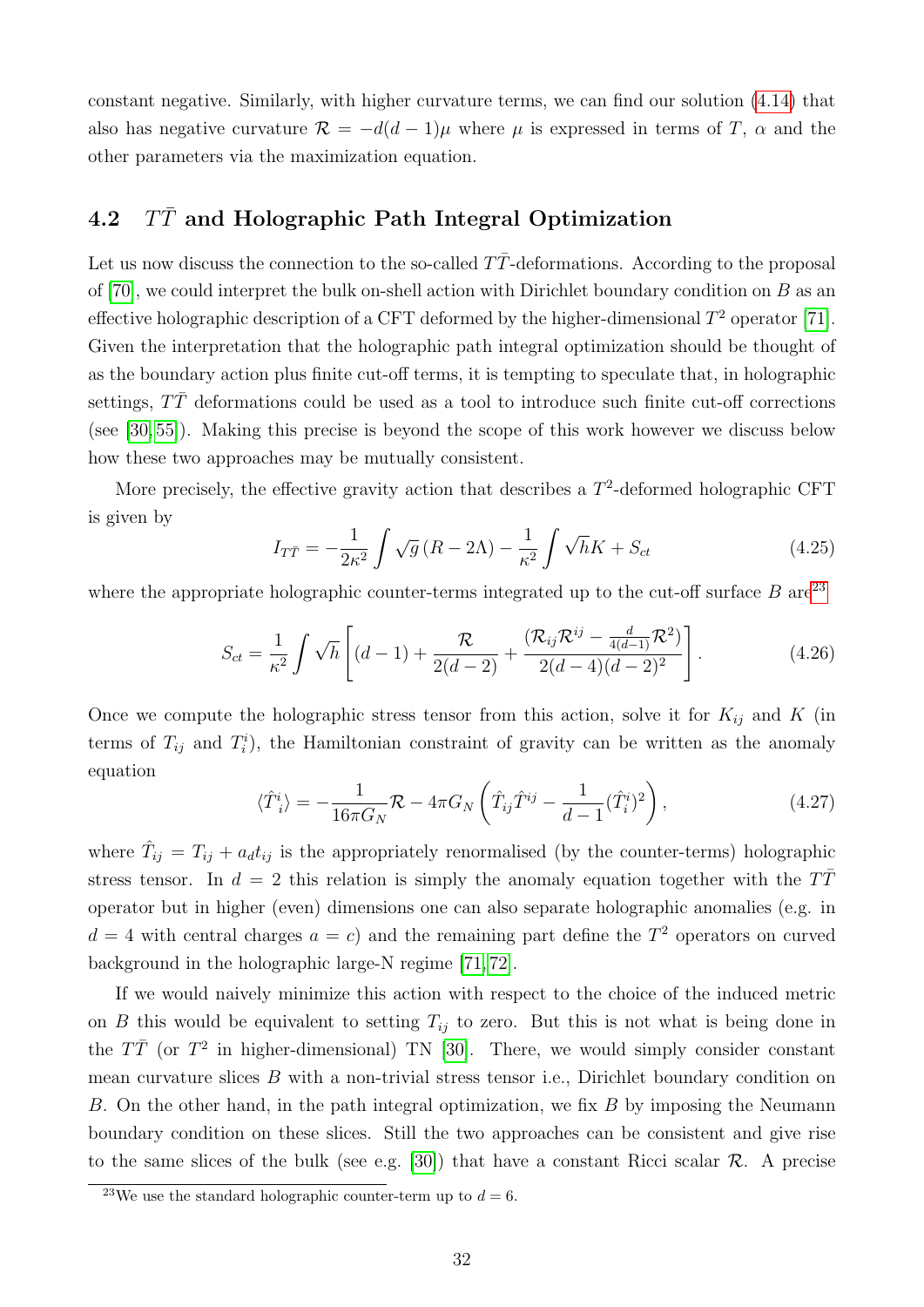understanding of the relation between these two constructions may involve some version of the Legendre transform that has been discussed in the context of the  $T\bar{T}$  deformation in [\[73\]](#page-37-1) (based on [\[74\]](#page-37-2)) and we leave this as an exciting future problem.

#### Acknowledgements

We thank Jan Boruch and Dongsheng Ge for discussions and Tadashi Takayanagi for important comments on the draft. We also thank Aninda Sinha for participation in the initial stages of this project and helpful suggestions. PN thanks the organizers of "Quantum Information in QFT and AdS/CFT-II" where a part of the work was presented. HC is partially supported by the International Max Planck Research School for Mathematical and Physical Aspects of Gravitation, Cosmology and Quantum Field Theory and by the Gravity, Quantum Fields and Information (GQFI) group at the Max Planck Institute for Gravitational Physics (Albert Einstein Institute). The GQFI group is supported by the Alexander von Humboldt Foundation and the Federal Ministry for Education and Research through the Sofja Kovalevskaja Award. PN acknowledges the University Grants Commission (UGC), Government of India, for providing financial support. The work of P.C. is supported by NAWA "Polish Returns 2019" and NCN Sonata Bis 9 grants.

## References

- <span id="page-32-0"></span>[1] J. M. Maldacena, The Large N limit of superconformal field theories and supergravity, [Int. J. Theor. Phys.](http://dx.doi.org/10.1023/A:1026654312961) 38 (1999) 1113–1133, [[hep-th/9711200](https://arxiv.org/abs/hep-th/9711200)].
- <span id="page-32-1"></span>[2] E. Witten, Anti-de Sitter space and holography, [Adv. Theor. Math. Phys.](http://dx.doi.org/10.4310/ATMP.1998.v2.n2.a2) 2 (1998) [253–291,](http://dx.doi.org/10.4310/ATMP.1998.v2.n2.a2) [[hep-th/9802150](https://arxiv.org/abs/hep-th/9802150)].
- <span id="page-32-2"></span>[3] S. Ryu and T. Takayanagi, Holographic derivation of entanglement entropy from AdS/CFT, [Phys. Rev. Lett.](http://dx.doi.org/10.1103/PhysRevLett.96.181602) 96 (2006) 181602, [[hep-th/0603001](https://arxiv.org/abs/hep-th/0603001)].
- <span id="page-32-3"></span>[4] B. Chen, B. Czech and Z.-z. Wang, *Quantum Information in Holographic Duality*, [2108.09188](https://arxiv.org/abs/2108.09188).
- <span id="page-32-4"></span>[5] L. Susskind, Entanglement is not enough, [Fortsch. Phys.](http://dx.doi.org/10.1002/prop.201500095) 64 (2016) 49–71, [[1411.0690](https://arxiv.org/abs/1411.0690)].
- [6] L. Susskind, Computational Complexity and Black Hole Horizons, [Fortsch. Phys.](http://dx.doi.org/10.1002/prop.201500093, 10.1002/prop.201500092) 64  $(2016)$  44–48, [[1403.5695](https://arxiv.org/abs/1403.5695)].
- [7] D. Stanford and L. Susskind, Complexity and Shock Wave Geometries, [Phys. Rev. D](http://dx.doi.org/10.1103/PhysRevD.90.126007) 90 [\(2014\) 126007,](http://dx.doi.org/10.1103/PhysRevD.90.126007) [[1406.2678](https://arxiv.org/abs/1406.2678)].
- <span id="page-32-5"></span>[8] A. R. Brown, D. A. Roberts, L. Susskind, B. Swingle and Y. Zhao, Holographic Complexity Equals Bulk Action?, [Phys. Rev. Lett.](http://dx.doi.org/10.1103/PhysRevLett.116.191301) 116 (2016) 191301, [[1509.07876](https://arxiv.org/abs/1509.07876)].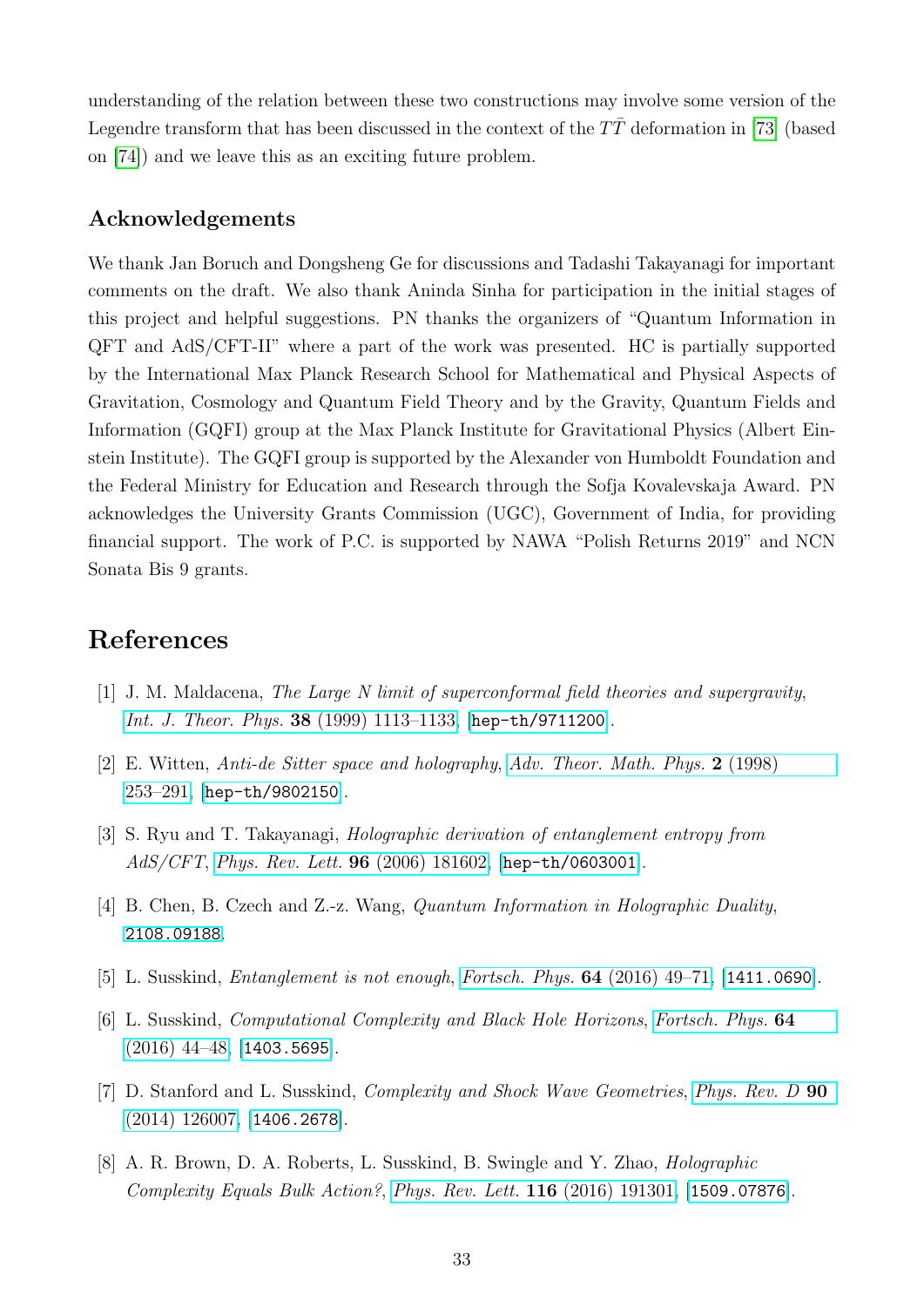- <span id="page-33-0"></span>[9] T. Hartman and J. Maldacena, Time Evolution of Entanglement Entropy from Black Hole Interiors, JHEP 05 [\(2013\) 014,](http://dx.doi.org/10.1007/JHEP05(2013)014) [[1303.1080](https://arxiv.org/abs/1303.1080)].
- <span id="page-33-1"></span>[10] M. A. Nielsen, M. R. Dowling, M. Gu and A. C. Doherty, Quantum computation as geometry, Science 311 [\(2006\) 1133–1135,](http://dx.doi.org/10.1126/science.1121541) [[quant-ph/0603161](https://arxiv.org/abs/quant-ph/0603161)].
- <span id="page-33-2"></span>[11] S. Chapman and G. Policastro, Quantum Computational Complexity – From Quantum Information to Black Holes and Back, [2110.14672](https://arxiv.org/abs/2110.14672).
- <span id="page-33-3"></span>[12] P. Caputa, N. Kundu, M. Miyaji, T. Takayanagi and K. Watanabe, Anti-de Sitter Space from Optimization of Path Integrals in Conformal Field Theories, [Phys. Rev. Lett.](http://dx.doi.org/10.1103/PhysRevLett.119.071602) 119 [\(2017\) 071602,](http://dx.doi.org/10.1103/PhysRevLett.119.071602) [[1703.00456](https://arxiv.org/abs/1703.00456)].
- <span id="page-33-4"></span>[13] P. Caputa, N. Kundu, M. Miyaji, T. Takayanagi and K. Watanabe, Liouville Action as Path-Integral Complexity: From Continuous Tensor Networks to AdS/CFT, [JHEP](http://dx.doi.org/10.1007/JHEP11(2017)097) 11 [\(2017\) 097,](http://dx.doi.org/10.1007/JHEP11(2017)097) [[1706.07056](https://arxiv.org/abs/1706.07056)].
- <span id="page-33-5"></span>[14] M. Miyaji, T. Takayanagi and K. Watanabe, From path integrals to tensor networks for the AdS/CFT correspondence, Phys. Rev. D 95 [\(2017\) 066004,](http://dx.doi.org/10.1103/PhysRevD.95.066004) [[1609.04645](https://arxiv.org/abs/1609.04645)].
- <span id="page-33-6"></span>[15] G. Vidal, Entanglement Renormalization, [Phys. Rev. Lett.](http://dx.doi.org/10.1103/PhysRevLett.99.220405) 99 (2007) 220405, [[cond-mat/0512165](https://arxiv.org/abs/cond-mat/0512165)].
- <span id="page-33-7"></span>[16] G. Evenbly and G. Vidal, *Tensor Network Renormalization, [Phys. Rev. Lett.](http://dx.doi.org/10.1103/PhysRevLett.115.180405)* **115** (Oct., [2015\) 180405,](http://dx.doi.org/10.1103/PhysRevLett.115.180405) [[1412.0732](https://arxiv.org/abs/1412.0732)].
- <span id="page-33-8"></span>[17] G. Evenbly and G. Vidal, Tensor Network Renormalization Yields the Multiscale Entanglement Renormalization Ansatz, Phys. Rev. Lett. 115 [\(Nov., 2015\) 200401,](http://dx.doi.org/10.1103/PhysRevLett.115.200401) [[1502.05385](https://arxiv.org/abs/1502.05385)].
- <span id="page-33-9"></span>[18] B. Czech, Einstein Equations from Varying Complexity, [Phys. Rev. Lett.](http://dx.doi.org/10.1103/PhysRevLett.120.031601) 120 (2018) [031601,](http://dx.doi.org/10.1103/PhysRevLett.120.031601) [[1706.00965](https://arxiv.org/abs/1706.00965)].
- <span id="page-33-13"></span>[19] P. Caputa and J. M. Magan, Quantum Computation as Gravity, [Phys. Rev. Lett.](http://dx.doi.org/10.1103/PhysRevLett.122.231302) 122 [\(2019\) 231302,](http://dx.doi.org/10.1103/PhysRevLett.122.231302) [[1807.04422](https://arxiv.org/abs/1807.04422)].
- <span id="page-33-14"></span>[20] H. A. Camargo, M. P. Heller, R. Jefferson and J. Knaute, Path integral optimization as circuit complexity, [Phys. Rev. Lett.](http://dx.doi.org/10.1103/PhysRevLett.123.011601) 123 (2019) 011601, [[1904.02713](https://arxiv.org/abs/1904.02713)].
- <span id="page-33-11"></span>[21] A. Bhattacharyya, P. Caputa, S. R. Das, N. Kundu, M. Miyaji and T. Takayanagi, Path-Integral Complexity for Perturbed CFTs, JHEP 07 [\(2018\) 086,](http://dx.doi.org/10.1007/JHEP07(2018)086) [[1804.01999](https://arxiv.org/abs/1804.01999)].
- <span id="page-33-12"></span>[22] P. Caputa and I. MacCormack, Geometry and Complexity of Path Integrals in Inhomogeneous CFTs, JHEP 01 [\(2021\) 027,](http://dx.doi.org/10.1007/JHEP01(2021)027) [[2004.04698](https://arxiv.org/abs/2004.04698)].
- <span id="page-33-10"></span>[23] R.-Q. Yang, Y.-S. An, C. Niu, C.-Y. Zhang and K.-Y. Kim, What kind of "complexity" is dual to holographic complexity?, [2011.14636](https://arxiv.org/abs/2011.14636).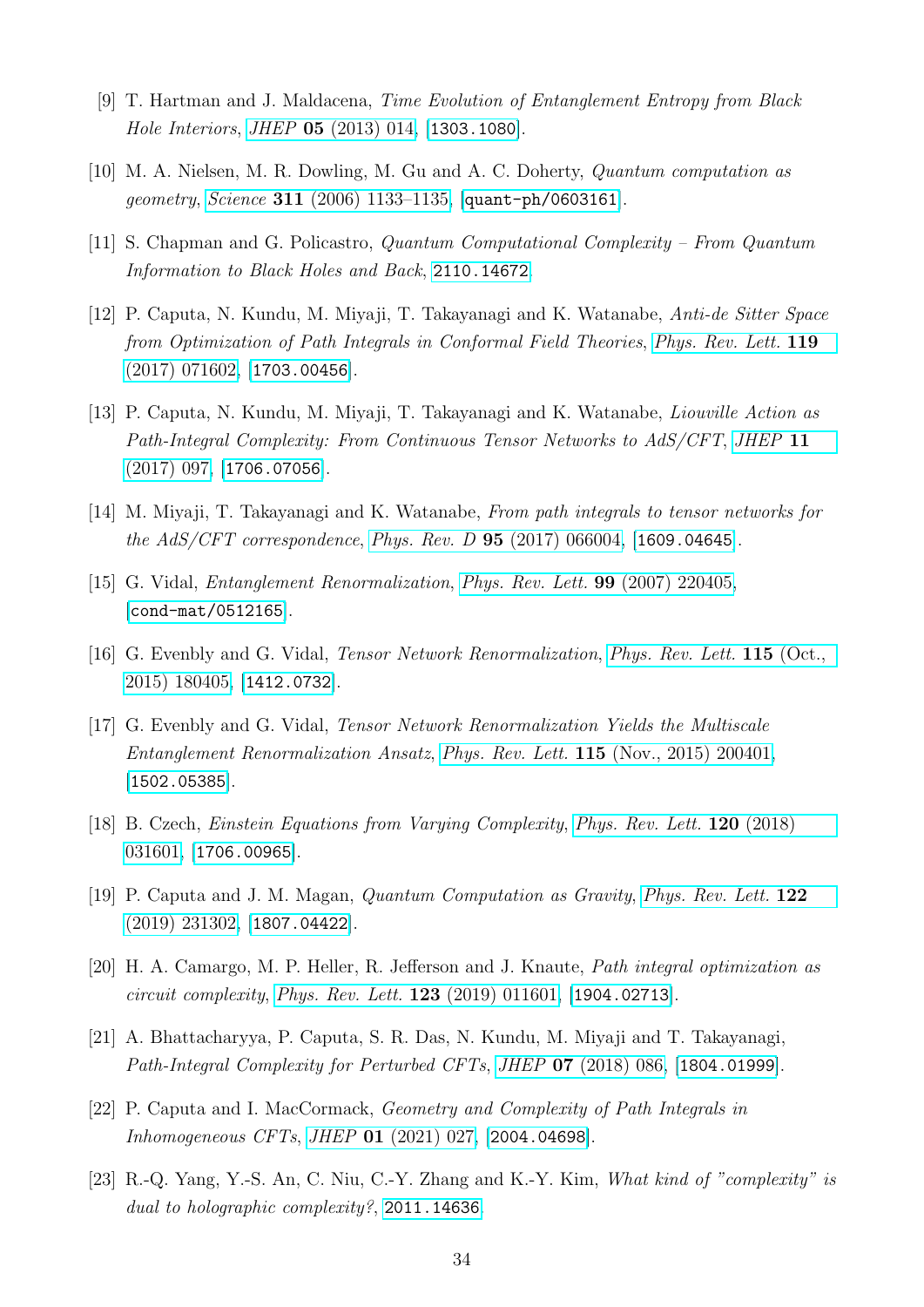- <span id="page-34-0"></span>[24] J. Boruch, P. Caputa and T. Takayanagi, Path-Integral Optimization from Hartle-Hawking Wave Function, Phys. Rev. D 103 [\(2021\) 046017,](http://dx.doi.org/10.1103/PhysRevD.103.046017) [[2011.08188](https://arxiv.org/abs/2011.08188)].
- <span id="page-34-1"></span>[25] J. Boruch, P. Caputa, D. Ge and T. Takayanagi, Holographic path-integral optimization, JHEP 07 [\(2021\) 016,](http://dx.doi.org/10.1007/JHEP07(2021)016) [[2104.00010](https://arxiv.org/abs/2104.00010)].
- <span id="page-34-2"></span>[26] P. Caputa, D. Das and S. R. Das, Path Integral Complexity and Kasner singularities, [2111.04405](https://arxiv.org/abs/2111.04405).
- <span id="page-34-3"></span>[27] J. Erdmenger, M. Flory, M. Gerbershagen, M. P. Heller and A.-L. Weigel, Exact Gravity Duals for Simple Quantum Circuits, [2112.12158](https://arxiv.org/abs/2112.12158).
- <span id="page-34-4"></span>[28] T. Levy and Y. Oz, Liouville Conformal Field Theories in Higher Dimensions, [JHEP](http://dx.doi.org/10.1007/JHEP06(2018)119) 06 [\(2018\) 119,](http://dx.doi.org/10.1007/JHEP06(2018)119) [[1804.02283](https://arxiv.org/abs/1804.02283)].
- <span id="page-34-5"></span>[29] M. Chernicoff, G. Giribet, N. Grandi, E. Lavia and J. Oliva, Q-curvature and gravity, Phys. Rev. D 98 [\(2018\) 104023,](http://dx.doi.org/10.1103/PhysRevD.98.104023) [[1805.12160](https://arxiv.org/abs/1805.12160)].
- <span id="page-34-6"></span>[30] P. Caputa, J. Kruthoff and O. Parrikar, Building Tensor Networks for Holographic States, JHEP 05 [\(2021\) 009,](http://dx.doi.org/10.1007/JHEP05(2021)009) [[2012.05247](https://arxiv.org/abs/2012.05247)].
- <span id="page-34-7"></span>[31] B. Swingle, Constructing holographic spacetimes using entanglement renormalization, [1209.3304](https://arxiv.org/abs/1209.3304).
- <span id="page-34-8"></span>[32] N. Bao, G. Penington, J. Sorce and A. C. Wall, Beyond Toy Models: Distilling Tensor Networks in Full AdS/CFT, JHEP 11 [\(2019\) 069,](http://dx.doi.org/10.1007/JHEP11(2019)069) [[1812.01171](https://arxiv.org/abs/1812.01171)].
- <span id="page-34-9"></span>[33] L. Chen, X. Liu and L.-Y. Hung, Emergent Einstein Equation in p-adic Conformal Field Theory Tensor Networks, [Phys. Rev. Lett.](http://dx.doi.org/10.1103/PhysRevLett.127.221602) 127 (2021) 221602, [[2102.12022](https://arxiv.org/abs/2102.12022)].
- <span id="page-34-10"></span>[34] A. M. Polyakov, *Quantum Geometry of Bosonic Strings, [Phys. Lett.](http://dx.doi.org/10.1016/0370-2693(81)90743-7)* **B103** (1981) [207–210.](http://dx.doi.org/10.1016/0370-2693(81)90743-7)
- <span id="page-34-11"></span>[35] T. Takayanagi, Holographic Spacetimes as Quantum Circuits of Path-Integrations, [JHEP](http://dx.doi.org/10.1007/JHEP12(2018)048) 12 [\(2018\) 048,](http://dx.doi.org/10.1007/JHEP12(2018)048) [[1808.09072](https://arxiv.org/abs/1808.09072)].
- <span id="page-34-12"></span>[36] G. Evenbly and G. Vidal, Tensor network renormalization, [Physical Review Letters](http://dx.doi.org/10.1103/physrevlett.115.180405) 115 [\(Oct, 2015\) .](http://dx.doi.org/10.1103/physrevlett.115.180405)
- <span id="page-34-13"></span>[37] G. Jafari, A. Naseh and H. Zolfi, Path Integral Optimization for  $T\overline{T}$  Deformation, [Phys.](http://dx.doi.org/10.1103/PhysRevD.101.026007) *Rev. D* 101 [\(2020\) 026007,](http://dx.doi.org/10.1103/PhysRevD.101.026007) [[1909.02357](https://arxiv.org/abs/1909.02357)].
- [38] M. Ghodrati, *Complexity and emergence of warped*  $AdS_3$  *space-time from chiral Liouville* action, JHEP  $02$  [\(2020\) 052,](http://dx.doi.org/10.1007/JHEP02(2020)052) [[1911.03819](https://arxiv.org/abs/1911.03819)].
- <span id="page-34-14"></span>[39] A. Ahmadain and I. Klich, Emergent geometry and path integral optimization for a Lifshitz action, Phys. Rev. D 103 [\(2021\) 105013,](http://dx.doi.org/10.1103/PhysRevD.103.105013) [[2005.11804](https://arxiv.org/abs/2005.11804)].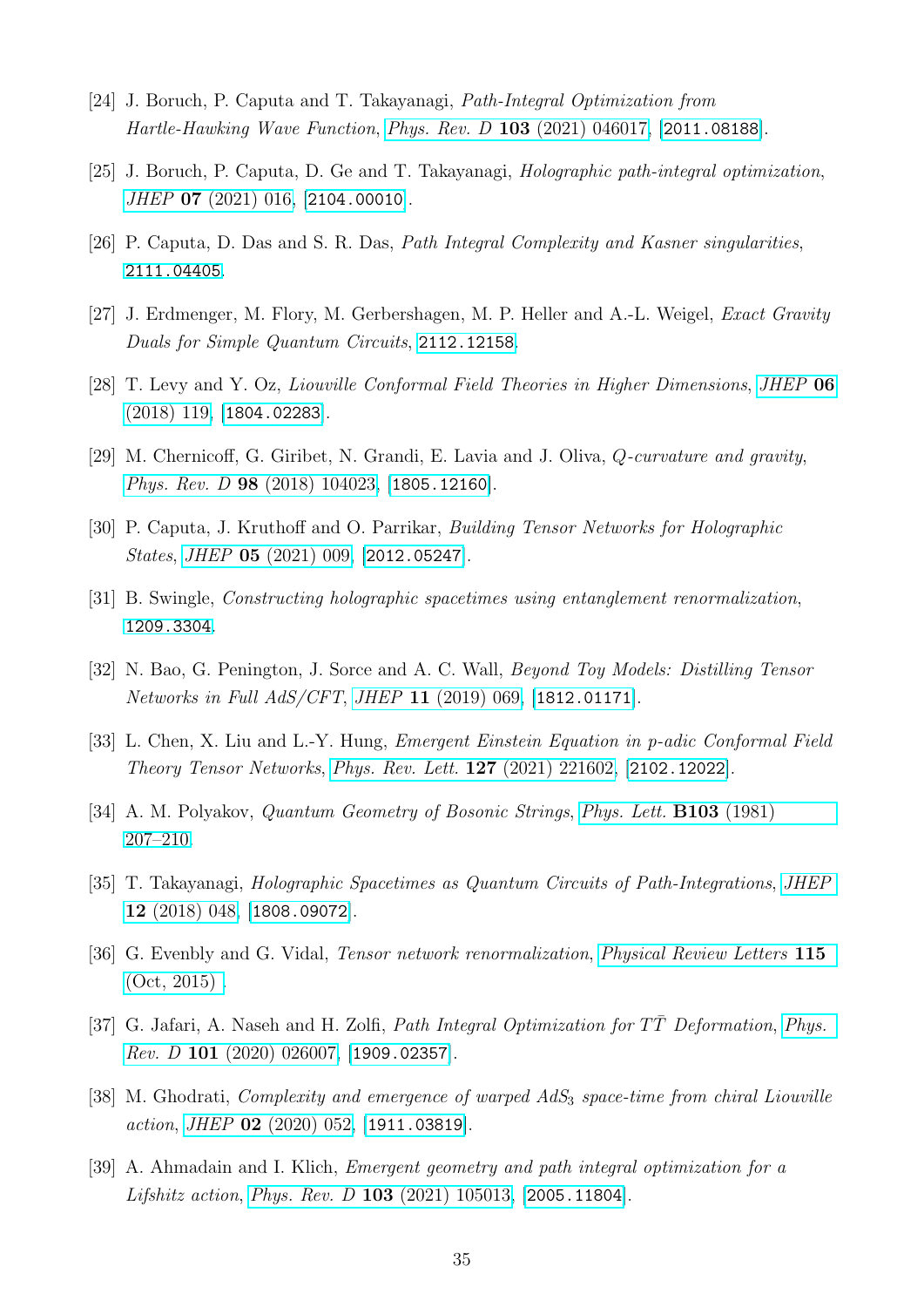- <span id="page-35-0"></span>[40] A. Milsted and G. Vidal, Tensor networks as conformal transformations, [1805.12524](https://arxiv.org/abs/1805.12524).
- <span id="page-35-1"></span>[41] J. Polchinski, Tasi lectures on D-branes, in Theoretical Advanced Study Institute in Elementary Particle Physics (TASI 96): Fields, Strings, and Duality, 11, 1996. [hep-th/9611050](https://arxiv.org/abs/hep-th/9611050).
- <span id="page-35-3"></span>[42] D. P. Jatkar and A. Sinha, New Massive Gravity and AdS<sup>4</sup> counterterms, [Phys. Rev.](http://dx.doi.org/10.1103/PhysRevLett.106.171601) Lett. 106  $(2011)$  171601, [[1101.4746](https://arxiv.org/abs/1101.4746)].
- <span id="page-35-2"></span>[43] J. B. Hartle and S. W. Hawking, *Wave Function of the Universe*, *[Phys. Rev. D](http://dx.doi.org/10.1103/PhysRevD.28.2960)* 28 (1983) [2960–2975.](http://dx.doi.org/10.1103/PhysRevD.28.2960)
- <span id="page-35-4"></span>[44] T. Takayanagi, *Holographic Dual of BCFT*, *[Phys. Rev. Lett.](http://dx.doi.org/10.1103/PhysRevLett.107.101602)* **107** (2011) 101602, [[1105.5165](https://arxiv.org/abs/1105.5165)].
- <span id="page-35-5"></span>[45] M. Fujita, T. Takayanagi and E. Tonni, *Aspects of AdS/BCFT*, *JHEP* 11 [\(2011\) 043,](http://dx.doi.org/10.1007/JHEP11(2011)043) [[1108.5152](https://arxiv.org/abs/1108.5152)].
- <span id="page-35-12"></span>[46] D. Lovelock, The Einstein tensor and its generalizations, [J. Math. Phys.](http://dx.doi.org/10.1063/1.1665613) 12 (1971) [498–501.](http://dx.doi.org/10.1063/1.1665613)
- <span id="page-35-13"></span>[47] D. Lovelock, The four-dimensionality of space and the einstein tensor, [J. Math. Phys.](http://dx.doi.org/10.1063/1.1666069) 13 [\(1972\) 874–876.](http://dx.doi.org/10.1063/1.1666069)
- <span id="page-35-6"></span>[48] R. J. Riegert, A Nonlocal Action for the Trace Anomaly, [Phys. Lett. B](http://dx.doi.org/10.1016/0370-2693(84)90983-3) 134 (1984) 56–60.
- <span id="page-35-7"></span>[49] B. Cerclé, *Liouville Conformal Field Theory on the higher-dimensional sphere,* [1912.09219](https://arxiv.org/abs/1912.09219).
- <span id="page-35-8"></span>[50] L. Freidel, *Reconstructing AdS/CFT*, [0804.0632](https://arxiv.org/abs/0804.0632).
- <span id="page-35-9"></span>[51] M. Henningson and K. Skenderis, *The Holographic Weyl anomaly*, *JHEP* **07** [\(1998\) 023,](http://dx.doi.org/10.1088/1126-6708/1998/07/023) [[hep-th/9806087](https://arxiv.org/abs/hep-th/9806087)].
- [52] M. Beccaria and A. A. Tseytlin, Conformal anomaly c-coefficients of superconformal 6d theories, JHEP 01 [\(2016\) 001,](http://dx.doi.org/10.1007/JHEP01(2016)001) [[1510.02685](https://arxiv.org/abs/1510.02685)].
- [53] F. Bugini and D. E. Diaz, Simple recipe for holographic Weyl anomaly, JHEP 04 [\(2017\)](http://dx.doi.org/10.1007/JHEP04(2017)122) [122,](http://dx.doi.org/10.1007/JHEP04(2017)122) [[1612.00351](https://arxiv.org/abs/1612.00351)].
- <span id="page-35-10"></span>[54] H. Lü and R. Wen, *Holographic* (a,c)-charges and Their Universal Relation in  $d=6$  from Massless Higher-order Gravities, Phys. Rev. D 99 [\(2019\) 126003,](http://dx.doi.org/10.1103/PhysRevD.99.126003) [[1901.11037](https://arxiv.org/abs/1901.11037)].
- <span id="page-35-11"></span>[55] A. R. Chandra, J. de Boer, M. Flory, M. P. Heller, S. Hörtner and A. Rolph, Spacetime as a quantum circuit, JHEP 21 [\(2021\) 207,](http://dx.doi.org/10.1007/JHEP04(2021)207) [[2101.01185](https://arxiv.org/abs/2101.01185)].
- <span id="page-35-14"></span>[56] A. Bhattacharyya, L.-Y. Hung, K. Sen and A. Sinha, On c-theorems in arbitrary dimensions, *Phys. Rev. D* **86** [\(2012\) 106006,](http://dx.doi.org/10.1103/PhysRevD.86.106006) [[1207.2333](https://arxiv.org/abs/1207.2333)].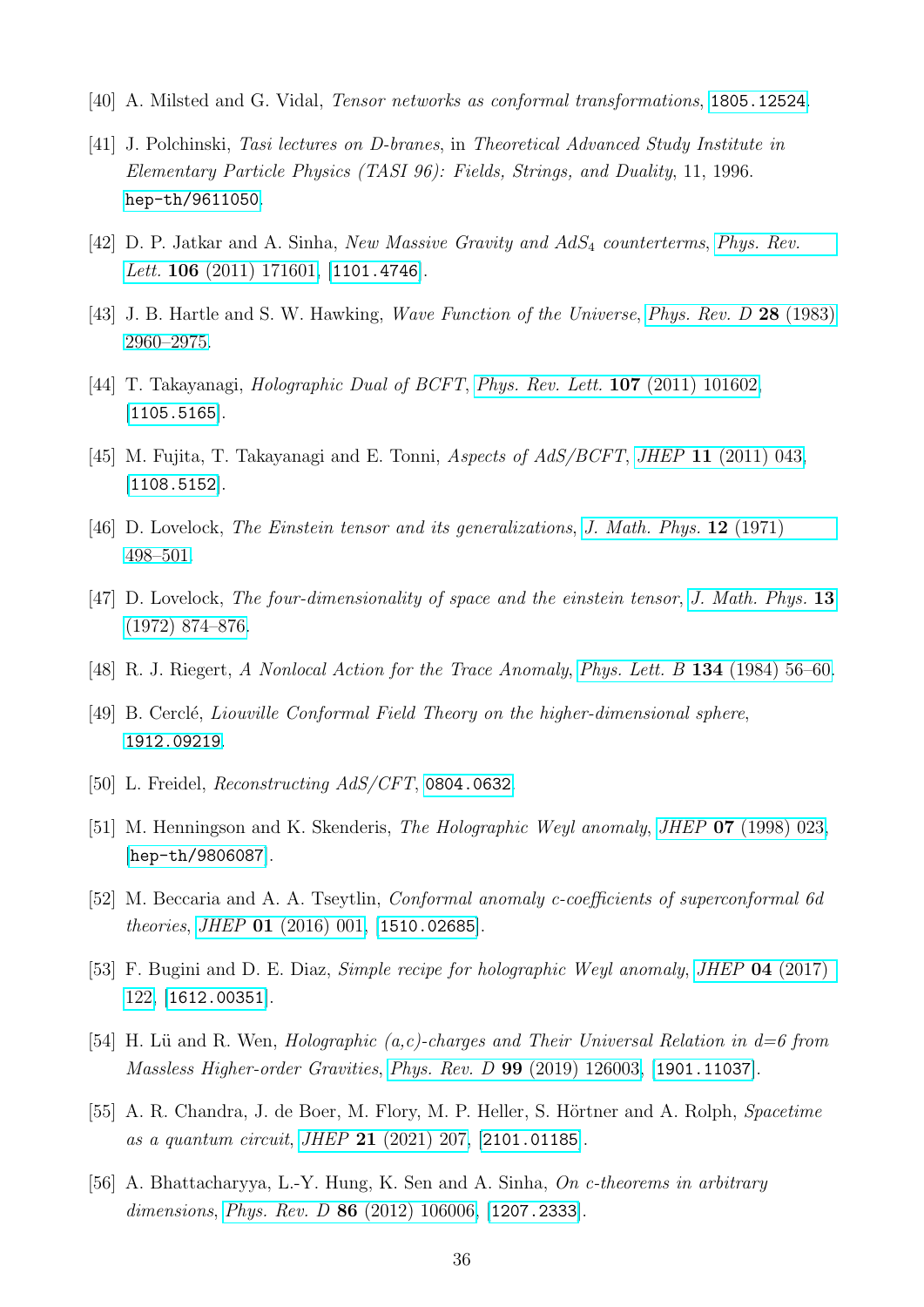- <span id="page-36-0"></span>[57] H. Baum and A. Juhl, Conformal Differential Geometry. 01, 2010, [10.1007/978-3-7643-9909-2.](http://dx.doi.org/10.1007/978-3-7643-9909-2)
- <span id="page-36-1"></span>[58] T. P. Branson and B. Ørsted, Explicit functional determinants in four dimensions, 1991.
- <span id="page-36-2"></span>[59] M. Eastwood and M. A. Singer, A conformally invariant maxwell gauge, Physics Letters A 107 (1985) 73–74.
- <span id="page-36-3"></span>[60] S. Paneitz, A quartic conformally covariant differential operator for arbitrary pseudo-riemannian manifolds (summary), [Symmetry, Integrability and Geometry:](http://dx.doi.org/10.3842/sigma.2008.036) [Methods and Applications](http://dx.doi.org/10.3842/sigma.2008.036) (Mar, 2008) .
- <span id="page-36-4"></span>[61] J. M. Lee and T. H. Parker, The yamabe problem, Bulletin of the American Mathematical Society 17 (1987) 37–91.
- <span id="page-36-5"></span>[62] C. R. Graham, R. Jenne, L. J. Mason and G. A. J. Sparling, Conformally Invariant Powers of the Laplacian, I: Existence, [Journal of the London Mathematical Society](http://dx.doi.org/https://doi.org/10.1112/jlms/s2-46.3.557) s2-46 (1992) 557–565, [[https://londmathsoc.onlinelibrary.wiley.com/doi/pdf/10.1112/jlms/s2-46.3.557](https://arxiv.org/abs/https://londmathsoc.onlinelibrary.wiley.com/doi/pdf/10.1112/jlms/s2-46.3.557)].
- <span id="page-36-6"></span>[63] A. Bhattacharyya, P. Nandy and A. Sinha, Renormalized Circuit Complexity, [Phys. Rev.](http://dx.doi.org/10.1103/PhysRevLett.124.101602) *Lett.* **124** [\(2020\) 101602,](http://dx.doi.org/10.1103/PhysRevLett.124.101602) [[1907.08223](https://arxiv.org/abs/1907.08223)].
- <span id="page-36-7"></span>[64] A. R. Brown, L. Susskind and Y. Zhao, Quantum Complexity and Negative Curvature, Phys. Rev. D 95 [\(2017\) 045010,](http://dx.doi.org/10.1103/PhysRevD.95.045010) [[1608.02612](https://arxiv.org/abs/1608.02612)].
- <span id="page-36-8"></span>[65] A. R. Brown and L. Susskind, Second law of quantum complexity, [Phys. Rev. D](http://dx.doi.org/10.1103/PhysRevD.97.086015) 97 [\(2018\) 086015,](http://dx.doi.org/10.1103/PhysRevD.97.086015) [[1701.01107](https://arxiv.org/abs/1701.01107)].
- <span id="page-36-9"></span>[66] R. Auzzi, S. Baiguera, G. B. De Luca, A. Legramandi, G. Nardelli and N. Zenoni, Geometry of quantum complexity, Phys. Rev. D 103 [\(2021\) 106021,](http://dx.doi.org/10.1103/PhysRevD.103.106021) [[2011.07601](https://arxiv.org/abs/2011.07601)].
- <span id="page-36-10"></span>[67] A. R. Brown and L. Susskind, *Complexity geometry of a single qubit, [Phys. Rev. D](http://dx.doi.org/10.1103/PhysRevD.100.046020)* 100 [\(2019\) 046020,](http://dx.doi.org/10.1103/PhysRevD.100.046020) [[1903.12621](https://arxiv.org/abs/1903.12621)].
- <span id="page-36-11"></span>[68] A. R. Brown, A Quantum Complexity Lowerbound from Differential Geometry, [2112.05724](https://arxiv.org/abs/2112.05724).
- <span id="page-36-12"></span>[69] V. Balasubramanian and P. Kraus, A Stress tensor for Anti-de Sitter gravity, [Commun.](http://dx.doi.org/10.1007/s002200050764) Math. Phys. 208 (1999) 413-428, [[hep-th/9902121](https://arxiv.org/abs/hep-th/9902121)].
- <span id="page-36-13"></span>[70] L. McGough, M. Mezei and H. Verlinde, Moving the CFT into the bulk with  $T\overline{T}$ , [JHEP](http://dx.doi.org/10.1007/JHEP04(2018)010) 04 [\(2018\) 010,](http://dx.doi.org/10.1007/JHEP04(2018)010) [[1611.03470](https://arxiv.org/abs/1611.03470)].
- <span id="page-36-14"></span>[71] T. Hartman, J. Kruthoff, E. Shaghoulian and A. Tajdini, Holography at finite cutoff with a  $T^2$  deformation, JHEP 03 [\(2019\) 004,](http://dx.doi.org/10.1007/JHEP03(2019)004) [[1807.11401](https://arxiv.org/abs/1807.11401)].